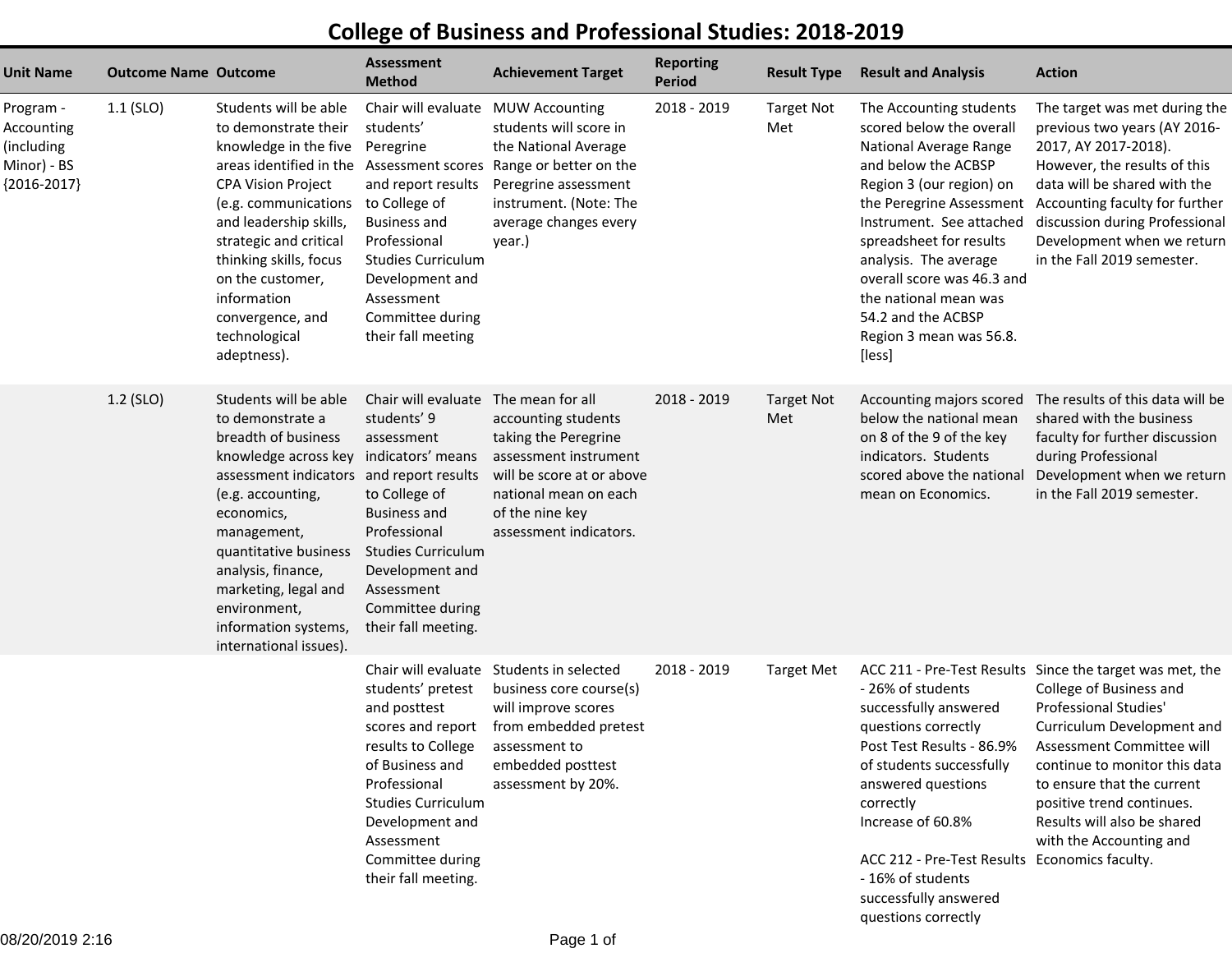| Unit Name | <b>Outcome Name Outcome</b> |                                                                                                                     | Assessment<br><b>Method</b>                                                                                                                                                                                                                 | <b>Achievement Target</b>                                                                                                                                                       | <b>Reporting</b><br><b>Period</b> | <b>Result Type</b>       | <b>Result and Analysis</b>                                                                                                                                                                                                                                                                                                            | <b>Action</b>                                                                                                                                                                                                                                                                                                                                       |
|-----------|-----------------------------|---------------------------------------------------------------------------------------------------------------------|---------------------------------------------------------------------------------------------------------------------------------------------------------------------------------------------------------------------------------------------|---------------------------------------------------------------------------------------------------------------------------------------------------------------------------------|-----------------------------------|--------------------------|---------------------------------------------------------------------------------------------------------------------------------------------------------------------------------------------------------------------------------------------------------------------------------------------------------------------------------------|-----------------------------------------------------------------------------------------------------------------------------------------------------------------------------------------------------------------------------------------------------------------------------------------------------------------------------------------------------|
|           |                             |                                                                                                                     | students' pretest<br>and posttest<br>scores and report<br>results to College<br>of Business and<br>Professional<br><b>Studies Curriculum</b><br>Development and<br>Assessment<br>Committee during<br>their fall meeting.                    | Chair will evaluate Students in selected<br>business core course(s)<br>will improve scores<br>from embedded pretest<br>assessment to<br>embedded posttest<br>assessment by 20%. | 2018 - 2019                       | Target Met               | students successfully<br>answered questions<br>correctly<br>Increase of 68%<br>EC 201 - Pre-Test Results -<br>25% of students<br>successfully answered<br>questions correctly<br>Post - Test Results - 65%<br>of students successfully<br>answered questions<br>correctly                                                             | Post-Test Results - 21% of Since the target was met, the<br>College of Business and<br>Professional Studies'<br>Curriculum Development and<br>Assessment Committee will<br>continue to monitor this data<br>to ensure that the current<br>positive trend continues.<br>Results will also be shared<br>with the Accounting and<br>Economics faculty. |
|           | 1.3 (PO 4.d.)               | Students will be able<br>to pursue<br>opportunities in<br>graduate education<br>and/or employment<br>opportunities. | Chair will evaluate 40% of capstone<br>and report the<br><b>Graduation Exit</b><br>Survey results to<br>and Professional<br><b>Studies Curriculum</b><br>Development and<br>Assessment<br>Committee during<br>their fall meeting.           | students participating in<br>the Graduation Exit<br>Survey will state a<br>College of Business career plan of attending<br>graduate school.                                     | 2018 - 2019                       | <b>Target Met</b>        | 46% of business students<br>surveyed indicated that<br>they planned to attend<br>graduate school, 24%<br>responded that they did<br>not plan to attend<br>graduate school, and 25%<br>indicated that they did not 2019 semester for further<br>know if they planned to<br>attend graduate school on<br>our Graduation Exit<br>Survey. | Since this target was met, no<br>change was merited.<br>However, the results of this<br>data will be shared with the<br>business faculty during<br>Professional Development<br>when we return in the Fall<br>discussion.                                                                                                                            |
|           |                             |                                                                                                                     | Chair will evaluate 75% of capstone<br>and report the<br><b>Graduation Exit</b><br>Survey results to<br>College of Business their education<br>and Professional<br>Development and<br>Assessment<br>Committee during<br>their fall meeting. | students participating in<br>the Graduation Exit<br>Survey will state that<br>adequately prepared<br>Studies Curriculum them for employment.                                    | 2018 - 2019                       | <b>Target Not</b><br>Met | 46% of business students<br>surveyed indicated that<br>they planned to attend<br>graduate school, 24%<br>responded that they did<br>not plan to attend<br>graduate school, and 25%<br>indicated that they did not<br>know if they planned to<br>attend graduate school on<br>our Graduation Exit<br>Survey.                           | The results of this data will be<br>shared with the business<br>faculty for further discussion<br>during Professional<br>Development when we return<br>in the Fall 2019 semester.                                                                                                                                                                   |
|           |                             |                                                                                                                     | Chair will evaluate 75% of capstone<br>and report the<br><b>Graduation Exit</b><br>Survey results to<br>and Professional                                                                                                                    | students participating in<br>the Graduation Exit<br>Survey will state they<br>College of Business have already secured<br>plans for gainful                                     | 2018 - 2019                       | <b>Target Met</b>        | 76 of participants in the<br><b>Graduation Exit Survey</b><br>indicated that they were<br>currently employed. 8%<br>indicated they were not<br>currently employed but                                                                                                                                                                 | Since this target was met, no<br>change was merited.<br>However, the results of this<br>data will be shared with the<br>business faculty for further<br>discussion during Professional                                                                                                                                                              |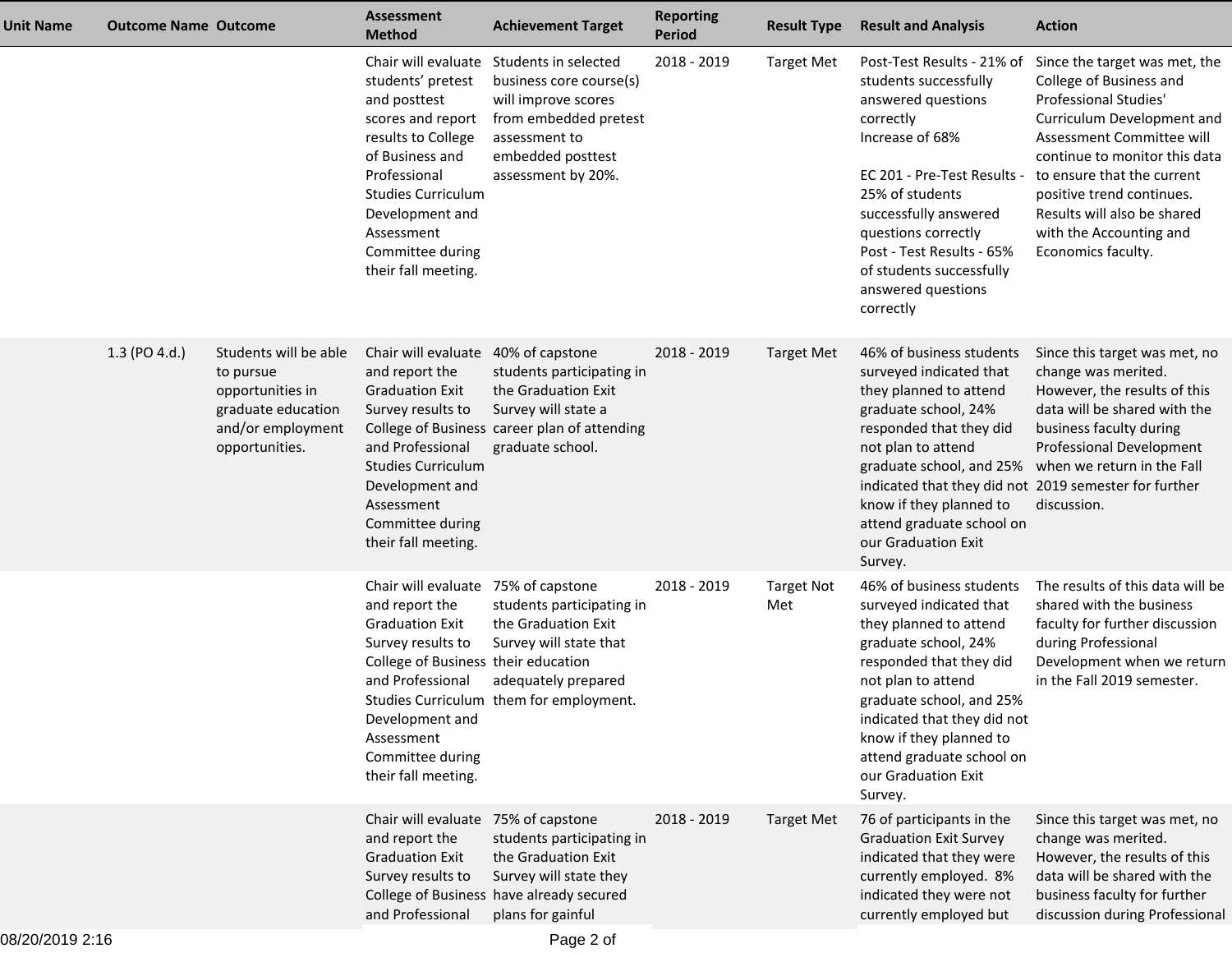| <b>Unit Name</b> | <b>Outcome Name Outcome</b> |                                                                                                                | <b>Assessment</b><br><b>Method</b>                                                                                                                                                                       | <b>Achievement Target</b>                                                                                                                                                                                                                 | <b>Reporting</b><br><b>Period</b> | <b>Result Type</b>       | <b>Result and Analysis</b>                                                                                                                                                                                                                                                                                                                                                                | <b>Action</b>                                                                                                                                                                                                                                                                                                                                                                                                                                                                                       |
|------------------|-----------------------------|----------------------------------------------------------------------------------------------------------------|----------------------------------------------------------------------------------------------------------------------------------------------------------------------------------------------------------|-------------------------------------------------------------------------------------------------------------------------------------------------------------------------------------------------------------------------------------------|-----------------------------------|--------------------------|-------------------------------------------------------------------------------------------------------------------------------------------------------------------------------------------------------------------------------------------------------------------------------------------------------------------------------------------------------------------------------------------|-----------------------------------------------------------------------------------------------------------------------------------------------------------------------------------------------------------------------------------------------------------------------------------------------------------------------------------------------------------------------------------------------------------------------------------------------------------------------------------------------------|
|                  |                             |                                                                                                                | Studies Curriculum employment<br>Development and<br>Assessment<br>Committee during<br>their fall meeting.                                                                                                | immediately upon<br>graduation.                                                                                                                                                                                                           | 2018 - 2019                       | <b>Target Met</b>        | were looking for a job. 3<br>students didn't answer the in the Fall 2019 semester.<br>question.                                                                                                                                                                                                                                                                                           | Development when we return                                                                                                                                                                                                                                                                                                                                                                                                                                                                          |
|                  | $2.1$ (SLO)                 | Students will be able<br>to craft written<br>reports specific to<br>their discipline.                          | students' writing<br>assignments using<br>the Business<br>report results to<br>and Professional<br><b>Studies Curriculum</b><br>Development and<br>Assessment<br>Committee during<br>their fall meeting. | Chair will evaluate 60% of students will<br>earn a "satisfactory"<br>rating or above on a<br>writing assignment<br>Writing Rubric and completed during a<br>junior-level course on<br>College of Business the Business Writing<br>Rubric. | 2018 - 2019                       | <b>Target Met</b>        | All of the Accounting<br>students that were<br>assessed earned a<br>"satisfactory" rating or<br>above on the writing<br>assessment. A perfect<br>score on the assessment<br>was 25 and the mean<br>score for the Accounting<br>students was 22.8. It<br>should be noted that only faculty during Professional<br>1 Accounting major was a<br>junior. This student<br>scored a perfect 25. | Since the target was met, the<br>College of Business and<br>Professional Studies'<br>Curriculum Development and<br>Assessment Committee will<br>continue to monitor this data<br>to ensure that the current<br>positive trend continues. The<br>results of this data will be<br>shared with the business<br>Development when we return<br>in the Fall 2019 semester.<br>More effort will be made in<br>the future to ensure a larger<br>sample size of junior<br>participants in the<br>assessment. |
|                  |                             |                                                                                                                | students' writing<br>assignments using<br>the Business<br>report results to<br>and Professional<br><b>Studies Curriculum</b><br>Development and<br>Assessment<br>Committee during<br>their fall meeting. | Chair will evaluate 75% of students will<br>earn a "satisfactory"<br>rating or above on a<br>writing assignment<br>Writing Rubric and completed during a<br>senior-level course on<br>College of Business the Business Writing<br>Rubric. | 2018 - 2019                       | <b>Target Met</b>        | All of the Accounting<br>students that were<br>assessed earned a<br>"satisfactory" rating or<br>above on the writing<br>assessment. A perfect<br>score on the assessment<br>was 25 and the mean<br>score for the Accounting<br>students was 22.8. It<br>should be noted that 3<br>Accounting majors were<br>seniors. Two scored a<br>perfect 25 and one scored<br>a 16.                   | Since the target was met, the<br>College of Business and<br><b>Professional Studies'</b><br>Curriculum Development and<br>Assessment Committee will<br>continue to monitor this data<br>to ensure that the current<br>positive trend continues. The<br>results of this data will be<br>shared with the business<br>faculty during Professional<br>Development when we return<br>in the Fall 2019 semester.                                                                                          |
|                  | $3.1$ (SLO)                 | Students will be able<br>to apply and<br>demonstrate<br>knowledge of key<br>principles of their<br>major area. | Chair will evaluate<br>students'<br>Capstone Exams<br>and report results<br>to College of<br><b>Business and</b><br>Professional                                                                         | 75% of students will<br>successfully pass major<br>specific questions on<br>the senior capstone<br>exam with a 70 or<br>above.                                                                                                            | 2018 - 2019                       | <b>Target Not</b><br>Met | Accounting: 8 out of the<br>19 students that took the<br>senior capstone exam<br>successfully passed<br>concentration/minor<br>specific questions with a<br>70 or above - target not                                                                                                                                                                                                      | Data is collected during the<br>capstone courses (MGT 497<br>for BBA/BS and BU 460 for<br>BAS). It is obvious from the<br>data (see attached<br>spreadsheets) that some<br>students did not take the                                                                                                                                                                                                                                                                                                |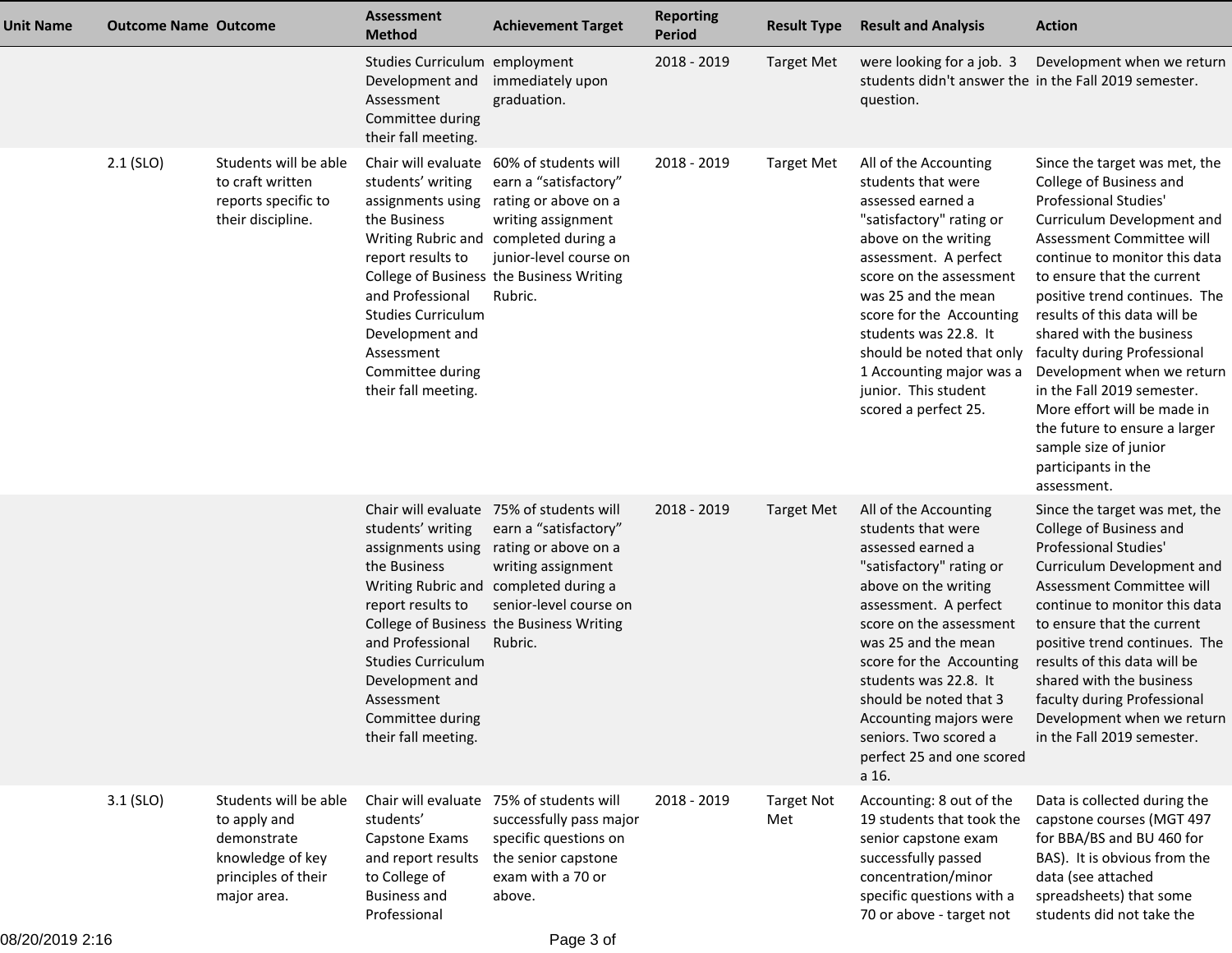| <b>Unit Name</b> | <b>Outcome Name Outcome</b> |                                                                                                                                                 | <b>Assessment</b><br><b>Method</b>                                                                                                                                                                                                                                                               | <b>Achievement Target</b>                                                                                                                                                         | <b>Reporting</b><br><b>Period</b> | <b>Result Type</b>       | <b>Result and Analysis</b>                                                                                                                                                                      | <b>Action</b>                                                                                                                                                                                                                             |
|------------------|-----------------------------|-------------------------------------------------------------------------------------------------------------------------------------------------|--------------------------------------------------------------------------------------------------------------------------------------------------------------------------------------------------------------------------------------------------------------------------------------------------|-----------------------------------------------------------------------------------------------------------------------------------------------------------------------------------|-----------------------------------|--------------------------|-------------------------------------------------------------------------------------------------------------------------------------------------------------------------------------------------|-------------------------------------------------------------------------------------------------------------------------------------------------------------------------------------------------------------------------------------------|
|                  | $3.1$ (SLO)                 | Students will be able<br>to apply and<br>demonstrate<br>knowledge of key<br>principles of their<br>major area.                                  | Development and<br>Assessment<br>Committee during<br>their fall meeting.                                                                                                                                                                                                                         | Studies Curriculum 75% of students will<br>successfully pass major<br>specific questions on<br>the senior capstone<br>exam with a 70 or<br>above.                                 | 2018 - 2019                       | <b>Target Not</b><br>Met | met                                                                                                                                                                                             | exam seriously. This skewed<br>the results. However, the<br>results of this data will be<br>shared with the business<br>faculty for further discussion<br>during Professional<br>Development when we return<br>in the Fall 2019 semester. |
|                  | 4.1 (GEO 1.c.)              | Students will be able<br>to give an oral<br>presentation of<br>relevant discipline-<br>specific targets.                                        | Chair will evaluate<br>students'<br>presentations<br>using the AAC&U<br>Oral<br>Communication<br>Value Rubric and<br>report result to<br><b>College of Business</b><br>and Professional<br><b>Studies Curriculum</b><br>Development and<br>Assessment<br>Committee during<br>their fall meeting. | 60% of students will<br>earn a "3" or above<br>rating utilizing the<br>AAC&U Oral<br><b>Communication Value</b><br>Rubric on a<br>presentation completed<br>during their program. | 2018 - 2019                       | <b>Target Met</b>        | 72.7% of students earned<br>a "3" or above rating<br>utilizing the AAC&U Oral<br><b>Communication Value</b><br>Rubric on a presentation<br>completed during their<br>program.                   | The data will be shared with<br>the College of Business and<br><b>Professional Studies</b><br>Curriculum Development and<br>Assessment Committee.                                                                                         |
|                  |                             |                                                                                                                                                 | Chair will evaluate<br>students'<br>presentations<br>using the AAC&U<br>Oral<br>Communication<br>Value Rubric and<br>report result to<br><b>College of Business</b><br>and Professional<br>Studies Curriculum<br>Development and<br>Assessment<br>Committee during<br>their fall meeting.        | Students will average a<br>"3" or above rating<br>utilizing the AAC&U Oral<br><b>Communication Value</b><br>Rubric on a<br>presentation completed<br>during their program.        | 2018 - 2019                       | <b>Target Met</b>        | The average rating<br>utilizing the AAC&U Oral<br><b>Communication Value</b><br>Rubric on a presentation<br>completed during their<br>program for student<br>assessed AY 2016-2017<br>was 3.38. | The data will be shared with<br>the College of Business and<br><b>Professional Studies</b><br>Curriculum Development and<br>Assessment Committee.                                                                                         |
|                  | 5.1 (SAO)                   | Students will be able<br>to demonstrate the<br>role of ethics and<br>understand the<br>implications of their<br>actions on<br>themselves, their | Chair will evaluate<br>students' Ethics<br>Exams and report<br>results to College<br>of Business and<br>Professional<br><b>Studies Curriculum</b>                                                                                                                                                | 80% of students will<br>pass an ethics exam<br>administered in the<br>capstone course with a<br>70 or above.                                                                      | 2018 - 2019                       | <b>Target Not</b><br>Met | 74% of Accounting<br>students passed the ethics Business and Professional<br>exam in the capstone                                                                                               | Last year The College of<br>Studies internal Curriculum<br>course with a 70 or above. Development and Assessment<br>Committee made a<br>recommendation to include<br>more ethics based topics in                                          |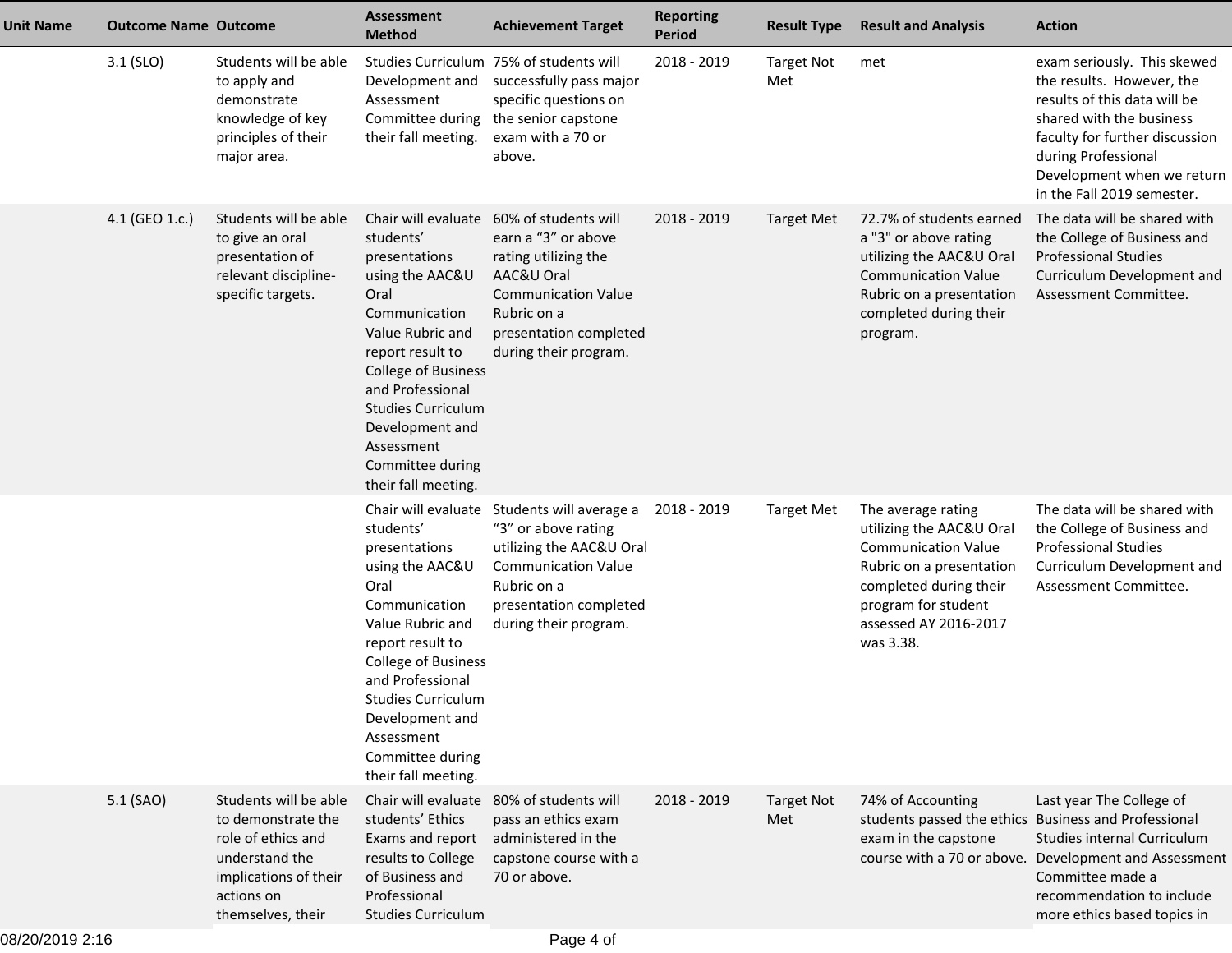| <b>Unit Name</b>                                                                                                     | <b>Outcome Name Outcome</b> |                                                                                                                                                                                                                                  | <b>Assessment</b><br><b>Method</b>                                                                                                                     | <b>Achievement Target</b>                                                                                                  | <b>Reporting</b><br><b>Period</b> | <b>Result Type</b>       | <b>Result and Analysis</b>                                                                  | <b>Action</b>                                                                                                                                                                                                                                                                                                                                                                                                                                                                                                                                                                                                                                                                                                                                                                                                                                                                                                                                                                                                                                                                         |
|----------------------------------------------------------------------------------------------------------------------|-----------------------------|----------------------------------------------------------------------------------------------------------------------------------------------------------------------------------------------------------------------------------|--------------------------------------------------------------------------------------------------------------------------------------------------------|----------------------------------------------------------------------------------------------------------------------------|-----------------------------------|--------------------------|---------------------------------------------------------------------------------------------|---------------------------------------------------------------------------------------------------------------------------------------------------------------------------------------------------------------------------------------------------------------------------------------------------------------------------------------------------------------------------------------------------------------------------------------------------------------------------------------------------------------------------------------------------------------------------------------------------------------------------------------------------------------------------------------------------------------------------------------------------------------------------------------------------------------------------------------------------------------------------------------------------------------------------------------------------------------------------------------------------------------------------------------------------------------------------------------|
|                                                                                                                      | 5.1 (SAO)                   | colleagues, their<br>profession, the<br>business community<br>and society as a<br>whole.                                                                                                                                         | Development and<br>Assessment<br>Committee during<br>their fall meeting.                                                                               | 80% of students will<br>pass an ethics exam<br>administered in the<br>capstone course with a<br>70 or above.               | 2018 - 2019                       | <b>Target Not</b><br>Met | 74% of Accounting<br>exam in the capstone                                                   | courses. In the Fall 2018<br>students passed the ethics semester, we added BU 105<br>Fundamentals of Success in<br>course with a 70 or above. Business to the Business Core.<br>One of the modules in this<br>course deals with Academic<br>Integrity. It is our hope that<br>this module will improve<br>ethical behavior in our<br>students. Students that were<br>enrolled in the university prior<br>to Fall 2018 were not required<br>to take this course, so it will<br>take some time to see the end<br>result of the new<br>requirement. The College of<br><b>Business and Professional</b><br>Studies internal Curriculum<br>Development and Assessment<br>Committee will continue to<br>collect and analyze this data<br>to see if changes in the<br>curriculum improve the<br>graduating seniors' ethics<br>exam results.<br>The results of this data will be<br>shared with the business<br>faculty during Professional<br>Development when we return<br>in the Fall 2019 semester with<br>the goal of finding more ways<br>to emphasize ethics in all of<br>our courses. |
| Program -<br><b>Business</b><br>Administration<br>(including<br>Minors and<br>Certificates) -<br>BAS {2016-<br>2017} | $1.1$ (SLO)                 | Students will be able<br>to demonstrate a<br>breadth of business<br>knowledge across key<br>assessment indicators to College of<br>(e.g. accounting,<br>economics,<br>management,<br>quantitative business<br>analysis, finance, | students'<br>Capstone Exams<br>and report results<br><b>Business and</b><br>Professional<br><b>Studies Curriculum</b><br>Development and<br>Assessment | Chair will evaluate 60% of students will<br>score 70 or greater on<br>the BAS Business<br>Administration<br>Capstone Exam. | 2018 - 2019                       | <b>Target Not</b><br>Met | The mean score for the<br>BAS students on the<br>Peregrine data was 57.8.<br>70 or greater. | Since the target was not met,<br>the College of Business and<br>Professional Studies'<br>Only two students made a Curriculum Development and<br>Assessment Committee will<br>continue to monitor this data<br>to ensure that the current<br>positive trend continues. The<br>results of this data will be<br>shared with the business                                                                                                                                                                                                                                                                                                                                                                                                                                                                                                                                                                                                                                                                                                                                                 |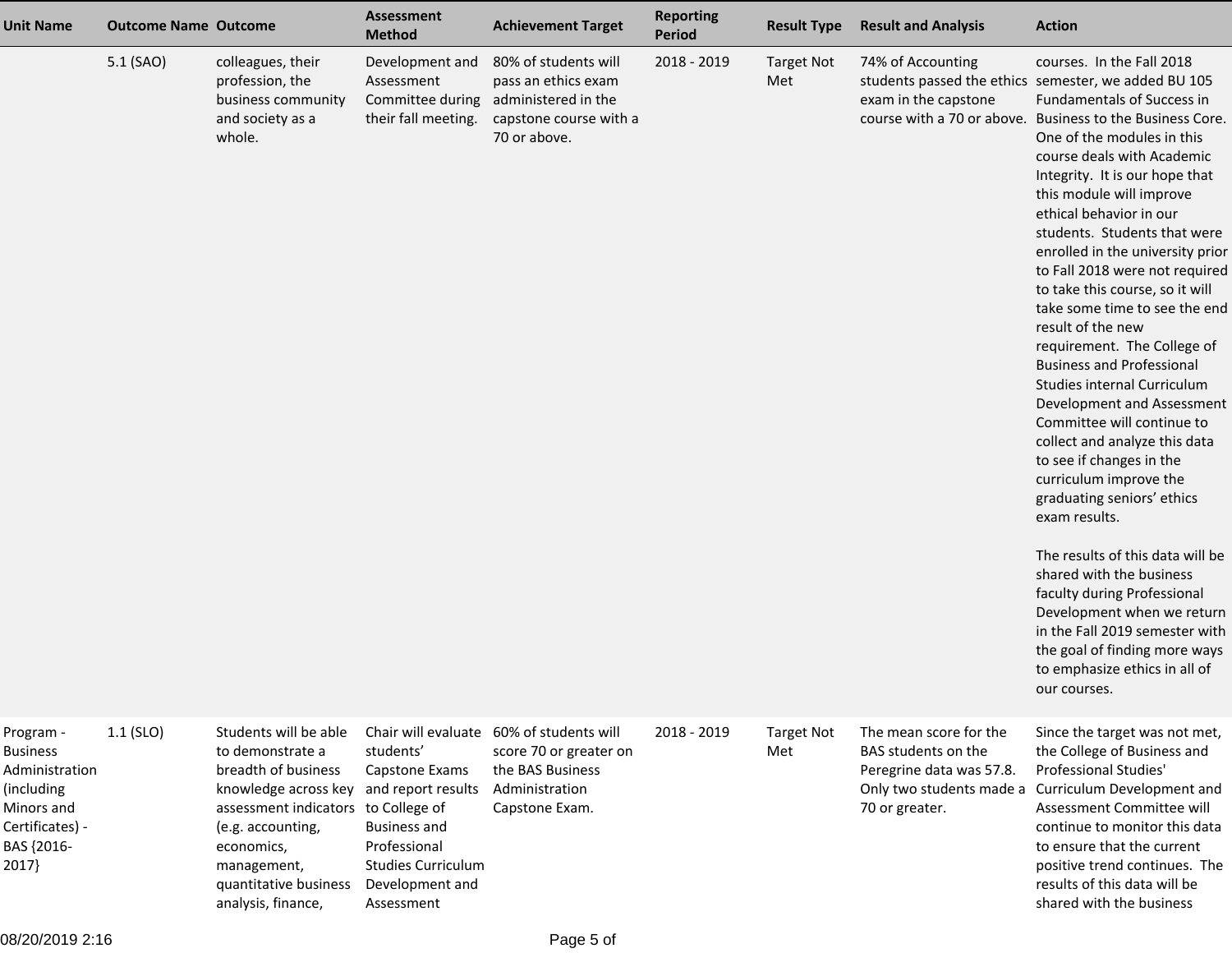| <b>Unit Name</b>                                                                                                     | <b>Outcome Name Outcome</b> |                                                                                        | <b>Assessment</b><br><b>Method</b>                                                                                                                                                                                       | <b>Achievement Target</b>                                                                                                                                                       | <b>Reporting</b><br><b>Period</b> | <b>Result Type</b>       | <b>Result and Analysis</b>                                                                                                                                                                                                                                                                                                                                                                                                                                                                                                                                                                                                                                                                                            | <b>Action</b>                                                                                                                                                                                                                                                                                                                        |
|----------------------------------------------------------------------------------------------------------------------|-----------------------------|----------------------------------------------------------------------------------------|--------------------------------------------------------------------------------------------------------------------------------------------------------------------------------------------------------------------------|---------------------------------------------------------------------------------------------------------------------------------------------------------------------------------|-----------------------------------|--------------------------|-----------------------------------------------------------------------------------------------------------------------------------------------------------------------------------------------------------------------------------------------------------------------------------------------------------------------------------------------------------------------------------------------------------------------------------------------------------------------------------------------------------------------------------------------------------------------------------------------------------------------------------------------------------------------------------------------------------------------|--------------------------------------------------------------------------------------------------------------------------------------------------------------------------------------------------------------------------------------------------------------------------------------------------------------------------------------|
| Program -<br><b>Business</b><br>Administration<br>(including<br>Minors and<br>Certificates) -<br>BAS {2016-<br>2017} | $1.1$ (SLO)                 | marketing, legal and<br>environment,<br>information systems,<br>international issues). | Committee during<br>their fall meeting.                                                                                                                                                                                  | 60% of students will<br>score 70 or greater on<br>the BAS Business<br>Administration<br>Capstone Exam.                                                                          | 2018 - 2019                       | <b>Target Not</b><br>Met | The mean score for the<br>BAS students on the<br>Peregrine data was 57.8.<br>Only two students made a<br>70 or greater.                                                                                                                                                                                                                                                                                                                                                                                                                                                                                                                                                                                               | faculty during Professional<br>Development when we return<br>in the Fall 2019 semester.                                                                                                                                                                                                                                              |
|                                                                                                                      |                             |                                                                                        | students' pretest<br>and posttest<br>scores and report<br>results to College<br>of Business and<br>Professional<br><b>Studies Curriculum</b><br>Development and<br>Assessment<br>Committee during<br>their fall meeting. | Chair will evaluate Students in selected<br>business core course(s)<br>will improve scores<br>from embedded pretest<br>assessment to<br>embedded posttest<br>assessment by 20%. | 2018 - 2019                       | Target Met               | - 26% of students<br>successfully answered<br>questions correctly<br>Post Test Results - 86.9%<br>of students successfully<br>answered questions<br>correctly<br>Increase of 60.8%<br>ACC 212 - Pre-Test Results Economics faculty.<br>- 16% of students<br>successfully answered<br>questions correctly<br>Post-Test Results - 21% of<br>students successfully<br>answered questions<br>correctly<br>Increase of 68%<br>EC 201 - Pre-Test Results -<br>25% of students<br>successfully answered<br>questions correctly<br>Post - Test Results - 65%<br>of students successfully<br>answered questions<br>correctly<br>Please note these data<br>contain both BS and BAS<br>students since both take<br>these courses | ACC 211 - Pre-Test Results Since the target was met, the<br>College of Business and<br><b>Professional Studies'</b><br>Curriculum Development and<br>Assessment Committee will<br>continue to monitor this data<br>to ensure that the current<br>positive trend continues.<br>Results will also be shared<br>with the Accounting and |
|                                                                                                                      | 1.2 (PO 4.d.)               | Students will be able<br>to pursue<br>opportunities in<br>graduate education           | Chair will evaluate 75% of students<br>and report the<br><b>Graduation Exit</b><br>Survey results to                                                                                                                     | participating in the<br><b>Graduation Exit Survey</b><br>will state that their                                                                                                  | 2018 - 2019                       | <b>Target Not</b><br>Met | 64% of participants in the<br><b>Graduation Exit Survey</b><br>indicated that their<br>education adequately                                                                                                                                                                                                                                                                                                                                                                                                                                                                                                                                                                                                           | The results of this data will be<br>shared with the business<br>faculty for further discussion<br>during Professional                                                                                                                                                                                                                |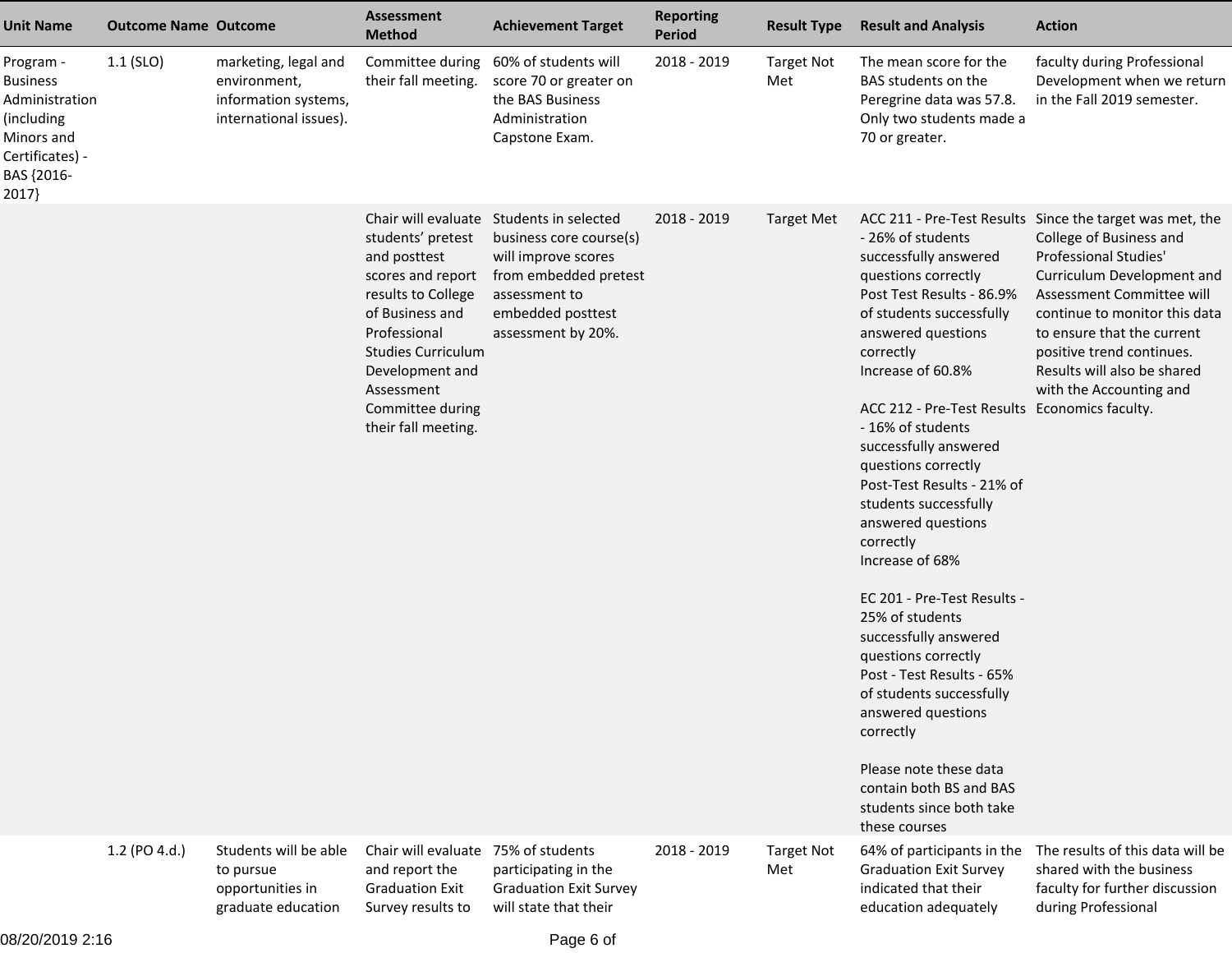| <b>Unit Name</b> | <b>Outcome Name Outcome</b> |                                                                                       | <b>Assessment</b><br><b>Method</b>                                                                                                                                                                                                          | <b>Achievement Target</b>                                                                                                                                                                                             | <b>Reporting</b><br><b>Period</b> | <b>Result Type</b>       | <b>Result and Analysis</b>                                                                                                                                                                                                                                                                                                                                                                                                                                                                                      | <b>Action</b>                                                                                                                                                                                                                                                                                                                                                                                                                                                                        |
|------------------|-----------------------------|---------------------------------------------------------------------------------------|---------------------------------------------------------------------------------------------------------------------------------------------------------------------------------------------------------------------------------------------|-----------------------------------------------------------------------------------------------------------------------------------------------------------------------------------------------------------------------|-----------------------------------|--------------------------|-----------------------------------------------------------------------------------------------------------------------------------------------------------------------------------------------------------------------------------------------------------------------------------------------------------------------------------------------------------------------------------------------------------------------------------------------------------------------------------------------------------------|--------------------------------------------------------------------------------------------------------------------------------------------------------------------------------------------------------------------------------------------------------------------------------------------------------------------------------------------------------------------------------------------------------------------------------------------------------------------------------------|
|                  | 1.2 (PO 4.d.)               | and/or employment<br>opportunities.                                                   | and Professional<br>Studies Curriculum employment.<br>Development and<br>Assessment<br>Committee during<br>their fall meeting.                                                                                                              | College of Business education adequately<br>prepared them for                                                                                                                                                         | 2018 - 2019                       | <b>Target Not</b><br>Met | prepared them for<br>employment. It should be<br>noted that 22% neither<br>agreed nor disagreed, 4<br>students either disagreed<br>or strongly disagreed and<br>4 chose not to answer.                                                                                                                                                                                                                                                                                                                          | Development when we return<br>in the Fall 2019 semester. The<br>College of Business and<br><b>Professional Studies</b><br>Curriculum Development and<br>Assessment Committee may<br>need to examine the survey<br>instrument to ensure it is<br>adequately measuring what it<br>is intended to measure.                                                                                                                                                                              |
|                  |                             |                                                                                       | Chair will evaluate 75% of students<br>and report the<br><b>Graduation Exit</b><br>Survey results to<br>and Professional<br>Studies Curriculum immediately upon<br>Development and<br>Assessment<br>Committee during<br>their fall meeting. | participating in the<br><b>Graduation Exit Survey</b><br>will state they have<br>College of Business already secured plans<br>for gainful employment<br>graduation.                                                   | 2018 - 2019                       | <b>Target Met</b>        | 76 of participants in the<br><b>Graduation Exit Survey</b><br>indicated that they were<br>currently employed. 8%<br>indicated they were not<br>currently employed but<br>were looking for a job. 3<br>students didn't answer the in the Fall 2019 semester.<br>question.                                                                                                                                                                                                                                        | Since this target was met, no<br>change was merited.<br>However, the results of this<br>data will be shared with the<br>business faculty for further<br>discussion during Professional<br>Development when we return<br>The College of Business and<br><b>Professional Studies</b><br>Curriculum Development and<br>Assessment Committee will<br>also examine the survey<br>instrument to ensure it is<br>adequately measuring what it<br>is intended to measure.                    |
|                  | $2.1$ (SLO)                 | Students will be able<br>to craft written<br>reports specific to<br>their discipline. | Chair will evaluate<br>students' writing<br>assignments using<br>the Business<br>report results to<br>and Professional<br><b>Studies Curriculum</b><br>Development and<br>Assessment<br>Committee during<br>their fall meeting.             | 60% of students will<br>earn a "satisfactory"<br>rating or above on a<br>writing assignment<br>Writing Rubric and completed during a<br>junior-level course on<br>College of Business the Business Writing<br>Rubric. | 2018 - 2019                       | <b>Target Met</b>        | All of the Business<br>students that were<br>assessed earned a<br>"satisfactory" rating or<br>above on the writing<br>assessment. A perfect<br>score on the assessment<br>was 25 and the mean<br>score for the Business<br>students was 22.4.<br>Totals - Junior and Seniors faculty during Professional<br>Management Information<br>Systems: Mean=21.8<br>Marketing: Mean=20.0<br><b>General Business:</b><br>$Mean = 24.8$<br>Human Resource<br>Management: Mean=25.0 assessment.<br>Health Care Management: | Since the target was met, the<br>College of Business and<br>Professional Studies'<br>Curriculum Development and<br>Assessment Committee will<br>continue to monitor this data<br>to ensure that the current<br>positive trend continues. The<br>results of this data will be<br>shared with the business<br>Development when we return<br>in the Fall 2019 semester.<br>More effort will be made in<br>the future to ensure a larger<br>sample size of junior<br>participants in the |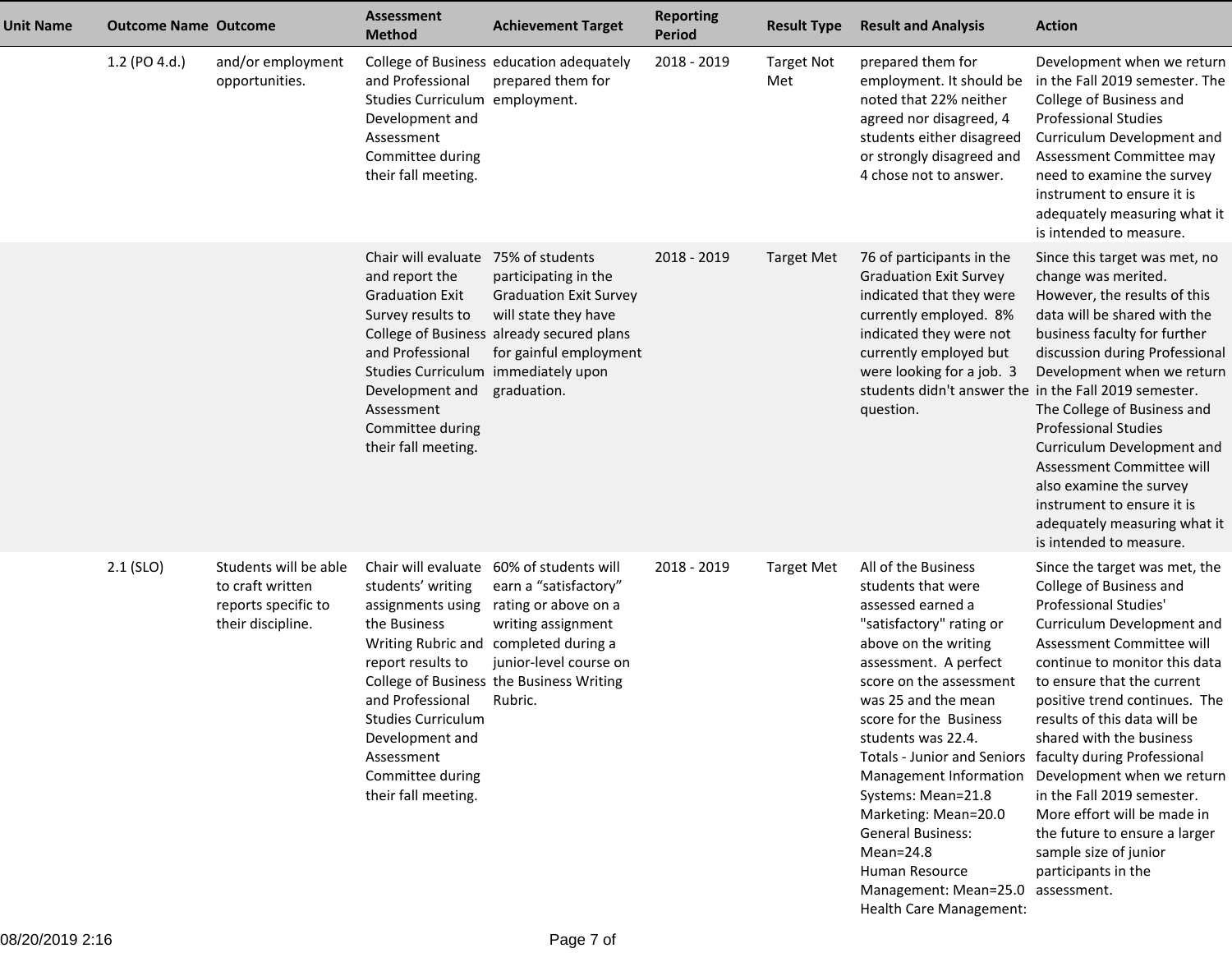| <b>Unit Name</b> | <b>Outcome Name Outcome</b> |                                                                                       | <b>Assessment</b><br><b>Method</b>                                                                                                                                                                       | <b>Achievement Target</b>                                                                                                                                                                                                                 | <b>Reporting</b><br><b>Period</b> | <b>Result Type</b> | <b>Result and Analysis</b>                                                                                                                                                                                                                                                                                                                                                                                                                                                                                                                                      | <b>Action</b>                                                                                                                                                                                                                                                                                                                                                                                                                                                                                                                      |
|------------------|-----------------------------|---------------------------------------------------------------------------------------|----------------------------------------------------------------------------------------------------------------------------------------------------------------------------------------------------------|-------------------------------------------------------------------------------------------------------------------------------------------------------------------------------------------------------------------------------------------|-----------------------------------|--------------------|-----------------------------------------------------------------------------------------------------------------------------------------------------------------------------------------------------------------------------------------------------------------------------------------------------------------------------------------------------------------------------------------------------------------------------------------------------------------------------------------------------------------------------------------------------------------|------------------------------------------------------------------------------------------------------------------------------------------------------------------------------------------------------------------------------------------------------------------------------------------------------------------------------------------------------------------------------------------------------------------------------------------------------------------------------------------------------------------------------------|
|                  | $2.1$ (SLO)                 | Students will be able<br>to craft written<br>reports specific to<br>their discipline. | students' writing<br>assignments using<br>the Business<br>report results to<br>and Professional<br><b>Studies Curriculum</b><br>Development and<br>Assessment<br>Committee during<br>their fall meeting. | Chair will evaluate 60% of students will<br>earn a "satisfactory"<br>rating or above on a<br>writing assignment<br>Writing Rubric and completed during a<br>junior-level course on<br>College of Business the Business Writing<br>Rubric. | 2018 - 2019                       | <b>Target Met</b>  | $Mean=17.5$<br>*No Management<br>students were in the<br>sample<br>Juniors Only<br>Management Information<br>Systems: Score 19<br><b>Human Resource</b><br>Management: Perfect<br>score of 25<br>Marketing: Perfect score<br>of 25<br>Accounting: Perfect score<br>of 25<br>No other majors in<br><b>Business were</b><br>represented in the junior<br>sample.                                                                                                                                                                                                  | Since the target was met, the<br>College of Business and<br>Professional Studies'<br>Curriculum Development and<br>Assessment Committee will<br>continue to monitor this data<br>to ensure that the current<br>positive trend continues. The<br>results of this data will be<br>shared with the business<br>faculty during Professional<br>Development when we return<br>in the Fall 2019 semester.<br>More effort will be made in<br>the future to ensure a larger<br>sample size of junior<br>participants in the<br>assessment. |
|                  |                             |                                                                                       | students' writing<br>assignments using<br>the Business<br>report results to<br>and Professional<br><b>Studies Curriculum</b><br>Development and<br>Assessment<br>Committee during<br>their fall meeting. | Chair will evaluate 75% of students will<br>earn a "satisfactory"<br>rating or above on a<br>writing assignment<br>Writing Rubric and completed during a<br>senior-level course on<br>College of Business the Business Writing<br>Rubric. | 2018 - 2019                       | <b>Target Met</b>  | All of the Business<br>students that were<br>assessed earned a<br>"satisfactory" rating or<br>above on the writing<br>assessment. A perfect<br>score on the assessment<br>was 25 and the mean<br>score for the Business<br>students was 22.4.<br>Junior and Seniors<br>Management Information<br>Systems: Mean=21.8<br>Marketing: Mean=20.0<br><b>General Business:</b><br>$Mean = 24.8$<br><b>Human Resource</b><br>Management: Mean=25.0<br>Health Care Management:<br>$Mean=17.5$<br>*No Management<br>students were in the<br>sample<br>Seniors that scored | Since the target was met, the<br>College of Business and<br><b>Professional Studies'</b><br>Curriculum Development and<br>Assessment Committee will<br>continue to monitor this data<br>to ensure that the current<br>positive trend continues. The<br>results of this data will be<br>shared with the business<br>faculty during Professional<br>Development when we return<br>in the Fall 2019 semester.                                                                                                                         |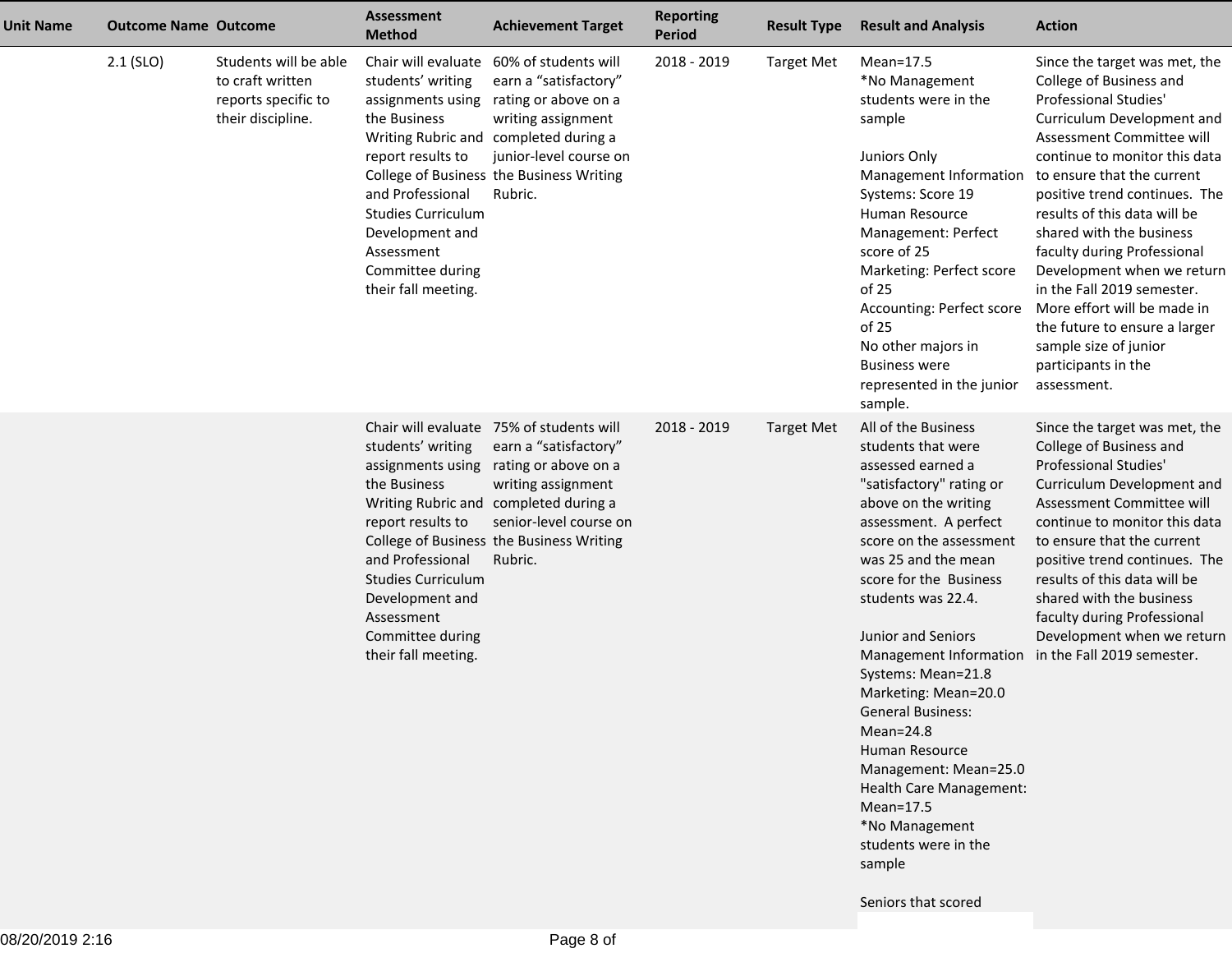| <b>Unit Name</b> | <b>Outcome Name Outcome</b> |                                                                                                                                 | <b>Assessment</b><br><b>Method</b>                                                                                                                                                                                 | <b>Achievement Target</b>                                                                                                                                                                                                                 | <b>Reporting</b><br>Period | <b>Result Type</b>       | <b>Result and Analysis</b>                                                                                                                                                                                                                                                                                                                                                                                                                                                                                                                                                                                                                                                                                                                                                                                     | <b>Action</b>                                                                                                                                                                                                                                                                                                                                                                                                        |
|------------------|-----------------------------|---------------------------------------------------------------------------------------------------------------------------------|--------------------------------------------------------------------------------------------------------------------------------------------------------------------------------------------------------------------|-------------------------------------------------------------------------------------------------------------------------------------------------------------------------------------------------------------------------------------------|----------------------------|--------------------------|----------------------------------------------------------------------------------------------------------------------------------------------------------------------------------------------------------------------------------------------------------------------------------------------------------------------------------------------------------------------------------------------------------------------------------------------------------------------------------------------------------------------------------------------------------------------------------------------------------------------------------------------------------------------------------------------------------------------------------------------------------------------------------------------------------------|----------------------------------------------------------------------------------------------------------------------------------------------------------------------------------------------------------------------------------------------------------------------------------------------------------------------------------------------------------------------------------------------------------------------|
|                  |                             |                                                                                                                                 | students' writing<br>assignments using<br>the Business<br>report results to<br>and Professional<br><b>Studies Curriculum</b><br>Development and<br>Assessment<br>Committee during<br>their fall meeting.           | Chair will evaluate 75% of students will<br>earn a "satisfactory"<br>rating or above on a<br>writing assignment<br>Writing Rubric and completed during a<br>senior-level course on<br>College of Business the Business Writing<br>Rubric. | 2018 - 2019                | <b>Target Met</b>        | satisfactory or above<br>Accounting - 3 students<br><b>General Business - 4</b><br>students<br><b>Health Care Management</b><br>- 2 students<br>Human Resource<br>Management - 2 students<br>Management Information<br>Systems - 9 students<br>Marketing - 3 students<br>* No Management<br>students were in the<br>sample                                                                                                                                                                                                                                                                                                                                                                                                                                                                                     | Since the target was met, the<br>College of Business and<br>Professional Studies'<br>Curriculum Development and<br>Assessment Committee will<br>continue to monitor this data<br>to ensure that the current<br>positive trend continues. The<br>results of this data will be<br>shared with the business<br>faculty during Professional<br>Development when we return<br>in the Fall 2019 semester.                  |
|                  | 3.1 (SLO)                   | Students will be able<br>to apply and<br>demonstrate<br>knowledge of key<br>principles of their<br>concentration/minor<br>area. | students'<br>Capstone Exams<br>and report results<br>to College of<br><b>Business and</b><br>Professional<br><b>Studies Curriculum</b><br>Development and<br>Assessment<br>Committee during<br>their fall meeting. | Chair will evaluate 75% of students will<br>successfully pass<br>concentration/minor<br>specific questions on<br>the senior capstone<br>exam with a 70 or<br>above.                                                                       | 2018 - 2019                | <b>Target Not</b><br>Met | Accounting: 8 out of the<br>19 students that took the<br>senior capstone exam<br>successfully passed<br>concentration/minor<br>specific questions with a<br>70 or above - target not<br>met<br>General Business: 7 out of the results. However, the<br>the 23 students that took<br>the senior capstone exam<br>successfully passed<br>concentration/minor<br>specific questions with a<br>70 or above - target not<br>met<br>Management: 23 out of<br>the 35 students that took<br>the senior capstone exam<br>successfully passed<br>concentration/minor<br>specific questions with a<br>70 or above - target not<br>met<br>Management Information<br>Systems: 13 out of the 14<br>students that took the<br>senior capstone exam<br>successfully passed<br>concentration/minor<br>specific questions with a | Data is collected during the<br>capstone courses (MGT 497<br>for BBA/BS and BU 460 for<br>BAS). It is obvious from the<br>data (see attached<br>spreadsheets) that some<br>students did not take the<br>exam seriously. This skewed<br>results of this data will be<br>shared with the business<br>faculty for further discussion<br>during Professional<br>Development when we return<br>in the Fall 2019 semester. |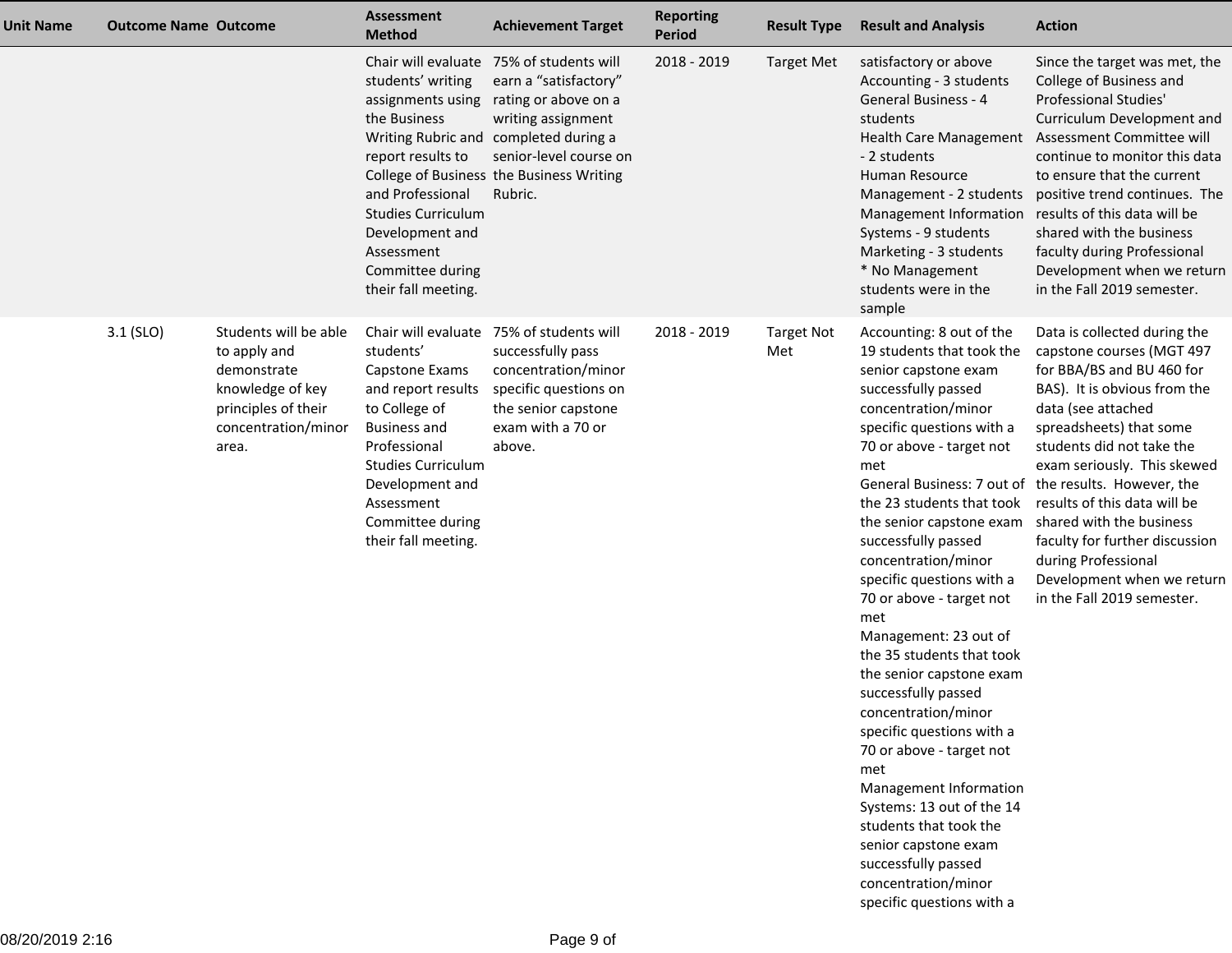| <b>Unit Name</b> | <b>Outcome Name Outcome</b> |                                                                                                                                 | <b>Assessment</b><br><b>Method</b>                                                                                                                                                                                                                                         | <b>Achievement Target</b>                                                                                                                                                                             | <b>Reporting</b><br><b>Period</b> | <b>Result Type</b>       | <b>Result and Analysis</b>                                                                                                                                                                                                                                                                                                                                                                                                 | <b>Action</b>                                                                                                                                                                                                                                                                                                                                                                                                                                     |
|------------------|-----------------------------|---------------------------------------------------------------------------------------------------------------------------------|----------------------------------------------------------------------------------------------------------------------------------------------------------------------------------------------------------------------------------------------------------------------------|-------------------------------------------------------------------------------------------------------------------------------------------------------------------------------------------------------|-----------------------------------|--------------------------|----------------------------------------------------------------------------------------------------------------------------------------------------------------------------------------------------------------------------------------------------------------------------------------------------------------------------------------------------------------------------------------------------------------------------|---------------------------------------------------------------------------------------------------------------------------------------------------------------------------------------------------------------------------------------------------------------------------------------------------------------------------------------------------------------------------------------------------------------------------------------------------|
|                  | $3.1$ (SLO)                 | Students will be able<br>to apply and<br>demonstrate<br>knowledge of key<br>principles of their<br>concentration/minor<br>area. | Chair will evaluate<br>students'<br>Capstone Exams<br>and report results<br>to College of<br><b>Business and</b><br>Professional<br><b>Studies Curriculum</b><br>Development and<br>Assessment<br>Committee during<br>their fall meeting.                                  | 75% of students will<br>successfully pass<br>concentration/minor<br>specific questions on<br>the senior capstone<br>exam with a 70 or<br>above.                                                       | 2018 - 2019                       | <b>Target Not</b><br>Met | 70 or above - target met<br>Marketing: 4 out of the 4<br>students that took the<br>senior capstone exam<br>successfully passed<br>concentration/minor<br>specific questions with a<br>70 or above - target met<br>Business total: 55 out of<br>the 95 students that took<br>the senior capstone exam<br>successfully passed<br>concentration/minor<br>specific questions with a<br>70 or above - overall<br>target not met | Data is collected during the<br>capstone courses (MGT 497<br>for BBA/BS and BU 460 for<br>BAS). It is obvious from the<br>data (see attached<br>spreadsheets) that some<br>students did not take the<br>exam seriously. This skewed<br>the results. However, the<br>results of this data will be<br>shared with the business<br>faculty for further discussion<br>during Professional<br>Development when we return<br>in the Fall 2019 semester. |
|                  | 4.1 (GEO 1.c.)              | Students will be able<br>to give an oral<br>presentation of<br>relevant discipline-<br>specific targets.                        | students'<br>presentations<br>using the AAC&U<br>Oral<br>Communication<br>Value Rubric and<br>report results to<br><b>College of Business</b><br>and Professional<br><b>Studies Curriculum</b><br>Development and<br>Assessment<br>Committee during<br>their fall meeting. | Chair will evaluate 60% of students will<br>earn a "3" or above<br>rating utilizing the<br>AAC&U Oral<br><b>Communication Value</b><br>Rubric on a<br>presentation completed<br>during their program. | 2018 - 2019                       | <b>Target Met</b>        | 72.7% of students earned<br>a "3" or above rating<br>utilizing the AAC&U Oral<br><b>Communication Value</b><br>Rubric on a presentation<br>completed during their<br>program.                                                                                                                                                                                                                                              | The data will be shared with<br>the College of Business and<br><b>Professional Studies</b><br>Curriculum Development and<br>Assessment Committee.                                                                                                                                                                                                                                                                                                 |
|                  |                             |                                                                                                                                 | students'<br>presentations<br>using the AAC&U<br>Oral<br>Communication<br>Value Rubric and<br>report results to<br>College of Business<br>and Professional<br><b>Studies Curriculum</b><br>Development and                                                                 | Chair will evaluate Students will average a<br>"3" or above rating<br>utilizing the AAC&U Oral<br><b>Communication Value</b><br>Rubric on a<br>presentation completed<br>during their program.        | 2018 - 2019                       | <b>Target Met</b>        | The average rating<br>utilizing the AAC&U Oral<br><b>Communication Value</b><br>Rubric on a presentation<br>completed during their<br>program for student<br>assessed AY 2016-2017<br>was 3.38.                                                                                                                                                                                                                            | The data will be shared with<br>the College of Business and<br><b>Professional Studies</b><br>Curriculum Development and<br>Assessment Committee.                                                                                                                                                                                                                                                                                                 |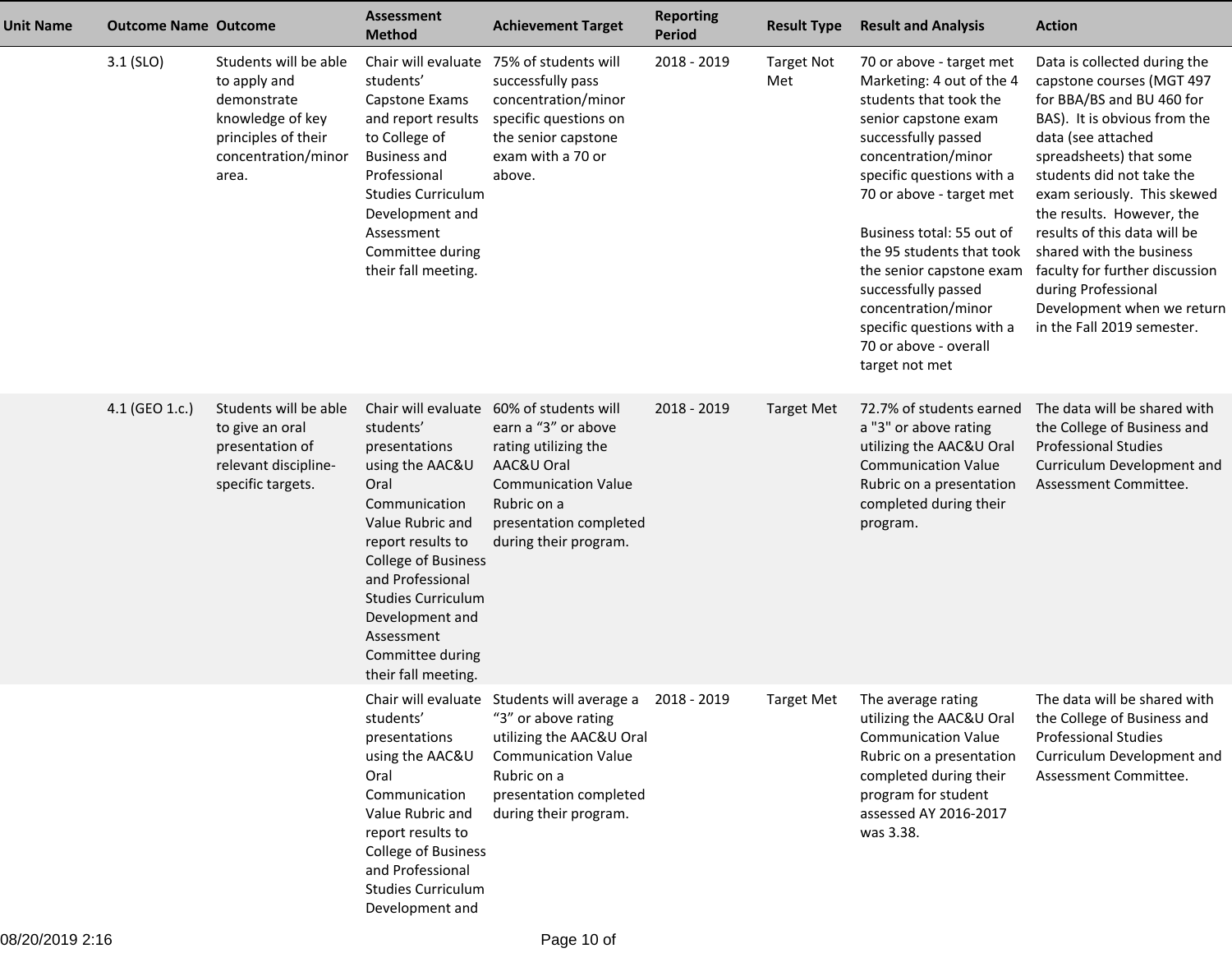| <b>Unit Name</b> | <b>Outcome Name Outcome</b> |                                                                                                                                                                                                                                             | <b>Assessment</b><br><b>Method</b>                                                                                                                                                                     | <b>Achievement Target</b>                                                                                                                                                  | <b>Reporting</b><br><b>Period</b> | <b>Result Type</b>       | <b>Result and Analysis</b>                                                                                                                                                                                                                                                                                                                                                                              | <b>Action</b>                                                                                                                                                                                                                                                                                                                                                                                                                                                                                                                                                                                                                                                                                                                                                                                                                                                                                                                                                                                                                                                                                                                                                                                                             |
|------------------|-----------------------------|---------------------------------------------------------------------------------------------------------------------------------------------------------------------------------------------------------------------------------------------|--------------------------------------------------------------------------------------------------------------------------------------------------------------------------------------------------------|----------------------------------------------------------------------------------------------------------------------------------------------------------------------------|-----------------------------------|--------------------------|---------------------------------------------------------------------------------------------------------------------------------------------------------------------------------------------------------------------------------------------------------------------------------------------------------------------------------------------------------------------------------------------------------|---------------------------------------------------------------------------------------------------------------------------------------------------------------------------------------------------------------------------------------------------------------------------------------------------------------------------------------------------------------------------------------------------------------------------------------------------------------------------------------------------------------------------------------------------------------------------------------------------------------------------------------------------------------------------------------------------------------------------------------------------------------------------------------------------------------------------------------------------------------------------------------------------------------------------------------------------------------------------------------------------------------------------------------------------------------------------------------------------------------------------------------------------------------------------------------------------------------------------|
|                  |                             |                                                                                                                                                                                                                                             | Assessment<br>Committee during<br>their fall meeting.                                                                                                                                                  | Students will average a<br>"3" or above rating<br>utilizing the AAC&U Oral<br><b>Communication Value</b><br>Rubric on a<br>presentation completed<br>during their program. | 2018 - 2019                       | <b>Target Met</b>        | The average rating<br>utilizing the AAC&U Oral<br><b>Communication Value</b><br>Rubric on a presentation<br>completed during their<br>program for student<br>assessed AY 2016-2017<br>was 3.38.                                                                                                                                                                                                         | The data will be shared with<br>the College of Business and<br><b>Professional Studies</b><br>Curriculum Development and<br>Assessment Committee.                                                                                                                                                                                                                                                                                                                                                                                                                                                                                                                                                                                                                                                                                                                                                                                                                                                                                                                                                                                                                                                                         |
|                  | 5.1 (SAO)                   | Students will be able<br>to demonstrate the<br>role of ethics and<br>understand the<br>implications of their<br>actions on<br>themselves, their<br>colleagues, their<br>profession, the<br>business community<br>and society as a<br>whole. | students' Ethics<br>Exams and report<br>results to College<br>of Business and<br>Professional<br><b>Studies Curriculum</b><br>Development and<br>Assessment<br>Committee during<br>their fall meeting. | Chair will evaluate 80% of students will<br>pass an ethics exam<br>administered in the<br>capstone course with a<br>70 or above.                                           | 2018 - 2019                       | <b>Target Not</b><br>Met | 74% of Accounting<br>students passed the ethics Business and Professional<br>exam in the capstone<br>55% of General Business<br>exam in the capstone<br>course with a 70 or above. courses. In the Fall 2018<br>53% of Management<br>exam in the capstone<br>71% of Marketing<br>exam in the capstone<br>course with a 70 or above. ethical behavior in our<br>70% of Marketing<br>exam in the capstone | Last year The College of<br>Studies internal Curriculum<br>course with a 70 or above. Development and Assessment<br>Committee made a<br>students passed the ethics recommendation to include<br>more ethics based topics in<br>semester, we added BU 105<br>students passed the ethics Fundamentals of Success in<br>Business to the Business Core.<br>course with a 70 or above. One of the modules in this<br>course deals with Academic<br>students passed the ethics Integrity. It is our hope that<br>this module will improve<br>students. Students that were<br>students passed the ethics enrolled in the university prior<br>to Fall 2018 were not required<br>course with a 70 or above. to take this course, so it will<br>take some time to see the end<br>result of the new<br>requirement. The College of<br><b>Business and Professional</b><br>Studies internal Curriculum<br>Development and Assessment<br>Committee will continue to<br>collect and analyze this data<br>to see if changes in the<br>curriculum improve the<br>graduating seniors' ethics<br>exam results.<br>The results of this data will be<br>shared with the business<br>faculty during Professional<br>Development when we return |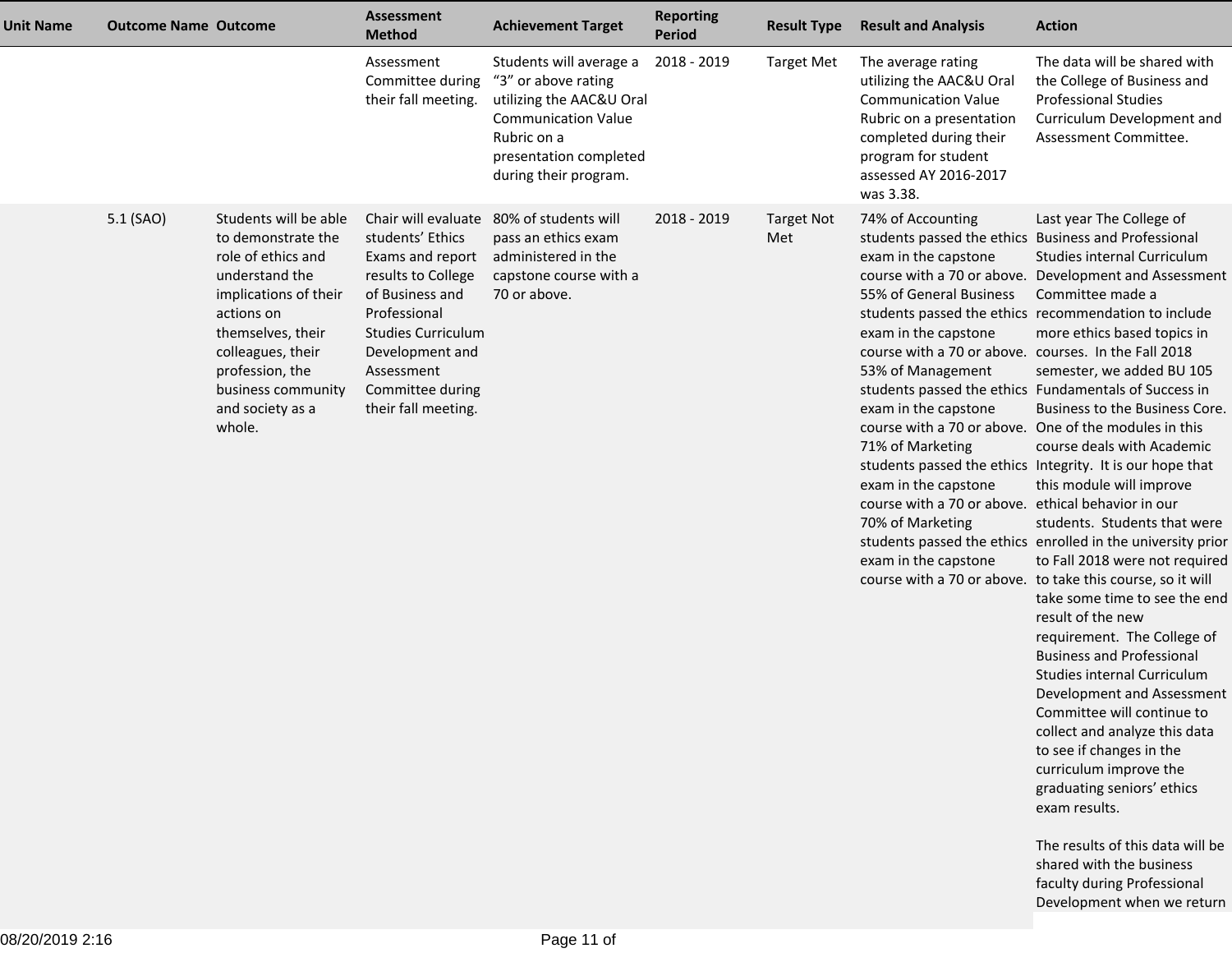| <b>Unit Name</b>                                                                                                         | <b>Outcome Name Outcome</b> |                                                                                                                                                                                                                                                                                                                                                                       | <b>Assessment</b><br><b>Method</b>                                                                                                                                                                                            | <b>Achievement Target</b>                                                                                                                                                           | <b>Reporting</b><br>Period | <b>Result Type</b>       | <b>Result and Analysis</b>                                                                                                                                                                                                                                                                                                                                                                                                                                                                                                         | <b>Action</b>                                                                                                                                       |
|--------------------------------------------------------------------------------------------------------------------------|-----------------------------|-----------------------------------------------------------------------------------------------------------------------------------------------------------------------------------------------------------------------------------------------------------------------------------------------------------------------------------------------------------------------|-------------------------------------------------------------------------------------------------------------------------------------------------------------------------------------------------------------------------------|-------------------------------------------------------------------------------------------------------------------------------------------------------------------------------------|----------------------------|--------------------------|------------------------------------------------------------------------------------------------------------------------------------------------------------------------------------------------------------------------------------------------------------------------------------------------------------------------------------------------------------------------------------------------------------------------------------------------------------------------------------------------------------------------------------|-----------------------------------------------------------------------------------------------------------------------------------------------------|
|                                                                                                                          | 5.1 (SAO)                   | Students will be able<br>to demonstrate the<br>role of ethics and<br>understand the<br>implications of their<br>actions on<br>themselves, their<br>colleagues, their<br>profession, the<br>business community<br>and society as a<br>whole.                                                                                                                           | Chair will evaluate<br>students' Ethics<br>Exams and report<br>results to College<br>of Business and<br>Professional<br><b>Studies Curriculum</b><br>Development and<br>Assessment<br>Committee during<br>their fall meeting. | 80% of students will<br>pass an ethics exam<br>administered in the<br>capstone course with a<br>70 or above.                                                                        | 2018 - 2019                | <b>Target Not</b><br>Met | 74% of Accounting<br>exam in the capstone<br>course with a 70 or above. our courses.<br>55% of General Business<br>students passed the ethics<br>exam in the capstone<br>course with a 70 or above.<br>53% of Management<br>students passed the ethics<br>exam in the capstone<br>course with a 70 or above.<br>71% of Marketing<br>students passed the ethics<br>exam in the capstone<br>course with a 70 or above.<br>70% of Marketing<br>students passed the ethics<br>exam in the capstone<br>course with a 70 or above.       | in the Fall 2019 semester with<br>students passed the ethics the goal of finding more ways<br>to emphasize ethics in all of                         |
| Program -<br><b>Business</b><br>Administration<br>(including<br>Minors and<br>Certificates) -<br>BS, BBA {2016-<br>2017} | $1.1$ (SLO)                 | Students will be able<br>to demonstrate a<br>breadth of business<br>knowledge across key indicators' means<br>assessment indicators and report results<br>(e.g. accounting,<br>economics,<br>management,<br>quantitative business<br>analysis, finance,<br>marketing, legal and<br>environment,<br>information systems, their fall meeting.<br>international issues). | Chair will evaluate<br>students' 9<br>assessment<br>to College of<br><b>Business and</b><br>Professional<br>Studies Curriculum indicators.<br>Development and<br>Assessment<br>Committee during                               | The mean for all<br>business students taking<br>the Peregrine<br>assessment instrument<br>will be a score at or<br>above the national<br>mean on each of the<br>nine key assessment | 2018 - 2019                | <b>Target Not</b><br>Met | General Business majors<br>did not score at or above<br>the national mean on 9 of<br>the 9 key indicators.<br>Health Care Management in the Fall 2019 semester.<br>majors did not score at or<br>above the national mean<br>on 9 of the 9 key<br>indicators.<br><b>Human Resources</b><br>Management majors did<br>not score at or above the<br>national mean on 1 of the<br>9 key indicators.<br>Management majors did<br>not score at or above the<br>national mean on 2 of the<br>9 key indicators.<br>MIS majors did not score | The results of this data will be<br>shared with the business<br>faculty for further discussion<br>during Professional<br>Development when we return |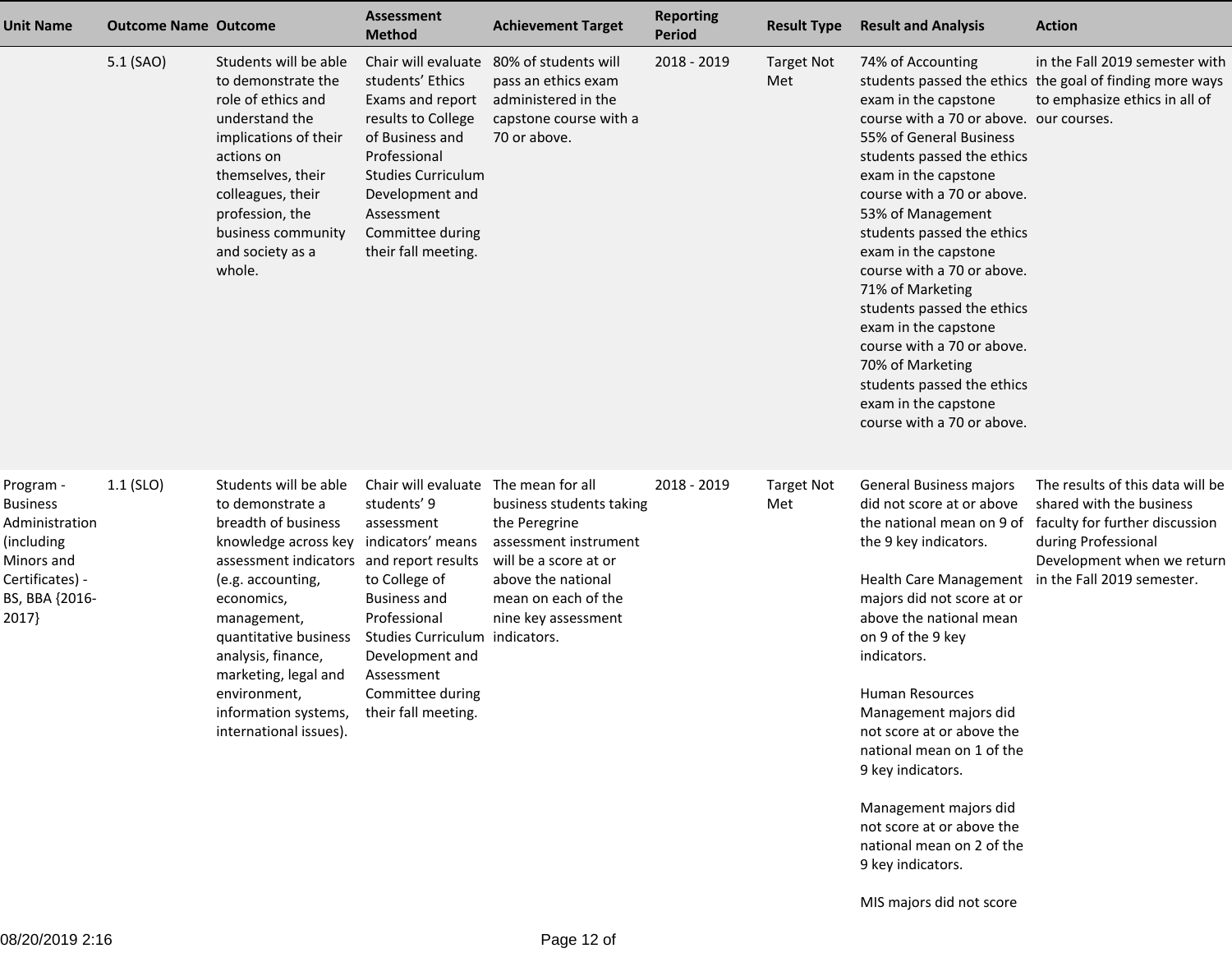| <b>Unit Name</b>                                                                                                         | <b>Outcome Name Outcome</b> |                                                                                                                                                                                                                                                                                                                                                   | <b>Assessment</b><br><b>Method</b>                                                                                                                                                                                                                                         | <b>Achievement Target</b>                                                                                                                                                           | <b>Reporting</b><br>Period | <b>Result Type</b>       | <b>Result and Analysis</b>                                                                                                                                                                                                                                                                                                                                                                                                                                                                                                                                                                                                                                                                                                                                    | <b>Action</b>                                                                                                                                                                     |
|--------------------------------------------------------------------------------------------------------------------------|-----------------------------|---------------------------------------------------------------------------------------------------------------------------------------------------------------------------------------------------------------------------------------------------------------------------------------------------------------------------------------------------|----------------------------------------------------------------------------------------------------------------------------------------------------------------------------------------------------------------------------------------------------------------------------|-------------------------------------------------------------------------------------------------------------------------------------------------------------------------------------|----------------------------|--------------------------|---------------------------------------------------------------------------------------------------------------------------------------------------------------------------------------------------------------------------------------------------------------------------------------------------------------------------------------------------------------------------------------------------------------------------------------------------------------------------------------------------------------------------------------------------------------------------------------------------------------------------------------------------------------------------------------------------------------------------------------------------------------|-----------------------------------------------------------------------------------------------------------------------------------------------------------------------------------|
| Program -<br><b>Business</b><br>Administration<br>(including<br>Minors and<br>Certificates) -<br>BS, BBA {2016-<br>2017} | $1.1$ (SLO)                 | Students will be able<br>to demonstrate a<br>breadth of business<br>knowledge across key indicators' means<br>assessment indicators and report results<br>(e.g. accounting,<br>economics,<br>management,<br>quantitative business<br>analysis, finance,<br>marketing, legal and<br>environment,<br>information systems,<br>international issues). | Chair will evaluate<br>students' 9<br>assessment<br>to College of<br><b>Business and</b><br>Professional<br>Studies Curriculum indicators.<br>Development and<br>Assessment<br>Committee during<br>their fall meeting.                                                     | The mean for all<br>business students taking<br>the Peregrine<br>assessment instrument<br>will be a score at or<br>above the national<br>mean on each of the<br>nine key assessment | 2018 - 2019                | <b>Target Not</b><br>Met | at or above the national<br>mean on 6 of the 9 key<br>indicators.<br>MKT majors did not score<br>at or above the national<br>mean on 0 of the 9 key<br>indicators.                                                                                                                                                                                                                                                                                                                                                                                                                                                                                                                                                                                            | The results of this data will be<br>shared with the business<br>faculty for further discussion<br>during Professional<br>Development when we return<br>in the Fall 2019 semester. |
|                                                                                                                          |                             |                                                                                                                                                                                                                                                                                                                                                   | Chair will evaluate All MUW Business<br>students'<br>Peregrine<br>Assessment scores<br>and report results<br>to College of<br><b>Business and</b><br>Professional<br><b>Studies Curriculum</b><br>Development and<br>Assessment<br>Committee during<br>their fall meeting. | students will score in<br>the National Average<br>Range or better on the<br>Peregrine assessment<br>instrument.                                                                     | $2018 - 2019$              | <b>Target Not</b><br>Met | The General Business<br>students scored below the shared with the business<br>overall National Average<br>Range and below the<br>ACBSP Region 3 (our<br>region) on the Peregrine<br>Assessment Instrument.<br>See attached spreadsheet<br>for results analysis. The<br>average overall score was<br>44.1 and the national<br>mean was 54.2 and the<br>ACBSP Region 3 mean was<br>56.8.<br>The Health Care<br>Management students<br>scored below the overall<br>National Average Range<br>and below the ACBSP<br>Region 3 (our region) on<br>the Peregrine Assessment<br>Instrument. See attached<br>spreadsheet for results<br>analysis. The average<br>overall score was 34.8<br>and the national mean<br>was 54.2 and the ACBSP<br>Region 3 mean was 56.8. | The results of this data will be<br>faculty for further discussion<br>during Professional<br>Development when we return<br>in the Fall 2019 semester.                             |
|                                                                                                                          |                             |                                                                                                                                                                                                                                                                                                                                                   |                                                                                                                                                                                                                                                                            |                                                                                                                                                                                     |                            |                          | The Human Resources                                                                                                                                                                                                                                                                                                                                                                                                                                                                                                                                                                                                                                                                                                                                           |                                                                                                                                                                                   |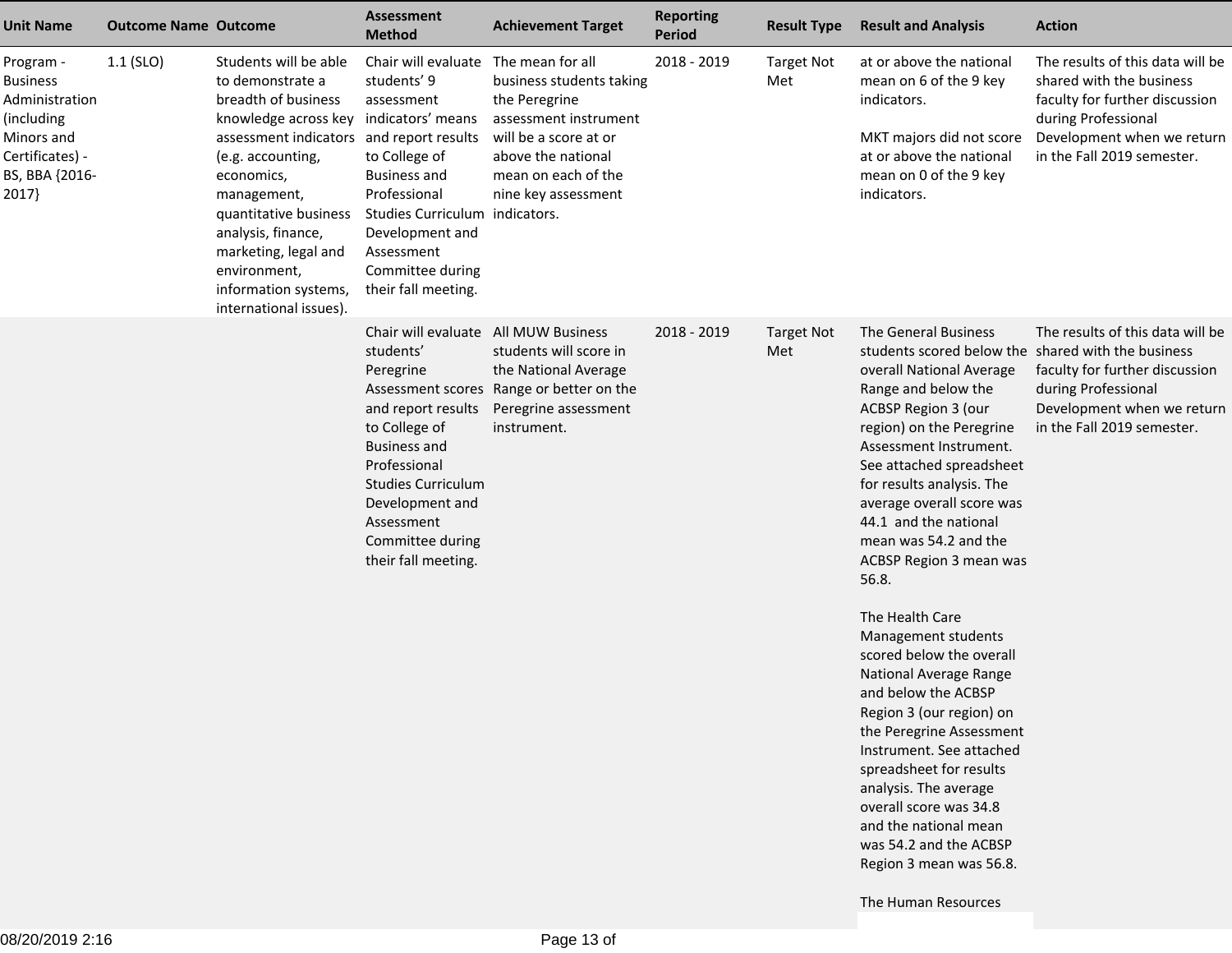| <b>Unit Name</b> | <b>Outcome Name Outcome</b> | <b>Assessment</b><br><b>Method</b>                                                                                                                                                                                                                    | <b>Achievement Target</b>                                                                                                         | <b>Reporting</b><br><b>Period</b> | <b>Result Type</b>       | <b>Result and Analysis</b>                                                                                                                                                                                                                                                                                                                                                                                                                                                                                                                                                                                                                                                                                                                                                                                                                                                                                                                                                                                                                                                                                        | <b>Action</b>                                                                                                                                       |
|------------------|-----------------------------|-------------------------------------------------------------------------------------------------------------------------------------------------------------------------------------------------------------------------------------------------------|-----------------------------------------------------------------------------------------------------------------------------------|-----------------------------------|--------------------------|-------------------------------------------------------------------------------------------------------------------------------------------------------------------------------------------------------------------------------------------------------------------------------------------------------------------------------------------------------------------------------------------------------------------------------------------------------------------------------------------------------------------------------------------------------------------------------------------------------------------------------------------------------------------------------------------------------------------------------------------------------------------------------------------------------------------------------------------------------------------------------------------------------------------------------------------------------------------------------------------------------------------------------------------------------------------------------------------------------------------|-----------------------------------------------------------------------------------------------------------------------------------------------------|
|                  |                             | Chair will evaluate All MUW Business<br>students'<br>Peregrine<br>and report results<br>to College of<br><b>Business and</b><br>Professional<br><b>Studies Curriculum</b><br>Development and<br>Assessment<br>Committee during<br>their fall meeting. | students will score in<br>the National Average<br>Assessment scores Range or better on the<br>Peregrine assessment<br>instrument. | 2018 - 2019                       | <b>Target Not</b><br>Met | Management students<br>scored above the overall<br>National Average Range<br>and above the ACBSP<br>Region 3 (our region) on<br>the Peregrine Assessment in the Fall 2019 semester.<br>Instrument. See attached<br>spreadsheet for results<br>analysis. The average<br>overall score was 60.8 and<br>the national mean was<br>54.2 and the ACBSP<br>Region 3 mean was 56.8.<br>The MIS students scored<br>below the overall National<br>Average Range and below<br>the ACBSP Region 3 (our<br>region) on the Peregrine<br>Assessment Instrument.<br>See attached spreadsheet<br>for results analysis. The<br>average overall score was<br>46.3 and the national<br>mean was 54.2 and the<br>ACBSP Region 3 mean was<br>56.8.<br>The Management<br>students scored above the<br>overall National Average<br>Range and below the<br>ACBSP Region 3 (our<br>region) on the Peregrine<br>Assessment Instrument.<br>See attached spreadsheet<br>for results analysis. The<br>average overall score was<br>54.6 and the national<br>mean was 54.2 and the<br>ACBSP Region 3 mean was<br>56.8.<br>The Marketing students | The results of this data will be<br>shared with the business<br>faculty for further discussion<br>during Professional<br>Development when we return |
|                  |                             |                                                                                                                                                                                                                                                       |                                                                                                                                   |                                   |                          | scored above the overall                                                                                                                                                                                                                                                                                                                                                                                                                                                                                                                                                                                                                                                                                                                                                                                                                                                                                                                                                                                                                                                                                          |                                                                                                                                                     |

National Average Range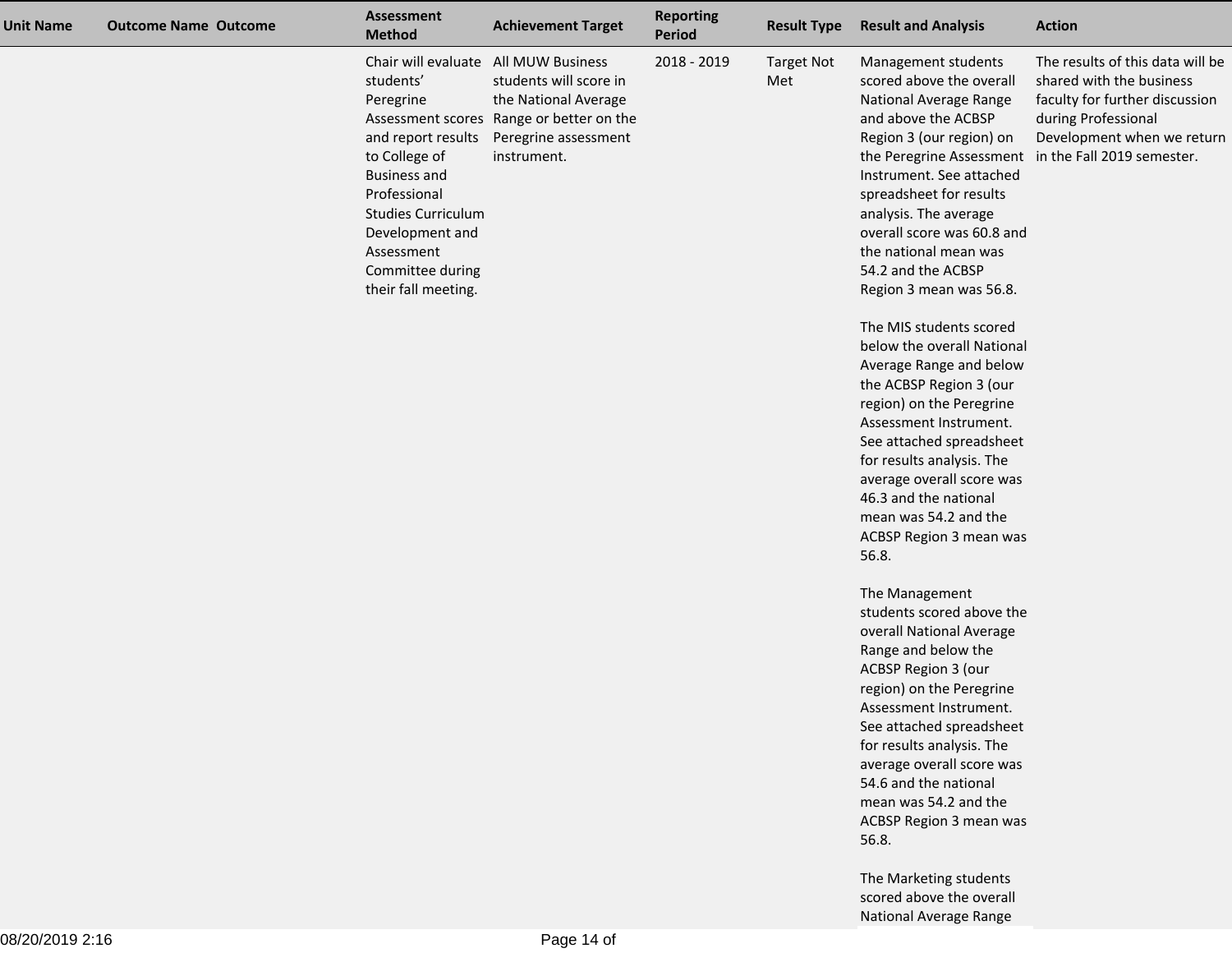| Chair will evaluate All MUW Business<br>2018 - 2019<br>and above the ACBSP<br><b>Target Not</b><br>students will score in<br>Region 3 (our region) on<br>students'<br>Met<br>the National Average<br>the Peregrine Assessment<br>Peregrine<br>Assessment scores Range or better on the<br>Instrument. See attached<br>Peregrine assessment<br>and report results<br>spreadsheet for results<br>to College of<br>instrument.<br>analysis. The average<br><b>Business and</b><br>overall score was 82.5 and<br>Professional<br>the national mean was<br><b>Studies Curriculum</b><br>54.2 and the ACBSP<br>Development and<br>Region 3 mean was 56.8.<br>Assessment<br>Committee during<br>their fall meeting.<br>Chair will evaluate Students in selected<br>2018 - 2019<br><b>Target Met</b><br>students' pretest<br>- 26% of students<br>business core course(s)<br>successfully answered<br>and posttest<br>will improve scores<br>scores and report<br>from embedded pretest<br>questions correctly<br>results to College<br>Post Test Results - 86.9%<br>assessment to<br>of Business and<br>embedded posttest<br>of students successfully<br>Professional<br>answered questions<br>assessment by 20%.<br><b>Studies Curriculum</b><br>correctly<br>Development and<br>Increase of 60.8%<br>Assessment<br>Committee during<br>their fall meeting.<br>- 16% of students | <b>Result and Analysis</b><br><b>Action</b>                                                                                        |                                                                                                                                                                                                                                          |
|----------------------------------------------------------------------------------------------------------------------------------------------------------------------------------------------------------------------------------------------------------------------------------------------------------------------------------------------------------------------------------------------------------------------------------------------------------------------------------------------------------------------------------------------------------------------------------------------------------------------------------------------------------------------------------------------------------------------------------------------------------------------------------------------------------------------------------------------------------------------------------------------------------------------------------------------------------------------------------------------------------------------------------------------------------------------------------------------------------------------------------------------------------------------------------------------------------------------------------------------------------------------------------------------------------------------------------------------------------------------------|------------------------------------------------------------------------------------------------------------------------------------|------------------------------------------------------------------------------------------------------------------------------------------------------------------------------------------------------------------------------------------|
|                                                                                                                                                                                                                                                                                                                                                                                                                                                                                                                                                                                                                                                                                                                                                                                                                                                                                                                                                                                                                                                                                                                                                                                                                                                                                                                                                                            | during Professional                                                                                                                | The results of this data will be<br>shared with the business<br>faculty for further discussion<br>Development when we return<br>in the Fall 2019 semester.                                                                               |
| successfully answered<br>questions correctly<br>Post-Test Results - 21% of<br>students successfully<br>answered questions<br>correctly<br>Increase of 68%<br>EC 201 - Pre-Test Results -<br>25% of students<br>successfully answered<br>questions correctly<br>Post - Test Results - 65%<br>of students successfully<br>answered questions<br>correctly<br>Please note these data<br>contain both BS and BAS                                                                                                                                                                                                                                                                                                                                                                                                                                                                                                                                                                                                                                                                                                                                                                                                                                                                                                                                                               | ACC 211 - Pre-Test Results Since the target was met, the<br>Professional Studies'<br>ACC 212 - Pre-Test Results Economics faculty. | College of Business and<br>Curriculum Development and<br>Assessment Committee will<br>continue to monitor this data<br>to ensure that the current<br>positive trend continues.<br>Results will also be shared<br>with the Accounting and |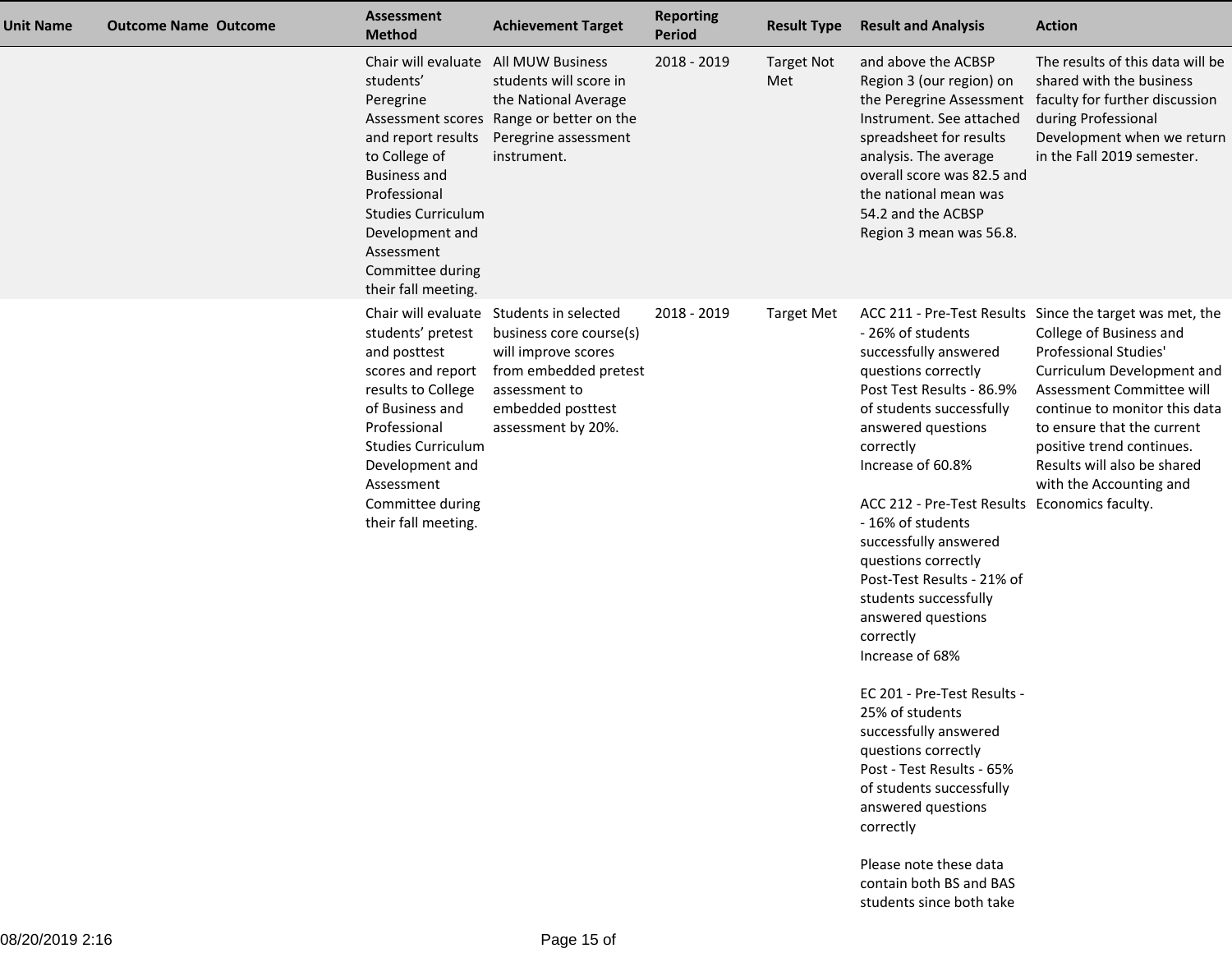| Unit Name | <b>Outcome Name Outcome</b> |                                                                                                                     | <b>Assessment</b><br><b>Method</b>                                                                                                                                                                                                                                       | <b>Achievement Target</b>                                                                                                                                      | <b>Reporting</b><br>Period | <b>Result Type</b>       | <b>Result and Analysis</b>                                                                                                                                                                                                                                                                                                             | <b>Action</b>                                                                                                                                                                                                                                                                                                                                                                                                                    |
|-----------|-----------------------------|---------------------------------------------------------------------------------------------------------------------|--------------------------------------------------------------------------------------------------------------------------------------------------------------------------------------------------------------------------------------------------------------------------|----------------------------------------------------------------------------------------------------------------------------------------------------------------|----------------------------|--------------------------|----------------------------------------------------------------------------------------------------------------------------------------------------------------------------------------------------------------------------------------------------------------------------------------------------------------------------------------|----------------------------------------------------------------------------------------------------------------------------------------------------------------------------------------------------------------------------------------------------------------------------------------------------------------------------------------------------------------------------------------------------------------------------------|
|           |                             |                                                                                                                     | Chair will evaluate<br>students' pretest<br>and posttest<br>scores and report<br>results to College<br>of Business and<br>Professional<br><b>Studies Curriculum</b><br>Development and<br>Assessment<br>Committee during<br>their fall meeting.                          | Students in selected<br>business core course(s)<br>will improve scores<br>from embedded pretest<br>assessment to<br>embedded posttest<br>assessment by 20%.    | 2018 - 2019                | <b>Target Met</b>        | these courses                                                                                                                                                                                                                                                                                                                          | Since the target was met, the<br>College of Business and<br>Professional Studies'<br>Curriculum Development and<br>Assessment Committee will<br>continue to monitor this data<br>to ensure that the current<br>positive trend continues.<br>Results will also be shared<br>with the Accounting and<br>Economics faculty.                                                                                                         |
|           | 1.2 (PO 4.d.)               | Students will be able<br>to pursue<br>opportunities in<br>graduate education<br>and/or employment<br>opportunities. | Chair will evaluate<br>and report the<br><b>Graduation Exit</b><br>Survey results to<br>and Professional<br><b>Studies Curriculum</b><br>Development and<br>Assessment<br>Committee during<br>their fall meeting.                                                        | 40% of capstone<br>students participating in<br>the Graduation Exit<br>Survey will state a<br>College of Business career plan of attending<br>graduate school. | 2018 - 2019                | <b>Target Met</b>        | 46% of business students<br>surveyed indicated that<br>they planned to attend<br>graduate school, 24%<br>responded that they did<br>not plan to attend<br>graduate school, and 25%<br>indicated that they did not in the Fall 2019 semester.<br>know if they planned to<br>attend graduate school on<br>our Graduation Exit<br>Survey. | Since this target was met, no<br>change was merited.<br>However, the results of this<br>data will be shared with the<br>business faculty for further<br>discussion during Professional<br>Development when we return                                                                                                                                                                                                             |
|           |                             |                                                                                                                     | Chair will evaluate 75% of capstone<br>and report the<br><b>Graduation Exit</b><br>Survey results to<br>College of Business their education<br>and Professional<br><b>Studies Curriculum</b><br>Development and<br>Assessment<br>Committee during<br>their fall meeting. | students participating in<br>the Graduation Exit<br>Survey will state that<br>adequately prepared<br>them for employment.                                      | 2018 - 2019                | <b>Target Not</b><br>Met | 64% of participants in the<br><b>Graduation Exit Survey</b><br>indicated that their<br>education adequately<br>prepared them for<br>employment. It should be<br>noted that 22% neither<br>agreed nor disagreed, 4<br>students either disagreed<br>or strongly disagreed and<br>4 chose not to answer.                                  | The results of this data will be<br>shared with the business<br>faculty for further discussion<br>during Professional<br>Development when we return<br>in the Fall 2019 semester. The<br>College of Business and<br><b>Professional Studies</b><br>Curriculum Development and<br>Assessment Committee may<br>need to examine the survey<br>instrument to ensure it is<br>adequately measuring what it<br>is intended to measure. |
|           |                             |                                                                                                                     | Chair will evaluate 75% of capstone<br>and report the<br><b>Graduation Exit</b><br>Survey results to<br>and Professional<br>Studies Curriculum employment                                                                                                                | students participating in<br>the Graduation Exit<br>Survey will state they<br>College of Business have already secured<br>plans for gainful                    | 2018 - 2019                | <b>Target Met</b>        | 76 of participants in the<br><b>Graduation Exit Survey</b><br>indicated that they were<br>currently employed. 8%<br>indicated they were not<br>currently employed but<br>were looking for a job. 3                                                                                                                                     | Since this target was met, no<br>change was merited.<br>However, the results of this<br>data will be shared with the<br>business faculty for further<br>discussion during Professional<br>Development when we return                                                                                                                                                                                                             |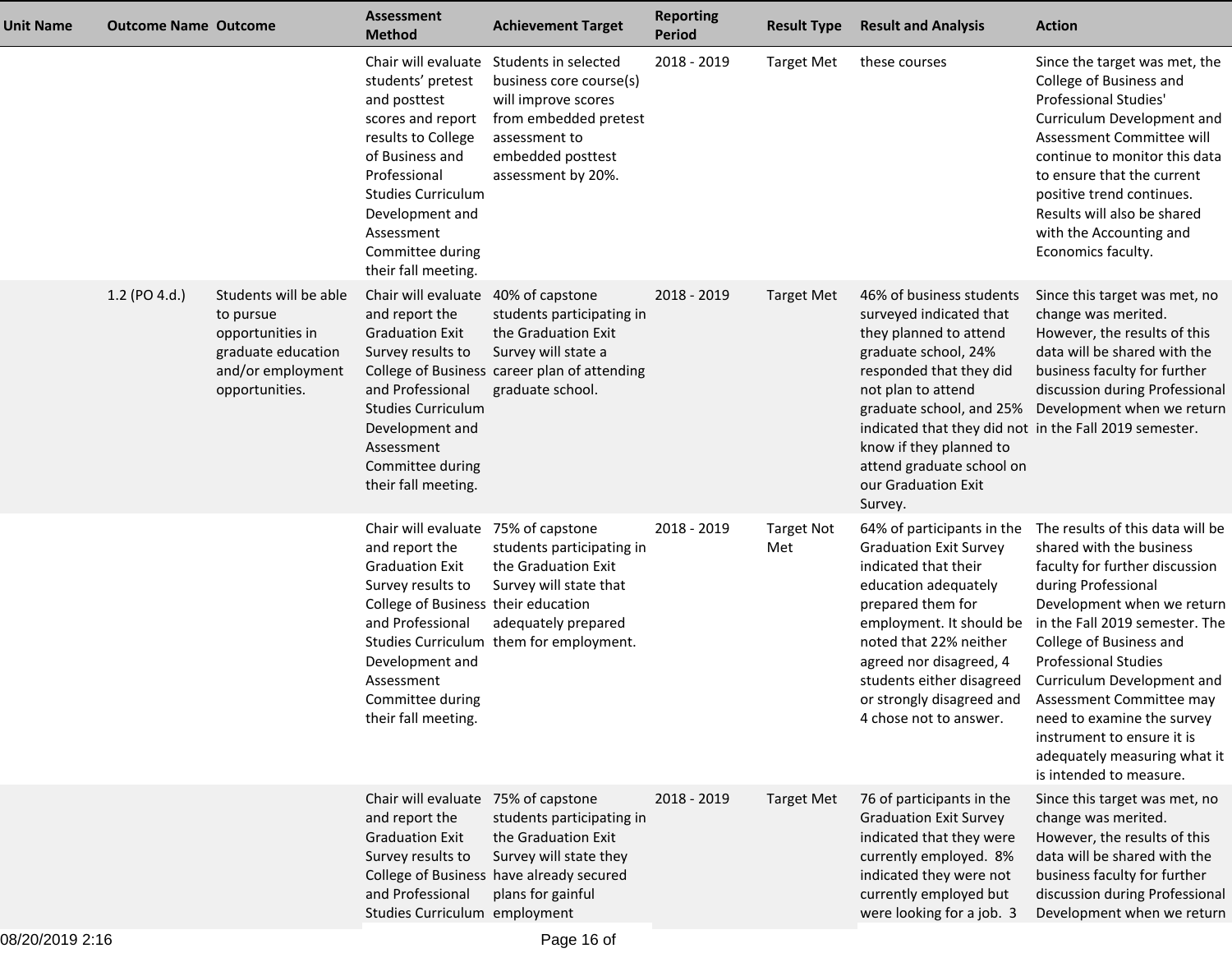| <b>Unit Name</b> | <b>Outcome Name Outcome</b> |                                                                                       | <b>Assessment</b><br><b>Method</b>                                                                                                                                                                       | <b>Achievement Target</b>                                                                                                                                                                                                                 | <b>Reporting</b><br>Period | <b>Result Type</b> | <b>Result and Analysis</b>                                                                                                                                                                                                                                                                                                                                                                                                                                                                                                                                                                                                                                                                                                                                                                                          | <b>Action</b>                                                                                                                                                                                                                                                                                                                                                                                                                                                                                                                             |
|------------------|-----------------------------|---------------------------------------------------------------------------------------|----------------------------------------------------------------------------------------------------------------------------------------------------------------------------------------------------------|-------------------------------------------------------------------------------------------------------------------------------------------------------------------------------------------------------------------------------------------|----------------------------|--------------------|---------------------------------------------------------------------------------------------------------------------------------------------------------------------------------------------------------------------------------------------------------------------------------------------------------------------------------------------------------------------------------------------------------------------------------------------------------------------------------------------------------------------------------------------------------------------------------------------------------------------------------------------------------------------------------------------------------------------------------------------------------------------------------------------------------------------|-------------------------------------------------------------------------------------------------------------------------------------------------------------------------------------------------------------------------------------------------------------------------------------------------------------------------------------------------------------------------------------------------------------------------------------------------------------------------------------------------------------------------------------------|
|                  |                             |                                                                                       | Development and<br>Assessment<br>Committee during<br>their fall meeting.                                                                                                                                 | immediately upon<br>graduation.                                                                                                                                                                                                           | 2018 - 2019                | <b>Target Met</b>  | students didn't answer the in the Fall 2019 semester.<br>question.                                                                                                                                                                                                                                                                                                                                                                                                                                                                                                                                                                                                                                                                                                                                                  |                                                                                                                                                                                                                                                                                                                                                                                                                                                                                                                                           |
|                  | $2.1$ (SLO)                 | Students will be able<br>to craft written<br>reports specific to<br>their discipline. | students' writing<br>assignments using<br>the Business<br>report results to<br>and Professional<br><b>Studies Curriculum</b><br>Development and<br>Assessment<br>Committee during<br>their fall meeting. | Chair will evaluate 60% of students will<br>earn a "satisfactory"<br>rating or above on a<br>writing assignment<br>Writing Rubric and completed during a<br>junior-level course on<br>College of Business the Business Writing<br>Rubric. | 2018 - 2019                | <b>Target Met</b>  | All of the Business<br>students that were<br>assessed earned a<br>"satisfactory" rating or<br>above on the writing<br>assessment. A perfect<br>score on the assessment<br>was 25 and the mean<br>score for the Business<br>students was 22.4.<br>Junior and Seniors<br>Management Information<br>Systems: Mean=21.8<br>Marketing: Mean=20.0<br><b>General Business:</b><br>Mean=24.8<br>Human Resource<br>Management: Mean=25.0<br>Health Care Management:<br>Mean=17.5<br>*No Management<br>students were in the<br>sample<br>Juniors Only<br>Management Information<br>Systems: Score 19<br>Human Resource<br>Management: Perfect<br>score of 25<br>Marketing: Perfect score<br>of 25<br>Accounting: Perfect score<br>of 25<br>No other majors in<br><b>Business were</b><br>represented in the junior<br>sample. | Since the target was met, the<br>College of Business and<br><b>Professional Studies'</b><br>Curriculum Development and<br>Assessment Committee will<br>continue to monitor this data<br>to ensure that the current<br>positive trend continues. The<br>results of this data will be<br>shared with the business<br>faculty during Professional<br>Development when we return<br>in the Fall 2019 semester.<br>More effort will be made in<br>the future to ensure a larger<br>sample size of junior<br>participants in the<br>assessment. |
|                  |                             |                                                                                       |                                                                                                                                                                                                          | Chair will evaluate 75% of students will                                                                                                                                                                                                  | 2018 - 2019                | <b>Target Met</b>  | All of the Business                                                                                                                                                                                                                                                                                                                                                                                                                                                                                                                                                                                                                                                                                                                                                                                                 | Since the target was met, the                                                                                                                                                                                                                                                                                                                                                                                                                                                                                                             |

Chair will evaluate 75% of students will 2018 - 2019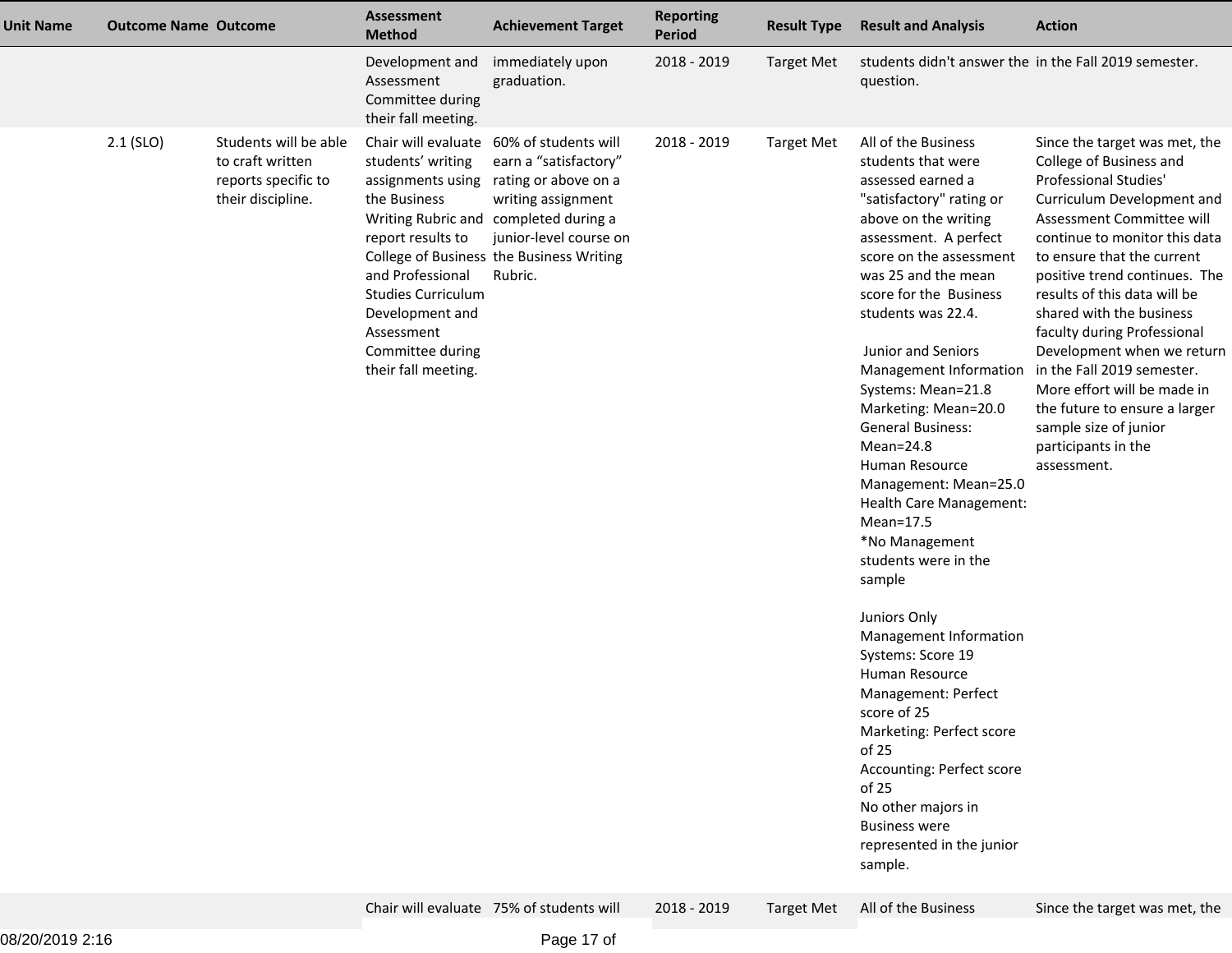| <b>Unit Name</b> | <b>Outcome Name Outcome</b> |                                                                                                                        | <b>Assessment</b><br><b>Method</b>                                                                                                                                                  | <b>Achievement Target</b>                                                                                                                                                                                       | <b>Reporting</b><br>Period | <b>Result Type</b>       | <b>Result and Analysis</b>                                                                                                                                                                                                                                                                                                                                                                                                                                                                                                                                                                                                                                                                                                                                                                                                                                      | <b>Action</b>                                                                                                                                                                                                                                                                                                                                                             |
|------------------|-----------------------------|------------------------------------------------------------------------------------------------------------------------|-------------------------------------------------------------------------------------------------------------------------------------------------------------------------------------|-----------------------------------------------------------------------------------------------------------------------------------------------------------------------------------------------------------------|----------------------------|--------------------------|-----------------------------------------------------------------------------------------------------------------------------------------------------------------------------------------------------------------------------------------------------------------------------------------------------------------------------------------------------------------------------------------------------------------------------------------------------------------------------------------------------------------------------------------------------------------------------------------------------------------------------------------------------------------------------------------------------------------------------------------------------------------------------------------------------------------------------------------------------------------|---------------------------------------------------------------------------------------------------------------------------------------------------------------------------------------------------------------------------------------------------------------------------------------------------------------------------------------------------------------------------|
|                  |                             |                                                                                                                        | students' writing<br>the Business<br>report results to<br>and Professional<br><b>Studies Curriculum</b><br>Development and<br>Assessment<br>Committee during<br>their fall meeting. | earn a "satisfactory"<br>assignments using rating or above on a<br>writing assignment<br>Writing Rubric and completed during a<br>senior-level course on<br>College of Business the Business Writing<br>Rubric. | 2018 - 2019                | <b>Target Met</b>        | students that were<br>assessed earned a<br>"satisfactory" rating or<br>above on the writing<br>assessment. A perfect<br>score on the assessment<br>was 25 and the mean<br>score for the Business<br>students was 22.4.<br>Junior and Seniors<br>Management Information<br>Systems: Mean=21.8<br>Marketing: Mean=20.0<br><b>General Business:</b><br>$Mean = 24.8$<br>Human Resource<br>Management: Mean=25.0<br>Health Care Management:<br>$Mean=17.5$<br>*No Management<br>students were in the<br>sample<br>Seniors that scored<br>satisfactory or above<br>Accounting - 3 students<br><b>General Business - 4</b><br>students<br><b>Health Care Management</b><br>- 2 students<br>Human Resource<br>Management - 2 students<br>Management Information<br>Systems - 9 students<br>Marketing - 3 students<br>* No Management<br>students were in the<br>sample | College of Business and<br><b>Professional Studies'</b><br>Curriculum Development and<br>Assessment Committee will<br>continue to monitor this data<br>to ensure that the current<br>positive trend continues. The<br>results of this data will be<br>shared with the business<br>faculty during Professional<br>Development when we return<br>in the Fall 2019 semester. |
|                  | $3.1$ (SLO)                 | Students will be able<br>to apply and<br>demonstrate<br>knowledge of key<br>principles of their<br>concentration/minor | students'<br>Capstone Exams<br>and report results<br>to College of<br><b>Business and</b>                                                                                           | Chair will evaluate 75% of students will<br>successfully pass<br>concentration/minor<br>specific questions on<br>the senior capstone<br>exam with a 70 or                                                       | 2018 - 2019                | <b>Target Not</b><br>Met | Accounting: 8 out of the<br>19 students that took the<br>senior capstone exam<br>successfully passed<br>concentration/minor<br>specific questions with a                                                                                                                                                                                                                                                                                                                                                                                                                                                                                                                                                                                                                                                                                                        | Data is collected during the<br>capstone courses (MGT 497<br>for BBA/BS and BU 460 for<br>BAS). It is obvious from the<br>data (see attached<br>spreadsheets) that some                                                                                                                                                                                                   |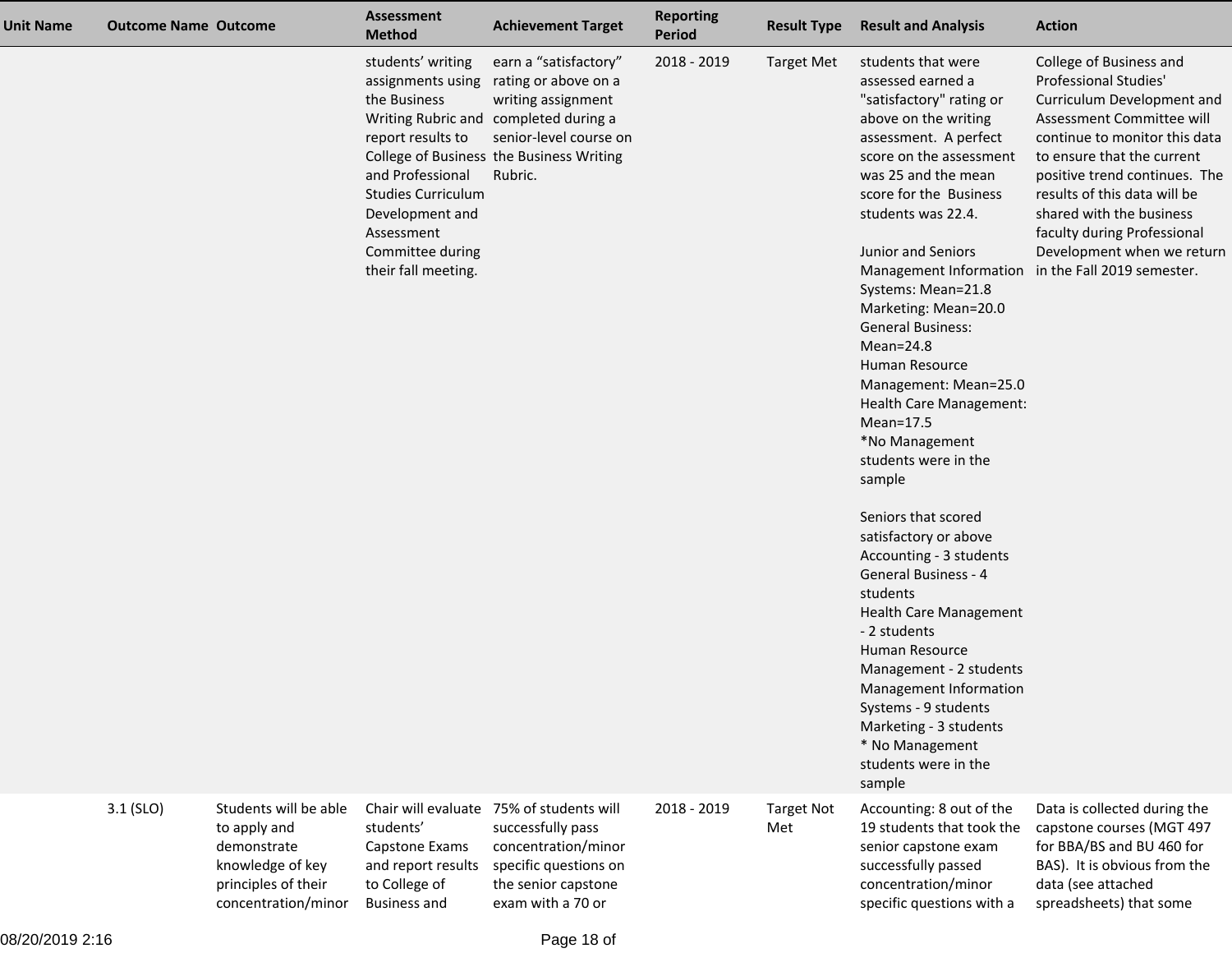| <b>Unit Name</b> | <b>Outcome Name Outcome</b> |                                                             | <b>Assessment</b><br><b>Method</b>                                                                                    | <b>Achievement Target</b>                                                               | <b>Reporting</b><br>Period | <b>Result Type</b>       | <b>Result and Analysis</b>                                                                                                                                                                                                                                                                                                                                                                                                                                                                                                                                                                                                                                                                                                                                                                                                                                                                                                                                                                                                                                                       | <b>Action</b>                                                                                                                                                                                                                             |
|------------------|-----------------------------|-------------------------------------------------------------|-----------------------------------------------------------------------------------------------------------------------|-----------------------------------------------------------------------------------------|----------------------------|--------------------------|----------------------------------------------------------------------------------------------------------------------------------------------------------------------------------------------------------------------------------------------------------------------------------------------------------------------------------------------------------------------------------------------------------------------------------------------------------------------------------------------------------------------------------------------------------------------------------------------------------------------------------------------------------------------------------------------------------------------------------------------------------------------------------------------------------------------------------------------------------------------------------------------------------------------------------------------------------------------------------------------------------------------------------------------------------------------------------|-------------------------------------------------------------------------------------------------------------------------------------------------------------------------------------------------------------------------------------------|
|                  | $3.1$ (SLO)                 | area.                                                       | Professional<br><b>Studies Curriculum</b><br>Development and<br>Assessment<br>Committee during<br>their fall meeting. | above.                                                                                  | 2018 - 2019                | <b>Target Not</b><br>Met | 70 or above - target not<br>met<br>General Business: 7 out of the results. However, the<br>the 23 students that took<br>the senior capstone exam<br>successfully passed<br>concentration/minor<br>specific questions with a<br>70 or above - target not<br>met<br>Management: 23 out of<br>the 35 students that took<br>the senior capstone exam<br>successfully passed<br>concentration/minor<br>specific questions with a<br>70 or above - target not<br>met<br>Management Information<br>Systems: 13 out of the 14<br>students that took the<br>senior capstone exam<br>successfully passed<br>concentration/minor<br>specific questions with a<br>70 or above - target met<br>Marketing: 4 out of the 4<br>students that took the<br>senior capstone exam<br>successfully passed<br>concentration/minor<br>specific questions with a<br>70 or above - target met<br>Business total: 55 out of<br>the 95 students that took<br>the senior capstone exam<br>successfully passed<br>concentration/minor<br>specific questions with a<br>70 or above - overall<br>target not met | students did not take the<br>exam seriously. This skewed<br>results of this data will be<br>shared with the business<br>faculty for further discussion<br>during Professional<br>Development when we return<br>in the Fall 2019 semester. |
|                  | 4.1 (GEO 1.c.)              | Students will be able<br>to give an oral<br>presentation of | students'<br>presentations                                                                                            | Chair will evaluate 60% of students will<br>earn a "3" or above<br>rating utilizing the | 2018 - 2019                | <b>Target Met</b>        | 72.7% of students earned<br>a "3" or above rating<br>utilizing the AAC&U Oral                                                                                                                                                                                                                                                                                                                                                                                                                                                                                                                                                                                                                                                                                                                                                                                                                                                                                                                                                                                                    | The data will be shared with<br>the College of Business and<br><b>Professional Studies</b>                                                                                                                                                |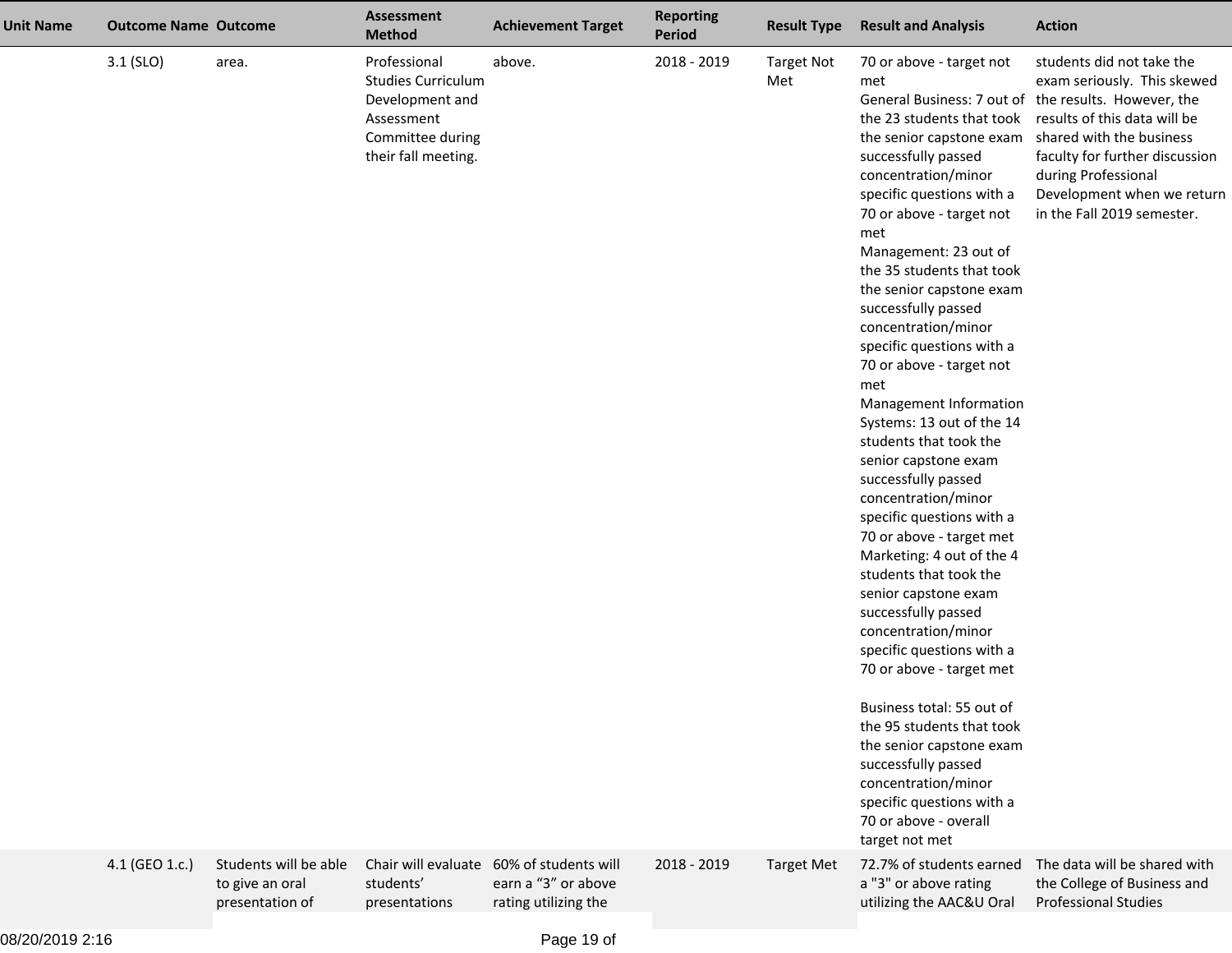| <b>Unit Name</b> | <b>Outcome Name Outcome</b> |                                                                                                                                                                                                                                             | Assessment<br><b>Method</b>                                                                                                                                                                                                                                                                        | <b>Achievement Target</b>                                                                                                                                                                      | <b>Reporting</b><br><b>Period</b> | <b>Result Type</b>       | <b>Result and Analysis</b>                                                                                                                                                                                                                                                                                                                                                                                                               | <b>Action</b>                                                                                                                                                                                                                                                                                                                                                                                                                                                                                                                                                             |
|------------------|-----------------------------|---------------------------------------------------------------------------------------------------------------------------------------------------------------------------------------------------------------------------------------------|----------------------------------------------------------------------------------------------------------------------------------------------------------------------------------------------------------------------------------------------------------------------------------------------------|------------------------------------------------------------------------------------------------------------------------------------------------------------------------------------------------|-----------------------------------|--------------------------|------------------------------------------------------------------------------------------------------------------------------------------------------------------------------------------------------------------------------------------------------------------------------------------------------------------------------------------------------------------------------------------------------------------------------------------|---------------------------------------------------------------------------------------------------------------------------------------------------------------------------------------------------------------------------------------------------------------------------------------------------------------------------------------------------------------------------------------------------------------------------------------------------------------------------------------------------------------------------------------------------------------------------|
|                  | 4.1 (GEO 1.c.)              | relevant discipline-<br>specific targets.                                                                                                                                                                                                   | using the AAC&U<br>Oral<br>Communication<br>Value Rubric and<br>report results to<br><b>College of Business</b><br>and Professional<br><b>Studies Curriculum</b><br>Development and<br>Assessment<br>Committee during<br>their fall meeting.                                                       | AAC&U Oral<br><b>Communication Value</b><br>Rubric on a<br>presentation completed<br>during their program.                                                                                     | 2018 - 2019                       | <b>Target Met</b>        | <b>Communication Value</b><br>Rubric on a presentation<br>completed during their<br>program.                                                                                                                                                                                                                                                                                                                                             | Curriculum Development and<br>Assessment Committee.                                                                                                                                                                                                                                                                                                                                                                                                                                                                                                                       |
|                  |                             |                                                                                                                                                                                                                                             | students'<br>presentations<br>using the AAC&U<br>Oral<br>Communication<br>Value Rubric and<br>report results to<br><b>College of Business</b><br>and Professional<br><b>Studies Curriculum</b><br>Development and<br>Assessment<br>Committee during<br>their fall meeting.                         | Chair will evaluate Students will average a<br>"3" or above rating<br>utilizing the AAC&U Oral<br><b>Communication Value</b><br>Rubric on a<br>presentation completed<br>during their program. | 2018 - 2019                       | <b>Target Met</b>        | The average rating<br>utilizing the AAC&U Oral<br><b>Communication Value</b><br>Rubric on a presentation<br>completed during their<br>program for student<br>assessed AY 2016-2017<br>was 3.38.                                                                                                                                                                                                                                          | The data will be shared with<br>the College of Business and<br><b>Professional Studies</b><br>Curriculum Development and<br>Assessment Committee.                                                                                                                                                                                                                                                                                                                                                                                                                         |
|                  | 5.1 (SAO)                   | Students will be able<br>to demonstrate the<br>role of ethics and<br>understand the<br>implications of their<br>actions on<br>themselves, their<br>colleagues, their<br>profession, the<br>business community<br>and society as a<br>whole. | Chair will evaluate<br>students' Ethics<br>Exams (questions<br>given in exams<br>throughout the<br>curriculum) and<br>report results to<br><b>College of Business</b><br>and Professional<br><b>Studies Curriculum</b><br>Development and<br>Assessment<br>Committee during<br>their fall meeting. | 80% of students will<br>pass an Ethics Exam<br>administered in the<br>capstone course with a<br>70 or above.                                                                                   | 2018 - 2019                       | <b>Target Not</b><br>Met | 74% of Accounting<br>students passed the ethics Business and Professional<br>exam in the capstone<br>55% of General Business<br>exam in the capstone<br>course with a 70 or above. courses. In the Fall 2018<br>53% of Management<br>exam in the capstone<br>course with a 70 or above. One of the modules in this<br>71% of Marketing<br>exam in the capstone<br>course with a 70 or above. ethical behavior in our<br>70% of Marketing | Last year The College of<br>Studies internal Curriculum<br>course with a 70 or above. Development and Assessment<br>Committee made a<br>students passed the ethics recommendation to include<br>more ethics based topics in<br>semester, we added BU 105<br>students passed the ethics Fundamentals of Success in<br>Business to the Business Core.<br>course deals with Academic<br>students passed the ethics Integrity. It is our hope that<br>this module will improve<br>students. Students that were<br>students passed the ethics enrolled in the university prior |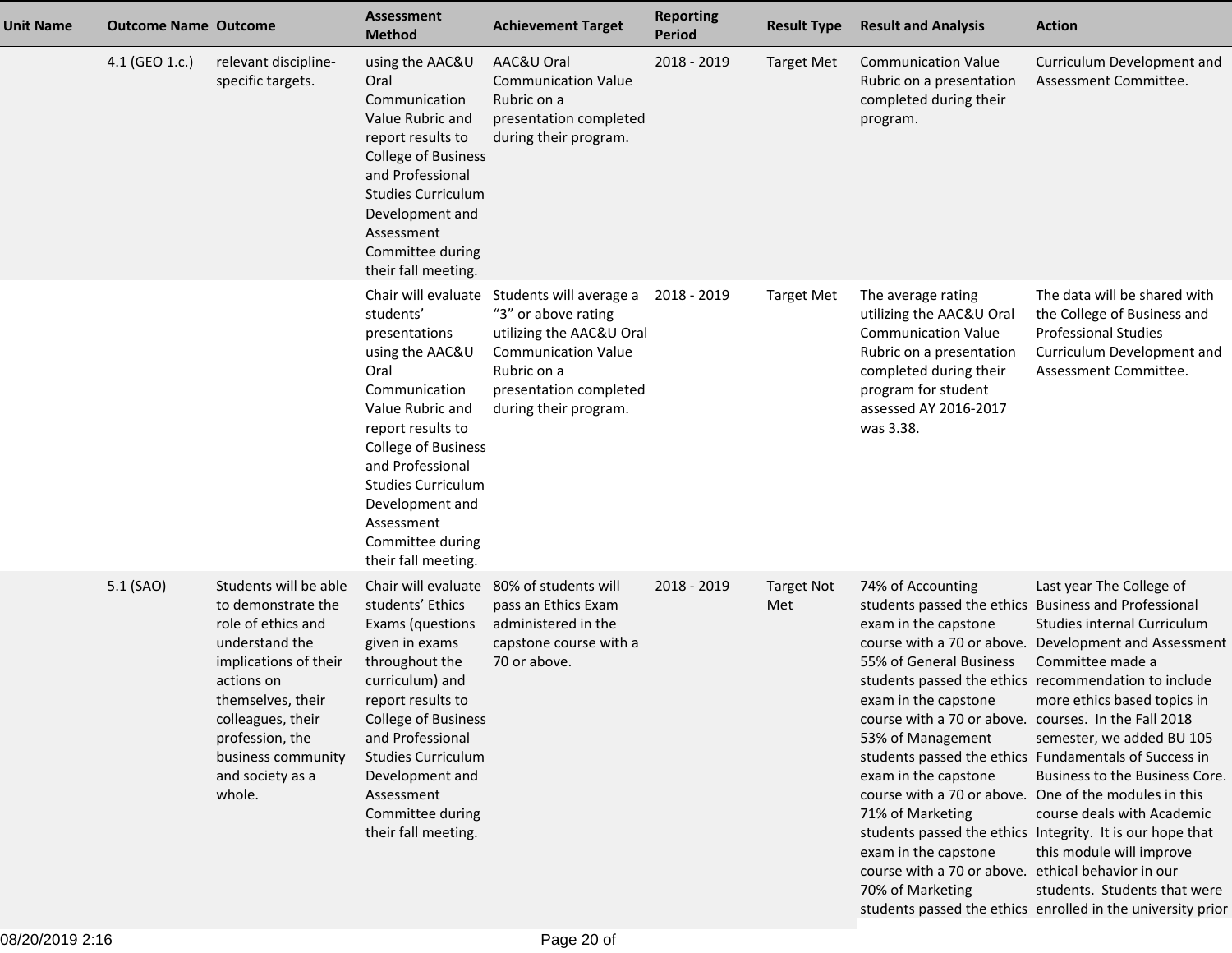| <b>Unit Name</b>                                                        | <b>Outcome Name Outcome</b> |                                                                                                                                                                                                                                             | <b>Assessment</b><br><b>Method</b>                                                                                                                                                                                                                                                                 | <b>Achievement Target</b>                                                                                                                                                                                                      | <b>Reporting</b><br><b>Period</b> | <b>Result Type</b>       | <b>Result and Analysis</b>                                                                                                                | <b>Action</b>                                                                                                                                                                                                                                                                                                                                                                                                                                                                                                                                                                                                                                                                                           |
|-------------------------------------------------------------------------|-----------------------------|---------------------------------------------------------------------------------------------------------------------------------------------------------------------------------------------------------------------------------------------|----------------------------------------------------------------------------------------------------------------------------------------------------------------------------------------------------------------------------------------------------------------------------------------------------|--------------------------------------------------------------------------------------------------------------------------------------------------------------------------------------------------------------------------------|-----------------------------------|--------------------------|-------------------------------------------------------------------------------------------------------------------------------------------|---------------------------------------------------------------------------------------------------------------------------------------------------------------------------------------------------------------------------------------------------------------------------------------------------------------------------------------------------------------------------------------------------------------------------------------------------------------------------------------------------------------------------------------------------------------------------------------------------------------------------------------------------------------------------------------------------------|
|                                                                         | 5.1 (SAO)                   | Students will be able<br>to demonstrate the<br>role of ethics and<br>understand the<br>implications of their<br>actions on<br>themselves, their<br>colleagues, their<br>profession, the<br>business community<br>and society as a<br>whole. | Chair will evaluate<br>students' Ethics<br>Exams (questions<br>given in exams<br>throughout the<br>curriculum) and<br>report results to<br><b>College of Business</b><br>and Professional<br><b>Studies Curriculum</b><br>Development and<br>Assessment<br>Committee during<br>their fall meeting. | 80% of students will<br>pass an Ethics Exam<br>administered in the<br>capstone course with a<br>70 or above.                                                                                                                   | $2018 - 2019$                     | <b>Target Not</b><br>Met | exam in the capstone                                                                                                                      | to Fall 2018 were not required<br>course with a 70 or above. to take this course, so it will<br>take some time to see the end<br>result of the new<br>requirement. The College of<br><b>Business and Professional</b><br>Studies internal Curriculum<br>Development and Assessment<br>Committee will continue to<br>collect and analyze this data<br>to see if changes in the<br>curriculum improve the<br>graduating seniors' ethics<br>exam results.<br>The results of this data will be<br>shared with the business<br>faculty during Professional<br>Development when we return<br>in the Fall 2019 semester with<br>the goal of finding more ways<br>to emphasize ethics in all of<br>our courses. |
| Program -<br><b>Business</b><br>Administration<br>- MBA {2016-<br>2017} | $1.1$ (SLO)                 | Graduates of the<br><b>Master of Business</b><br>Administration will be Capstone Exit<br>able to identify and<br>apply cross-cultural<br>theories and concepts<br>to organizational<br>settings.                                            | Chair will evaluate<br>students' MBA<br>Exams and report<br>results to the<br>and Professional<br><b>Studies Graduate</b><br><b>Faculty Committee</b><br>during their fall<br>meeting.                                                                                                             | 75% of students will<br>score 75 or greater on<br>the MGT 510 - Cross<br><b>Cultural Management</b><br>specific questions on<br>College of Business the MBA Capstone Exit<br>Exam.                                             | 2018 - 2019                       | <b>Target Met</b>        | or greater on the MGT 510 change was merited.<br>- Cross Cultural<br>Management specific<br>questions on the MBA<br>Capstone Exit Exam.   | 88% of students scored 75 Since this target was met, no<br>However, the results of this<br>data will be shared with the<br>business faculty for further<br>discussion during Professional<br>Development when we return<br>in the Fall 2019 semester.                                                                                                                                                                                                                                                                                                                                                                                                                                                   |
|                                                                         | 1.2 (SLO)                   | Graduates of the<br><b>Master of Business</b><br>Administration will be Capstone Exit<br>able to apply basic<br>and advanced<br>global markets.                                                                                             | students' MBA<br>Exams and report<br>results to the<br>and Professional<br><b>Studies Graduate</b><br><b>Faculty Committee</b><br>during their fall                                                                                                                                                | Chair will evaluate 75% of students will<br>score 75 or greater on<br>the MKT 526 - Global<br><b>Marketing Management</b><br>specific questions on<br>marketing concepts in College of Business the MBA Capstone Exit<br>Exam. | 2018 - 2019                       | <b>Target Met</b>        | or greater on the MKT 526 change was merited.<br>- Global Marketing<br>Management specific<br>questions on the MBA<br>Capstone Exit Exam. | 78% of students scored 75 Since this target was met, no<br>However, the results of this<br>data will be shared with the<br>business faculty for further<br>discussion during Professional<br>Development when we return<br>in the Fall 2019 semester.                                                                                                                                                                                                                                                                                                                                                                                                                                                   |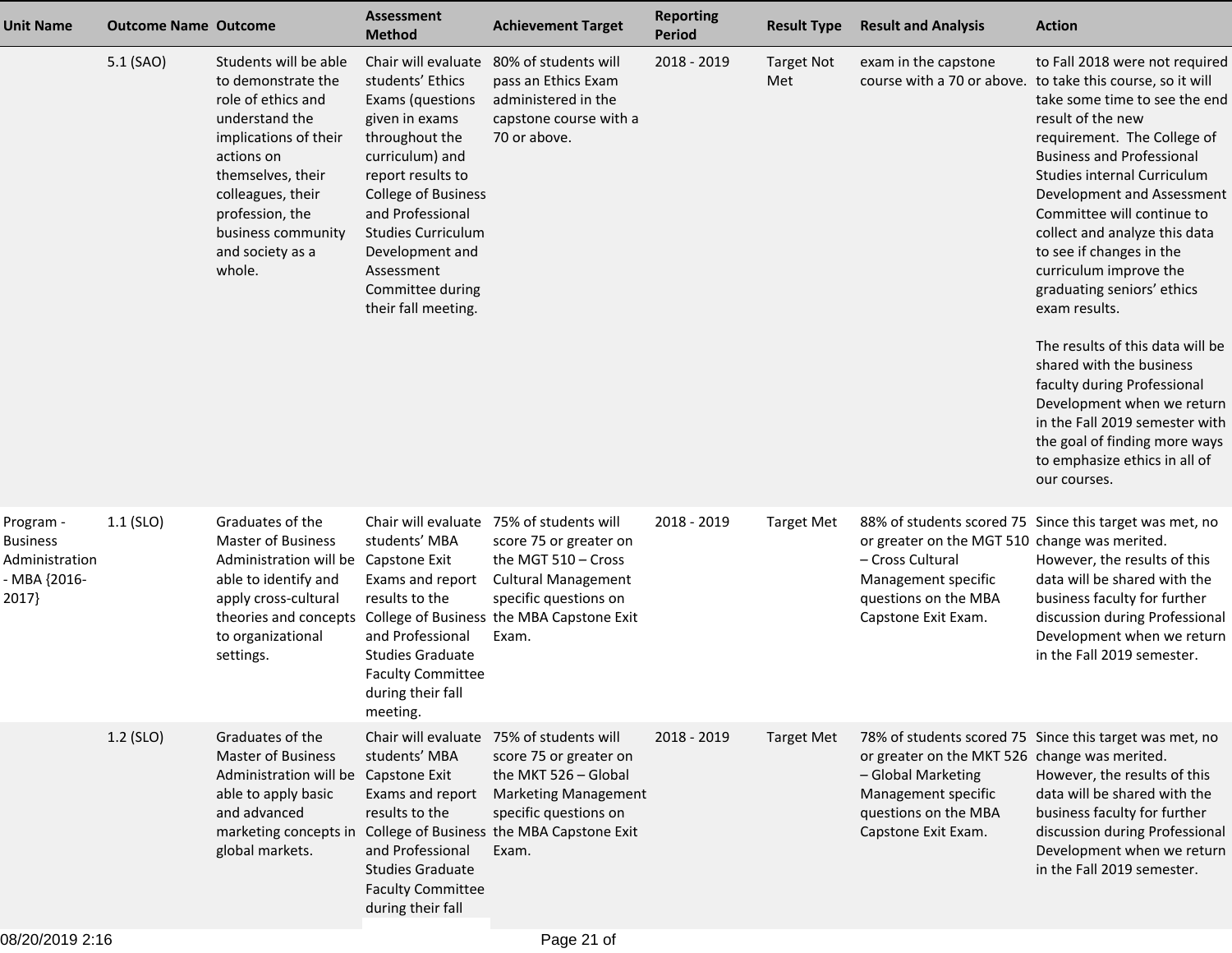| <b>Unit Name</b> | <b>Outcome Name Outcome</b> |                                                                                                                                                                                                                               | <b>Assessment</b><br><b>Method</b>                                                                                                                              | <b>Achievement Target</b>                                                                                                                                                                                           | <b>Reporting</b><br><b>Period</b> | <b>Result Type</b>       | <b>Result and Analysis</b>                                                                                                                | <b>Action</b>                                                                                                                                                                                                                                                                                                                                               |
|------------------|-----------------------------|-------------------------------------------------------------------------------------------------------------------------------------------------------------------------------------------------------------------------------|-----------------------------------------------------------------------------------------------------------------------------------------------------------------|---------------------------------------------------------------------------------------------------------------------------------------------------------------------------------------------------------------------|-----------------------------------|--------------------------|-------------------------------------------------------------------------------------------------------------------------------------------|-------------------------------------------------------------------------------------------------------------------------------------------------------------------------------------------------------------------------------------------------------------------------------------------------------------------------------------------------------------|
|                  | 1.2 (SLO)                   | Graduates of the<br><b>Master of Business</b><br>Administration will be<br>able to apply basic<br>and advanced<br>marketing concepts in<br>global markets.                                                                    | meeting.                                                                                                                                                        | 75% of students will<br>score 75 or greater on<br>the MKT 526 - Global<br><b>Marketing Management</b><br>specific questions on<br>the MBA Capstone Exit<br>Exam.                                                    | 2018 - 2019                       | <b>Target Met</b>        | or greater on the MKT 526 change was merited.<br>- Global Marketing<br>Management specific<br>questions on the MBA<br>Capstone Exit Exam. | 78% of students scored 75 Since this target was met, no<br>However, the results of this<br>data will be shared with the<br>business faculty for further<br>discussion during Professional<br>Development when we return<br>in the Fall 2019 semester.                                                                                                       |
|                  | 1.3 (SLO)                   | Graduates of the<br><b>Master of Business</b><br>Administration will be Capstone Exit<br>able to identify and<br>apply basic concepts<br>behind financial<br>management and the<br>objective of financial<br>decision making. | students' MBA<br>Exams and report<br>results to the<br>and Professional<br><b>Studies Graduate</b><br><b>Faculty Committee</b><br>during their fall<br>meeting. | Chair will evaluate 75% of students will<br>score 75 or greater on<br>the FIN 540 - Financial<br>Management specific<br>questions on the MBA<br>College of Business Capstone Exit Exam.                             | 2018 - 2019                       | <b>Target Not</b><br>Met | or greater on the FIN 540<br>- Financial Management<br>specific questions on the<br>MBA Capstone Exit Exam.                               | 60% of students scored 75 This is the first year we have<br>collected data. More data<br>must be collected in order to<br>adequately evaluate possible<br>changes. The results of this<br>data will be shared with the<br>MBA graduate faculty for<br>further discussion during<br>Professional Development<br>when we return in the Fall<br>2019 semester. |
|                  | $1.4$ (SLO)                 | Graduates of the<br><b>Master of Business</b><br>Administration will be Capstone Exit<br>able to understand<br>and identify the basic results to the<br>concepts of<br>information<br>technology project<br>management.       | students' MBA<br>Exams and report<br>and Professional<br><b>Studies Graduate</b><br><b>Faculty Committee</b><br>during their fall<br>meeting.                   | Chair will evaluate 75% of students will<br>score 75 or greater on<br>the MIS 552 - Systems<br><b>Project Management</b><br>specific questions on<br>College of Business the MBA Capstone Exit<br>Exam.             | 2018 - 2019                       | Target Met               | or greater on the MIS 552<br>- Systems Project<br>Management specific<br>questions on the MBA<br>Capstone Exit Exam.                      | 92% of students scored 75 This is the first year that we<br>have collected data. Since<br>this target was met, no<br>change was merited.<br>However, the results of this<br>data will be shared with the<br>business faculty for further<br>discussion during Professional<br>Development when we return<br>in the Fall 2019 semester.                      |
|                  | $1.5$ (SLO)                 | Graduates of the<br><b>Master of Business</b><br>Administration will be Capstone Exit<br>able to understand<br>and identify how the<br>legal and regulatory<br>environment affects<br>firms operating<br>internationally.     | students' MBA<br>results to the<br>and Professional<br><b>Studies Graduate</b><br><b>Faculty Committee</b><br>during their fall<br>meeting.                     | Chair will evaluate 75% of students will<br>score 75 or greater on<br>the PLG $560 -$<br>Exams and report International Business<br>Law specific questions<br>College of Business on the MBA Capstone<br>Exit Exam. | 2018 - 2019                       | <b>Target Not</b><br>Met | or greater on the PLG 560 collected data. More data<br>- International Business<br>the MBA Capstone Exit<br>Exam.                         | 56% of students scored 75 This is the first year we have<br>must be collected in order to<br>Law specific questions on adequately evaluate possible<br>changes. The results of this<br>data will be shared with the<br>MBA graduate faculty for<br>further discussion during<br>Professional Development<br>when we return in the Fall<br>2019 semester.    |
|                  | $1.6$ (SLO)                 | Graduates of the<br><b>Master of Business</b><br>Administration will be Capstone Exit                                                                                                                                         | students' MBA                                                                                                                                                   | Chair will evaluate 75% of students will<br>score 75 or greater on<br>the MGT 600 - Strategy                                                                                                                        | 2018 - 2019                       | <b>Target Met</b>        | or greater on the MGT 600 have collected data. Since<br>- Strategy and Business                                                           | 92% of students scored 75 This is the first year that we<br>this target was met, no                                                                                                                                                                                                                                                                         |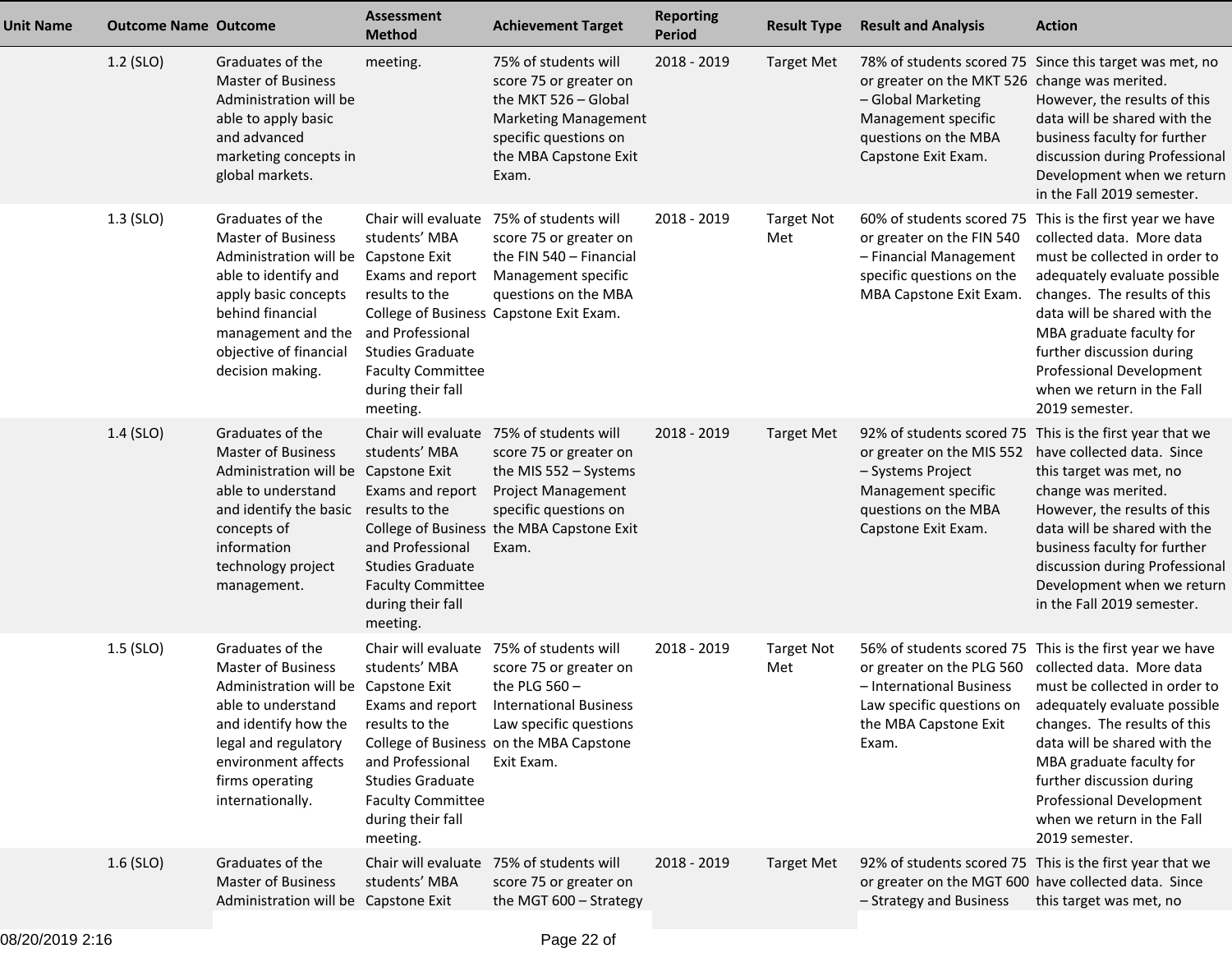| <b>Unit Name</b> | <b>Outcome Name Outcome</b> |                                                                                                                                                                                                                          | <b>Assessment</b><br><b>Method</b>                                                                                                                                                                                    | <b>Achievement Target</b>                                                                                                                                                               | <b>Reporting</b><br>Period | <b>Result Type</b>       | <b>Result and Analysis</b>                                                                                                                                                | <b>Action</b>                                                                                                                                                                                                                                                                                                                                                      |
|------------------|-----------------------------|--------------------------------------------------------------------------------------------------------------------------------------------------------------------------------------------------------------------------|-----------------------------------------------------------------------------------------------------------------------------------------------------------------------------------------------------------------------|-----------------------------------------------------------------------------------------------------------------------------------------------------------------------------------------|----------------------------|--------------------------|---------------------------------------------------------------------------------------------------------------------------------------------------------------------------|--------------------------------------------------------------------------------------------------------------------------------------------------------------------------------------------------------------------------------------------------------------------------------------------------------------------------------------------------------------------|
|                  | $1.6$ (SLO)                 | able to understand<br>and identify the<br>challenges and<br>opportunities<br>presented when<br>integrating the<br>multiple perspectives,<br>functions, and<br>interests that<br>constitute a<br>multinational firm.      | Exams and report<br>results to the<br>and Professional<br><b>Studies Graduate</b><br><b>Faculty Committee</b><br>during their fall<br>meeting.                                                                        | and Business Models<br>specific questions on<br>College of Business the MBA Capstone Exit<br>Exam.                                                                                      | 2018 - 2019                | <b>Target Met</b>        | Models specific questions<br>on the MBA Capstone Exit<br>Exam.                                                                                                            | change was merited.<br>However, the results of this<br>data will be shared with the<br>business faculty for further<br>discussion during Professional<br>Development when we return<br>in the Fall 2019 semester.                                                                                                                                                  |
|                  | 1.7 (SLO)                   | Graduates of the<br><b>Master of Business</b><br>Administration will be Capstone Exit<br>able to understand<br>the role of managerial<br>accountants in<br>corporate governance and Professional<br>and decision making. | Chair will evaluate<br>students' MBA<br>Exams and report<br>results to the<br><b>Studies Graduate</b><br><b>Faculty Committee</b><br>during their fall<br>meeting.                                                    | 75% of students will<br>score 75 or greater on<br>the ACC 535 - Advanced<br><b>Managerial Accounting</b><br>specific questions on<br>College of Business the MBA Capstone Exit<br>Exam. | 2018 - 2019                | <b>Target Not</b><br>Met | or greater on the ACC 535<br>- Advanced Managerial<br>Accounting specific<br>questions on the MBA<br>Capstone Exit Exam.                                                  | 68% of students scored 75 This is the first year we have<br>collected data. More data<br>must be collected in order to<br>adequately evaluate possible<br>changes. The results of this<br>data will be shared with the<br>MBA graduate faculty for<br>further discussion during<br><b>Professional Development</b><br>when we return in the Fall<br>2019 semester. |
|                  | $1.8$ (SLO)                 | Graduates of the<br><b>Master of Business</b><br>Administration will be<br>able to identify<br>theoretical and<br>analytical tools of<br>economics used by<br>business managers.                                         | students' MBA<br>Capstone Exit<br>Exams and report<br>results to the<br>and Professional<br><b>Studies Graduate</b><br><b>Faculty Committee</b><br>during their fall<br>meeting.                                      | Chair will evaluate 75% of students will<br>score 75 or greater on<br>the EC 515 - Managerial<br>Economics specific<br>questions on the MBA<br>College of Business Capstone Exit Exam.  | 2018 - 2019                | <b>Target Met</b>        | or greater on the 75% of<br>students will score 75 or<br>greater on the EC 515 $-$<br><b>Managerial Economics</b><br>specific questions on the<br>MBA Capstone Exit Exam. | 60% of students scored 75 This is the first year we have<br>collected data. More data<br>must be collected in order to<br>adequately evaluate possible<br>changes. The results of this<br>data will be shared with the<br>MBA graduate faculty for<br>further discussion during<br>Professional Development<br>when we return in the Fall<br>2019 semester.        |
|                  | 1.9 (PO 4.d.)               | Students will be able<br>to pursue<br>employment<br>opportunities in field<br>upon completion of<br>the MBA program.                                                                                                     | Chair will evaluate 75% of students<br>and report results<br>of the Graduation<br>Exit Survey to the<br>and Professional<br><b>Studies Graduate</b><br>Faculty Committee graduation.<br>during their fall<br>meeting. | participating in the<br><b>Graduation Exit Survey</b><br>will state that they have<br>College of Business already secured plans<br>for gainful employment<br>immediately upon           | 2018 - 2019                | <b>Target Met</b>        | <b>Graduation Exit Survey</b><br>indicated that they were<br>currently employed.                                                                                          | 100% of participants in the Since this target was met, no<br>change was merited.<br>However, the results of this<br>data will be shared with the<br>graduate faculty for further<br>discussion during Professional<br>Development when we return<br>in the Fall 2019 semester.                                                                                     |
|                  | 2.1(RO)                     | The students will be                                                                                                                                                                                                     | Chair will evaluate 75% of sampled                                                                                                                                                                                    |                                                                                                                                                                                         | 2018 - 2019                | <b>Target Met</b>        |                                                                                                                                                                           | MKT 524 100% scored 75 This is the first year that we                                                                                                                                                                                                                                                                                                              |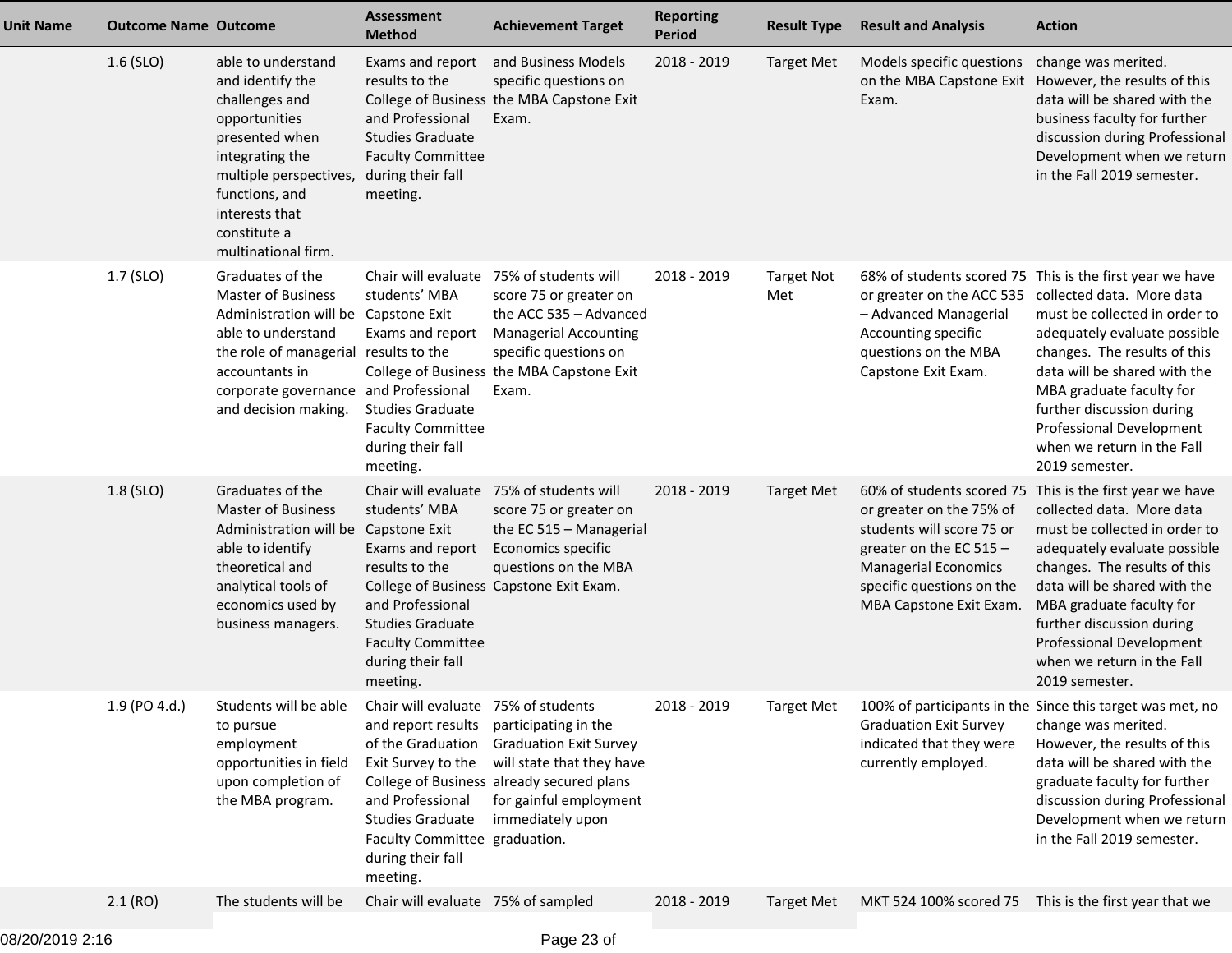| <b>Unit Name</b>                                                              | <b>Outcome Name Outcome</b> |                                                                              | <b>Assessment</b><br><b>Method</b>                                                                                                                                                                                                  | <b>Achievement Target</b>                                                                                                               | <b>Reporting</b><br><b>Period</b> | <b>Result Type</b> | <b>Result and Analysis</b>                                                                                                                                                                                                                                                                                                                                                                                                                                                                                                                                                                                                                          | <b>Action</b>                                                                                                                                                                                                                                                                                                            |
|-------------------------------------------------------------------------------|-----------------------------|------------------------------------------------------------------------------|-------------------------------------------------------------------------------------------------------------------------------------------------------------------------------------------------------------------------------------|-----------------------------------------------------------------------------------------------------------------------------------------|-----------------------------------|--------------------|-----------------------------------------------------------------------------------------------------------------------------------------------------------------------------------------------------------------------------------------------------------------------------------------------------------------------------------------------------------------------------------------------------------------------------------------------------------------------------------------------------------------------------------------------------------------------------------------------------------------------------------------------------|--------------------------------------------------------------------------------------------------------------------------------------------------------------------------------------------------------------------------------------------------------------------------------------------------------------------------|
|                                                                               | 2.1(RO)                     | able to conduct and<br>synthesize research<br>on current business<br>topics. | sampled students'<br>research topic<br>papers and report<br>results to the<br><b>College of Business</b><br>and Professional<br><b>Studies Graduate</b><br><b>Faculty Committee</b><br>during their fall<br>meeting.                | students will score 75 or 2018 - 2019<br>higher on a final<br>research topic paper in<br>CORE MBA courses.                              |                                   | <b>Target Met</b>  | or higher on the final<br>research paper<br>ACC 535 100% scored 75<br>or higher on the final<br>research paper<br>MGT 600 100% scored 75<br>or higher on the final<br>research paper<br>MIS 552 80% scored 75 or<br>higher on the final<br>research paper                                                                                                                                                                                                                                                                                                                                                                                           | have collected data. Since<br>this target was met, no<br>change was merited.<br>However, the results of this<br>data will be shared with the<br>graduate business faculty for<br>further discussion during<br>Professional Development<br>when we return in the Fall<br>2019 semester.                                   |
|                                                                               | 3.1 (SAO)                   | Students will be able<br>to successfully<br>complete the MBA<br>program.     | Chair will evaluate<br>students'<br>transcripts and<br>report results to<br><b>College of Business</b><br>and Professional<br><b>Studies Curriculum</b><br>Development and<br>Assessment<br>Committee during<br>their fall meeting. | 50% of students who<br>enroll in the MBA<br>program will graduate<br>from the program.                                                  | 2018 - 2019                       | <b>Target Met</b>  | 2 of the 5 students<br>admitted in the Fall 2016<br>semester successfully<br>completed the MBA<br>program.<br>4 of the 4 students<br>admitted in the Spring<br>2017 semester<br>successfully completed<br>the MBA program.<br>3 of the 3 students<br>admitted in the Summer<br>2017 semester<br>successfully completed<br>the MBA program.<br>It should be noted that the<br>3 students that were<br>admitted in the Fall 2016<br>semester and have not yet<br>completed the program<br>are still successfully<br>progressing through the<br>program. Those students<br>are employed full time<br>and are taking longer to<br>complete the program. | This is the first year that we<br>have collected data. Since<br>this target was met, no<br>change was merited.<br>However, the results of this<br>data will be shared with the<br>graduate business faculty for<br>further discussion during<br>Professional Development<br>when we return in the Fall<br>2019 semester. |
| Program -<br><b>Culinary Arts</b><br>(including<br>Minor) - BS,<br>BAS {2016- | $1.1$ (GEO 1.a.)            | Students will identify<br>potentially hazardous<br>foods.                    | In CA 300,<br>Food Safety &<br>Sanitation Test will used in the AAC&U<br>be evaluated with                                                                                                                                          | 60% of CA 300 students 2018 - 2019<br>questions from the will score at least a 3 or<br>higher on the 0-4 scale<br>Problem Solving VALUE |                                   | <b>Target Met</b>  | Of the 34 students<br>enrolled in CA 300, 24<br>(70.59%) of them scored<br>at least a 3 on the 0-4<br>scale used in the Problem                                                                                                                                                                                                                                                                                                                                                                                                                                                                                                                     | Students will continue to<br>review the importance of food<br>safety and sanitation in all<br>laboratory kitchen courses,<br>including CA 300.                                                                                                                                                                           |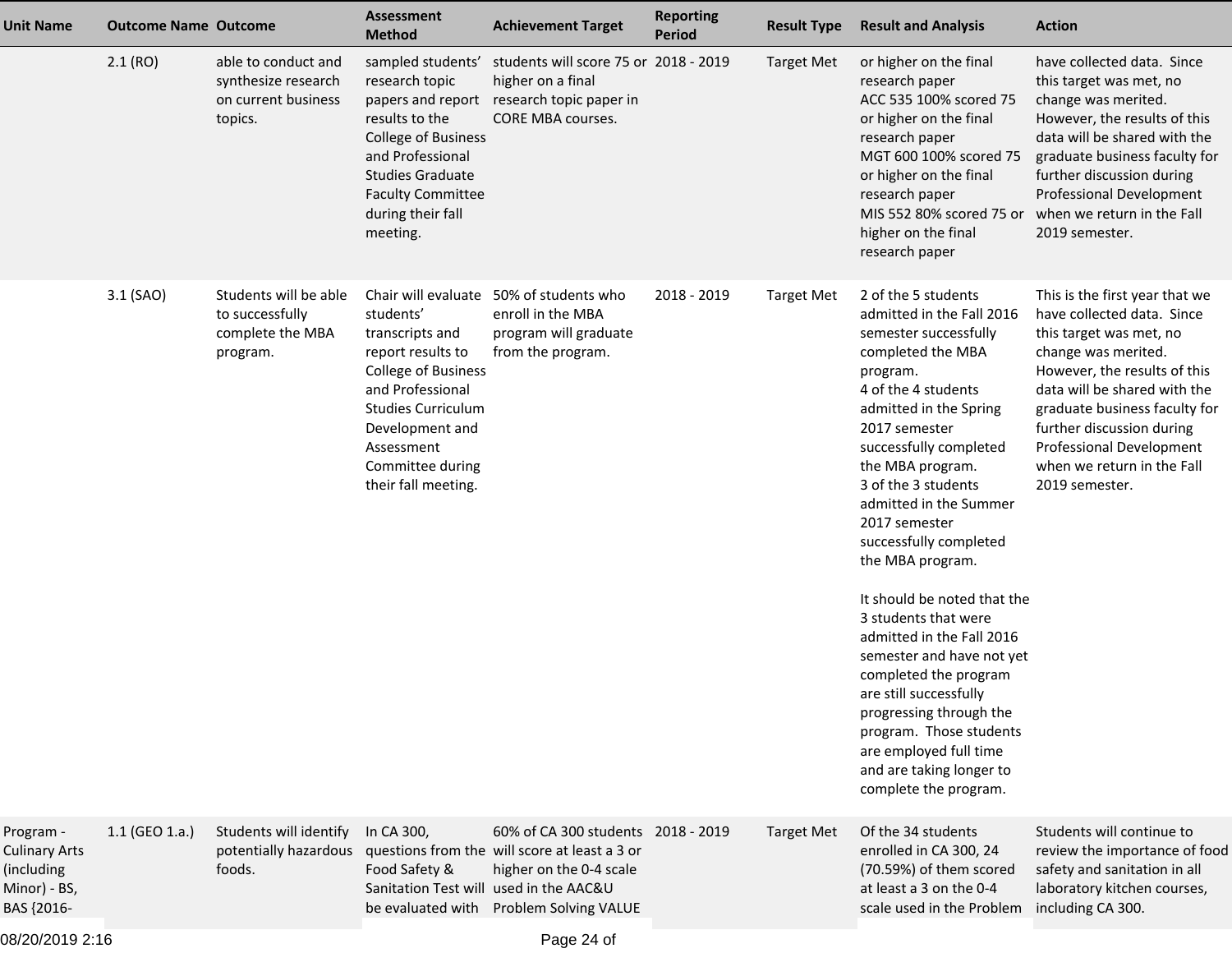| <b>Unit Name</b>                                                     | <b>Outcome Name Outcome</b>   |                                                                                                                         | Assessment<br><b>Method</b>                                                                                                                                                                                                     | <b>Achievement Target</b>                                                                                                                                                                                  | <b>Reporting</b><br><b>Period</b> | <b>Result Type</b> | <b>Result and Analysis</b>                                                                                                                                                                                      | <b>Action</b>                                                                                                                                                                                                                                                                                         |
|----------------------------------------------------------------------|-------------------------------|-------------------------------------------------------------------------------------------------------------------------|---------------------------------------------------------------------------------------------------------------------------------------------------------------------------------------------------------------------------------|------------------------------------------------------------------------------------------------------------------------------------------------------------------------------------------------------------|-----------------------------------|--------------------|-----------------------------------------------------------------------------------------------------------------------------------------------------------------------------------------------------------------|-------------------------------------------------------------------------------------------------------------------------------------------------------------------------------------------------------------------------------------------------------------------------------------------------------|
| 2017}                                                                | 1.1 (GEO 1.a.)                | Students will identify<br>potentially hazardous<br>foods.                                                               | the AAC&U<br>Problem Solving<br><b>VALUE Rubric by</b><br>the course<br>instructor.                                                                                                                                             | Rubric in identifying<br>potentially hazardous<br>foods.                                                                                                                                                   | 2018 - 2019                       | <b>Target Met</b>  | Solving rubric in<br>identifying potentially<br>hazardous foods. [less]<br># Students Assessed: 34<br># Students Met Target: 24                                                                                 | Students will continue to<br>review the importance of food<br>safety and sanitation in all<br>laboratory kitchen courses,<br>including CA 300.                                                                                                                                                        |
|                                                                      | 1.2 (SAO & SLO) Students will | successfully become<br>ServSafe certified by<br>passing the ServSafe<br>examination.                                    | will be given the<br>ServSafe<br>certification exam<br>and will be<br>assessed by the<br>National<br>Restaurant<br>Association.                                                                                                 | Students in CA 125 60% of students will be<br>awarded a Servsafe<br>certificate.                                                                                                                           | 2018 - 2019                       | <b>Target Met</b>  | Out of 26 students tested, We will continue<br>24 (92.3%) passed the<br>ServSafe national<br>certification exam.                                                                                                | incorporating food safety and<br>sanitation into all lab courses<br>and preparing students for<br>the ServSafe examination in<br>the 1 hour course CA 125.                                                                                                                                            |
|                                                                      | 2.1 (PO 1.d.)                 | Students will<br>successfully prepare a students will be<br>multi-course event for evaluated on their<br>the community. | In CA 400,<br>Finals Dinner, and<br>departmental<br>faculty will review<br>and analyze the<br>results to<br>determine if<br>achievement<br>target was met.                                                                      | 75% of students<br>participating in the<br>Finals Dinner will earn<br>an average score of 80%<br>or higher on the Finals<br>Dinner project.                                                                | 2018 - 2019                       | <b>Target Met</b>  | Of the 16 students<br>enrolled in Prep III in the<br>Spring semester, 12<br>students (75%) earned a<br>grade of 80% or higher on<br>the Finals Dinner project.<br>See attached document<br>for complete scores. | We will continue preparing<br>students to succeed in the<br>execution of Finals Dinner by<br>laying the culinary<br>foundations in CA 200, CA<br>300, CA 301 and fine tuning<br>those skills throughout the CA<br>400 course. Additional events<br>will be added to prepare<br>students for industry. |
|                                                                      | $2.2$ (SLO)                   | Students will be<br>satisfied that they<br>were prepared to<br>demonstrate cooking<br>principles.                       | In CA 400,<br>students will be<br>given an Exit<br>Survey upon<br>completion of<br>Finals Dinner, and<br>departmental<br>faculty will review<br>and analyze the<br>results to<br>determine if<br>achievement<br>target was met. | 60% of students<br>participating in the Exit<br>Survey will state that<br>their involvement in<br>Finals Dinner prepared<br>them to use cooking<br>principles in the<br>industry.                          | 2018 - 2019                       | <b>Target Met</b>  | 75% of Spring 2019 Prep<br>III students agreed that<br>to use skills applicable in<br>the industry.                                                                                                             | We will continue to offer a<br>Finals Dinner as well as other<br>finals dinner allowed them events throughout CA 300, CA<br>301 and CA 401 to better<br>prepare students for industry.                                                                                                                |
| Program -<br>Culinary<br>Science/Culinol<br>ogy - BS {2016-<br>2017} | 1.1 (GEO 1.a.)                | Students will identify<br>potentially hazardous<br>foods.                                                               | In CA 300,<br>Food Safety &<br>be evaluated with<br>the AAC&U                                                                                                                                                                   | 60% of CA 300 students 2018 - 2019<br>questions from the will score at least a 3 or<br>higher on the 0-4 scale<br>Sanitation Test will used in the AAC&U<br>Problem Solving VALUE<br>Rubric in identifying |                                   | Inconclusive       | No students were enrolled The program has been<br>and none were admitted<br>because IHL deleted the<br>program October 2018<br>(Fall 2018).                                                                     | deleted. No actions required.                                                                                                                                                                                                                                                                         |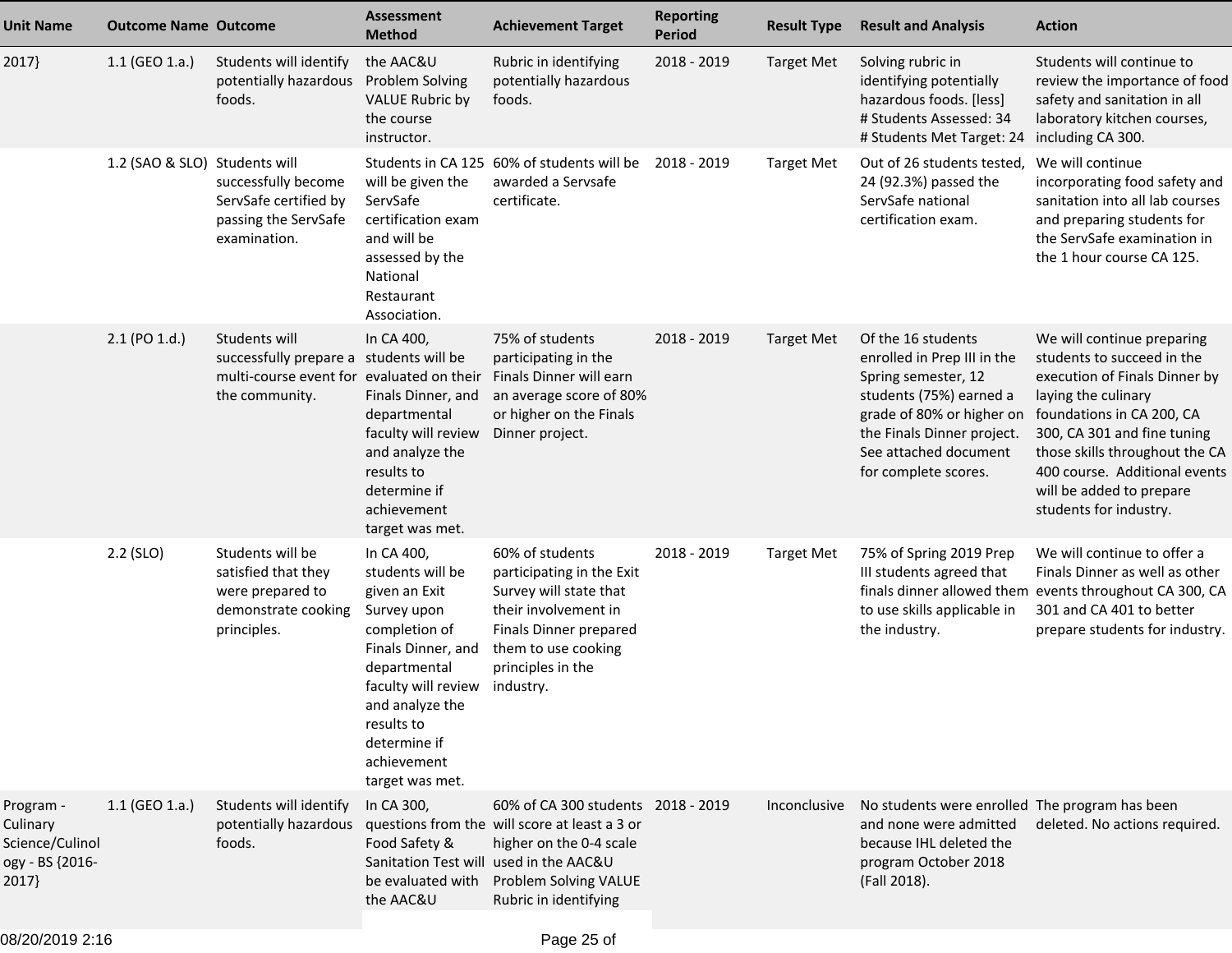| <b>Unit Name</b>                                                    | <b>Outcome Name Outcome</b>   |                                                                                                                         | <b>Assessment</b><br><b>Method</b>                                                                                                                                                                                              | <b>Achievement Target</b>                                                                                                                                                         | <b>Reporting</b><br><b>Period</b> | <b>Result Type</b> | <b>Result and Analysis</b>                                                                                                                              | <b>Action</b>                                                                                                                                        |
|---------------------------------------------------------------------|-------------------------------|-------------------------------------------------------------------------------------------------------------------------|---------------------------------------------------------------------------------------------------------------------------------------------------------------------------------------------------------------------------------|-----------------------------------------------------------------------------------------------------------------------------------------------------------------------------------|-----------------------------------|--------------------|---------------------------------------------------------------------------------------------------------------------------------------------------------|------------------------------------------------------------------------------------------------------------------------------------------------------|
| Program -<br>Culinary<br>Science/Culinol<br>ogy - BS {2016-<br>2017 | 1.1 (GEO 1.a.)                | Students will identify<br>potentially hazardous<br>foods.                                                               | Problem Solving<br><b>VALUE Rubric by</b><br>the course<br>instructor.                                                                                                                                                          | potentially hazardous<br>foods.                                                                                                                                                   | 2018 - 2019                       | Inconclusive       | No students were enrolled The program has been<br>and none were admitted<br>because IHL deleted the<br>program October 2018<br>(Fall 2018).             | deleted. No actions required.                                                                                                                        |
|                                                                     | 1.2 (SAO & SLO) Students will | successfully become<br>ServSafe certified by<br>passing the ServSafe<br>examination.                                    | will be given the<br>ServSafe<br>certification exam<br>and will be<br>assessed by the<br>National<br>Restaurant<br>Association.                                                                                                 | Students in CA 125 60% of students will be<br>awarded a Servsafe<br>certificate.                                                                                                  | 2018 - 2019                       | Inconclusive       | No students were enrolled The program has been<br>and none were admitted<br>because IHL deleted the<br>program October 2018<br>(Fall 2018).             | deleted. No actions required.                                                                                                                        |
|                                                                     | 2.1 (PO 1.d.)                 | Students will<br>successfully prepare a students will be<br>multi-course event for evaluated on their<br>the community. | In CA 400,<br>Finals Dinner, and<br>departmental<br>faculty will review<br>and analyze the<br>results to<br>determine if<br>achievement<br>target was met.                                                                      | 75% of students<br>participating in the<br>Finals Dinner will earn<br>an average score of 80%<br>or higher on the Finals<br>Dinner project.                                       | 2018 - 2019                       | Inconclusive       | No students were enrolled The program has been<br>and none were admitted<br>because IHL deleted the<br>program October 2018<br>(Fall 2018).             | deleted. No actions required.                                                                                                                        |
|                                                                     | $2.2$ (SLO)                   | Students will be<br>satisfied that they<br>were prepared to<br>demonstrate cooking<br>principles.                       | In CA 400,<br>students will be<br>given an Exit<br>Survey upon<br>completion of<br>Finals Dinner, and<br>departmental<br>faculty will review<br>and analyze the<br>results to<br>determine if<br>achievement<br>target was met. | 60% of students<br>participating in the Exit<br>Survey will state that<br>their involvement in<br>Finals Dinner prepared<br>them to use cooking<br>principles in the<br>industry. | 2018 - 2019                       | Inconclusive       | No students were enrolled The program has been<br>and none were admitted<br>because IHL deleted the<br>program October 2018<br>(Fall 2018).             | deleted. No actions required.                                                                                                                        |
| Program -<br>General<br>Studies - BA,<br>BS {2016-2017}             | $1.1$ (SLO)                   | Students will analyze<br>written information to<br>solve real-world<br>problems.                                        | Students<br>participating in GS<br>400 during the<br>spring term will<br>assessment. The                                                                                                                                        | 75% of the students in<br>GS 400 will score 3 or<br>better on the Analysis<br>and Problem Solving<br>complete the CLA+ component of the CLA+<br>Performance Task.                 | 2018 - 2019                       | Inconclusive       | This program has been<br>inactivated and most of<br>the students have<br>transitioned to the BPS<br>Degree. This program will<br>no longer be assessed. | This program has been<br>inactivated and most of the<br>students have transitioned to<br>the BPS Degree. This program<br>will no longer be assessed. |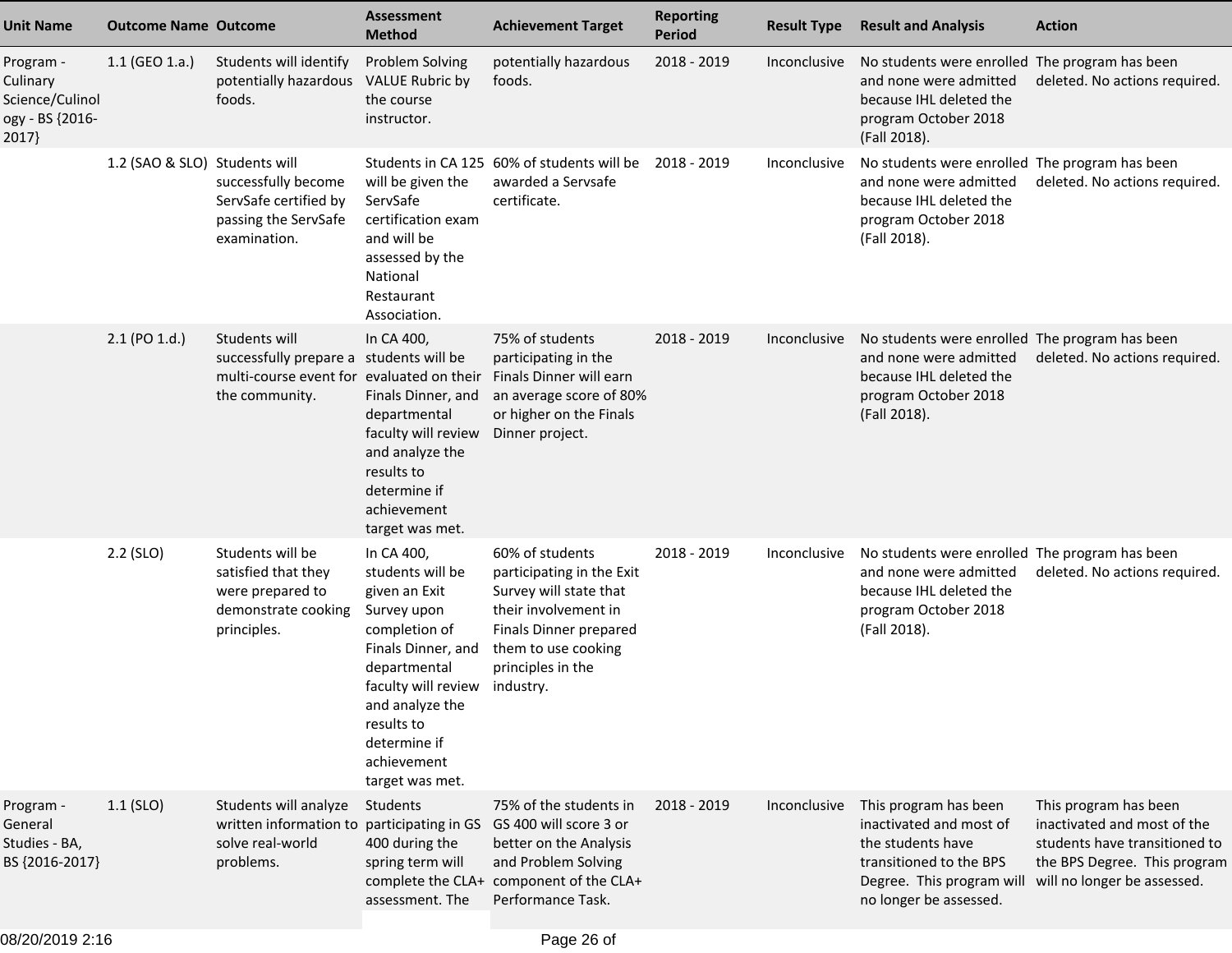| <b>Unit Name</b>                                        | <b>Outcome Name Outcome</b> |                                                                                                      | <b>Assessment</b><br><b>Method</b>                                                                                                                                                                                                                                                                  | <b>Achievement Target</b>                                                                                                                                                                                                         | <b>Reporting</b><br><b>Period</b> | <b>Result Type</b>       | <b>Result and Analysis</b>                                                                                                                                                          | <b>Action</b>                                                                                                                                                                   |
|---------------------------------------------------------|-----------------------------|------------------------------------------------------------------------------------------------------|-----------------------------------------------------------------------------------------------------------------------------------------------------------------------------------------------------------------------------------------------------------------------------------------------------|-----------------------------------------------------------------------------------------------------------------------------------------------------------------------------------------------------------------------------------|-----------------------------------|--------------------------|-------------------------------------------------------------------------------------------------------------------------------------------------------------------------------------|---------------------------------------------------------------------------------------------------------------------------------------------------------------------------------|
| Program -<br>General<br>Studies - BA,<br>BS {2016-2017} | $1.1$ (SLO)                 | Students will analyze<br>written information to Task Analysis and<br>solve real-world<br>problems.   | CLA+ Performance<br>Problem Solving<br>subscores will<br>indicate success<br>toward this<br>outcome.                                                                                                                                                                                                | 75% of the students in<br>GS 400 will score 3 or<br>better on the Analysis<br>and Problem Solving<br>component of the CLA+<br>Performance Task.                                                                                   | 2018 - 2019                       | Inconclusive             | This program has been<br>inactivated and most of<br>the students have<br>transitioned to the BPS<br>Degree. This program will<br>no longer be assessed.                             | This program has been<br>inactivated and most of the<br>students have transitioned to<br>the BPS Degree. This program<br>will no longer be assessed.                            |
|                                                         | 1.2 (SLO)                   | Students will write<br>effectively to convey<br>solutions to real-world 400 during the<br>problems.  | Senior students<br>participating in GS<br>spring term will<br>assessment. The<br>CLA+ Performance<br><b>Task Writing</b><br>Effectiveness<br>subscores will<br>indicate success<br>toward this<br>outcome.                                                                                          | 75% of the students in<br>GS 400 will score 3 or<br>better on the Writing<br>Effectiveness<br>complete the CLA+ component of the CLA+<br>Performance Task.                                                                        | 2018 - 2019                       | Inconclusive             | This program has been<br>inactivated and most of<br>the students have<br>transitioned to the BPS<br>Degree. This program will will no longer be assessed.<br>no longer be assessed. | This program has been<br>inactivated and most of the<br>students have transitioned to<br>the BPS Degree. This program                                                           |
|                                                         | 2.1 (GEO 5.a.)              | Students will prepare<br>an employment<br>portfolio based on<br>their General Studies<br>curriculum. | Students<br>participating GS<br>400 will develop<br>an employment<br>portfolio including<br>professional<br>philosophy,<br>resume, and<br>applicable<br>employment<br>artifacts. This will<br>be assessed using<br>the AAC&U<br>Foundations and<br>Skills for Lifelong<br>Learning VALUE<br>Rubric. | All students will earn an 2018 - 2019<br>average score 3 or<br>better on the AAC&U<br><b>Foundations and Skills</b><br>for Lifelong Learning<br>a letter of interest, VALUE Rubric on the<br>Employment Portfolio.                |                                   | Inconclusive             | This program has been<br>inactivated and most of<br>the students have<br>transitioned to the BPS<br>Degree. This program will<br>no longer be assessed.                             | This program has been<br>inactivated and most of the<br>students have transitioned to<br>the BPS Degree. This program<br>will no longer be assessed.                            |
|                                                         | 2.2 (SAO)                   | Students will apply<br>knowledge and skills<br>through employment<br>in the modern<br>workforce.     | <b>General Studies</b><br>graduates will be<br>surveyed using the in the Graduate                                                                                                                                                                                                                   | 75% of General Studies<br>graduates participating<br>MUW Graduation Satisfaction Survey will<br>Survey. Faculty will report employment<br>review and analyze within an area that is<br>the survey results consistent with her/his | 2018 - 2019                       | <b>Target Not</b><br>Met | 12 Graduates who marked This program has been<br>General Studies as their<br>Of those 12, 2 (16.67%)<br>are employed in their field<br>of study.                                    | inactivated and most of the<br>major/degree participated students have transitioned to<br>in the Graduation Survey. the BPS Degree. This program<br>will no longer be assessed. |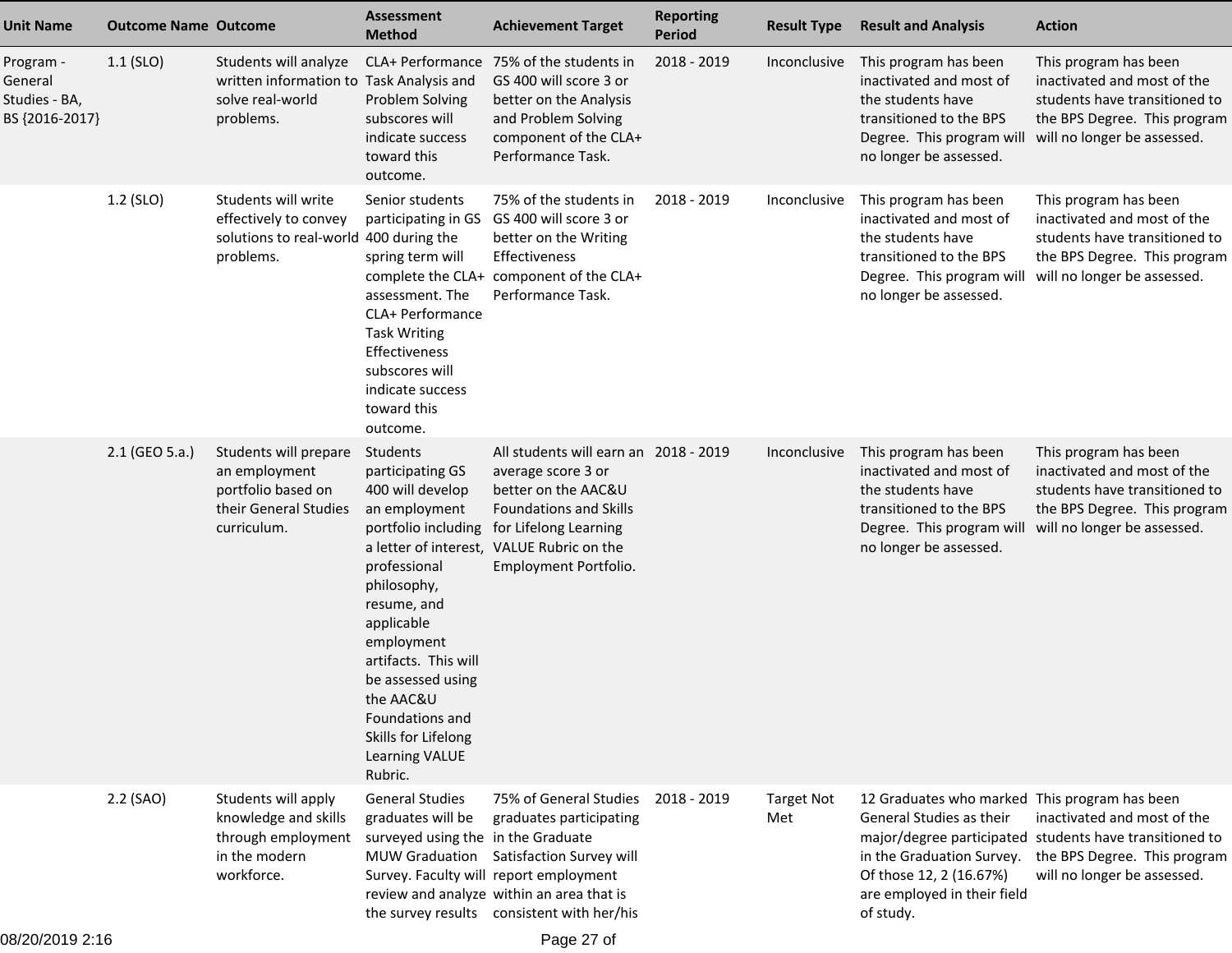| <b>Unit Name</b> | <b>Outcome Name Outcome</b> |                                                                                                                                                     | <b>Assessment</b><br><b>Method</b>                                                                                                                                                                                                                                                                                                   | <b>Achievement Target</b>                                                                                               | <b>Reporting</b><br>Period | <b>Result Type</b>       | <b>Result and Analysis</b>                                                                                                                                                                                                                                                                                                                                                                                                                                       | <b>Action</b>                                                                                                                                        |
|------------------|-----------------------------|-----------------------------------------------------------------------------------------------------------------------------------------------------|--------------------------------------------------------------------------------------------------------------------------------------------------------------------------------------------------------------------------------------------------------------------------------------------------------------------------------------|-------------------------------------------------------------------------------------------------------------------------|----------------------------|--------------------------|------------------------------------------------------------------------------------------------------------------------------------------------------------------------------------------------------------------------------------------------------------------------------------------------------------------------------------------------------------------------------------------------------------------------------------------------------------------|------------------------------------------------------------------------------------------------------------------------------------------------------|
|                  | 2.2 (SAO)                   | Students will apply<br>knowledge and skills<br>through employment<br>in the modern<br>workforce.                                                    | to determine if<br>achievement<br>target was met.                                                                                                                                                                                                                                                                                    | <b>General Studies</b><br>preparation.                                                                                  | 2018 - 2019                | <b>Target Not</b><br>Met | Secured Full-Time<br>Employment in Field of<br>Study - 0/12<br>Searching for Full-Time<br>Employment in Field of<br>Study - 3/12<br>Currently Employed Full-<br>Time in Field of Study -<br>2/12<br>Currently Employed Full-<br>Time - 3/12<br>Currently Employed Part-<br>Time - $4/12$<br>$N/A - 2$<br>This program has been<br>inactivated and most of<br>the students have<br>transitioned to the BPS<br>Degree. This program will<br>no longer be assessed. | This program has been<br>inactivated and most of the<br>students have transitioned to<br>the BPS Degree. This program<br>will no longer be assessed. |
|                  | 2.3 (PO 3.b.)               | The program will<br>foster a 21st century<br>learning environment<br>by broadening<br>educational<br>opportunities for the<br>diverse student body. | <b>H&amp;K tracks</b><br><b>General Studies</b><br>student<br>enrollment in each<br>of the 10 available<br>focus groups on<br>campus and will<br>review the final<br>enrollment<br>numbers at the<br>end of the<br>academic year.<br>The focus groups<br>are: I. Fine and<br>Performing Arts, II.<br>Natural Sciences,<br>III. Human | The department of At least one student will 2018 - 2019<br>select each of the 10<br>focus groups each<br>academic year. |                            | Inconclusive             | This program has been<br>inactivated and most of<br>the students have<br>transitioned to the BPS<br>Degree. This program will<br>no longer be assessed.                                                                                                                                                                                                                                                                                                          | This program has been<br>inactivated and most of the<br>students have transitioned to<br>the BPS Degree. This program<br>will no longer be assessed. |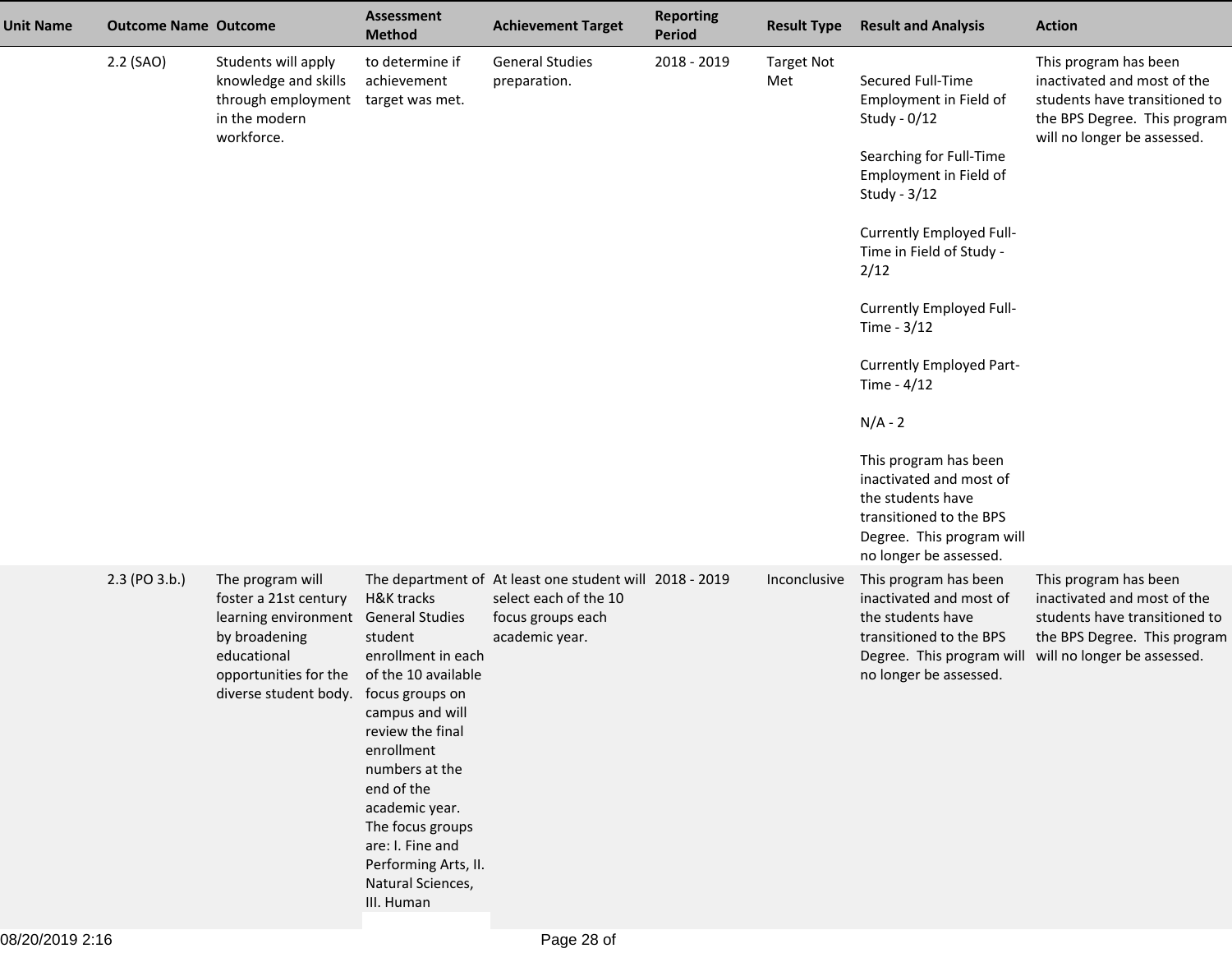| <b>Unit Name</b>                                                             | <b>Outcome Name Outcome</b> |                                                                                                                                                     | <b>Assessment</b><br><b>Method</b>                                                                                                                                                                                                                                                                                                                                                          | <b>Achievement Target</b>                                                                                                                                                 | <b>Reporting</b><br><b>Period</b> | <b>Result Type</b>       | <b>Result and Analysis</b>                                                                                                                                                                                                                                                                                                                                                                                                                                                                                                                                                                                       | <b>Action</b>                                                                                                                                                                          |
|------------------------------------------------------------------------------|-----------------------------|-----------------------------------------------------------------------------------------------------------------------------------------------------|---------------------------------------------------------------------------------------------------------------------------------------------------------------------------------------------------------------------------------------------------------------------------------------------------------------------------------------------------------------------------------------------|---------------------------------------------------------------------------------------------------------------------------------------------------------------------------|-----------------------------------|--------------------------|------------------------------------------------------------------------------------------------------------------------------------------------------------------------------------------------------------------------------------------------------------------------------------------------------------------------------------------------------------------------------------------------------------------------------------------------------------------------------------------------------------------------------------------------------------------------------------------------------------------|----------------------------------------------------------------------------------------------------------------------------------------------------------------------------------------|
|                                                                              | $2.3$ (PO $3.b.$ )          | The program will<br>foster a 21st century<br>learning environment<br>by broadening<br>educational<br>opportunities for the<br>diverse student body. | Sciences, IV.<br>Business, V.<br>Culinary Arts, VI.<br>Humanities I<br>(English, Foreign<br>Languages,<br>Philosophy,<br>Communication<br>Religion), VII.<br><b>Humanities II</b><br>(History, Political<br>Science,<br>Geography), VIII.<br>Mathematics/Prog<br>ramming, IX.<br>Health-Related<br>and X. Pre-<br>professional<br>(Education,<br>Nursing, Speech-<br>Language<br>Pathology. | At least one student will 2018 - 2019<br>select each of the 10<br>focus groups each<br>academic year.                                                                     |                                   | Inconclusive             | This program has been<br>inactivated and most of<br>the students have<br>transitioned to the BPS<br>Degree. This program will<br>no longer be assessed.                                                                                                                                                                                                                                                                                                                                                                                                                                                          | This program has been<br>inactivated and most of the<br>students have transitioned to<br>the BPS Degree. This program<br>will no longer be assessed.                                   |
| Program -<br>Legal Studies<br>(including<br>Minor) - BA, BS<br>${2016-2017}$ | $1.1$ (GEO 1.b.)            | To demonstrate the<br>ability to apply legal<br>concepts, theories<br>and analytical<br>methods (critical<br>thinking).                             | Satisfaction of this<br>goal will be<br>assessed by<br>scoring capstone<br>application<br>projects assigned<br>in PLG 440<br>Practical Legal Lab<br>using the AAC&U<br><b>Critical Thinking</b><br>VALUE rubric.                                                                                                                                                                            | The average student<br>score on the capstone<br>application project will<br>be at least a "3" on the<br>0-4 scale used in the<br>AAC&U Critical Thinking<br>VALUE rubric. | 2018 - 2019                       | <b>Target Not</b><br>Met | Twenty-three (23)<br>students were enrolled in<br>PLG 440 Practical Legal<br>Lab in 2018-19 (eleven<br>students in Fall 2018,<br>twelve students in Spring<br>2019), and completed the for last three years.<br>assigned capstone<br>application project(s).<br>Using the AAC&U Critical<br>Thinking VALUE rubric,<br>fourteen (14) students, or<br>61% of students, scored at<br>least a 3, with nine (9) of<br>those fourteen (14)<br>scoring a 4. Two (2)<br>students did not meet<br>benchmark, and three<br>students scored one (1).<br>The average rubric score<br>of the students as a whole<br>was 2.70. | This goal and achievement<br>target will be retained,<br>however, faculty will review<br>the actual course projects to<br>make sure it is appropriate.<br>Results have been consistent |
|                                                                              | 1.2 (SLO)                   | To demonstrate                                                                                                                                      | In PLG 330 Legal                                                                                                                                                                                                                                                                                                                                                                            | 80% of students will                                                                                                                                                      | 2018 - 2019                       | <b>Target Met</b>        | There were twenty-one                                                                                                                                                                                                                                                                                                                                                                                                                                                                                                                                                                                            | This goal and achievement                                                                                                                                                              |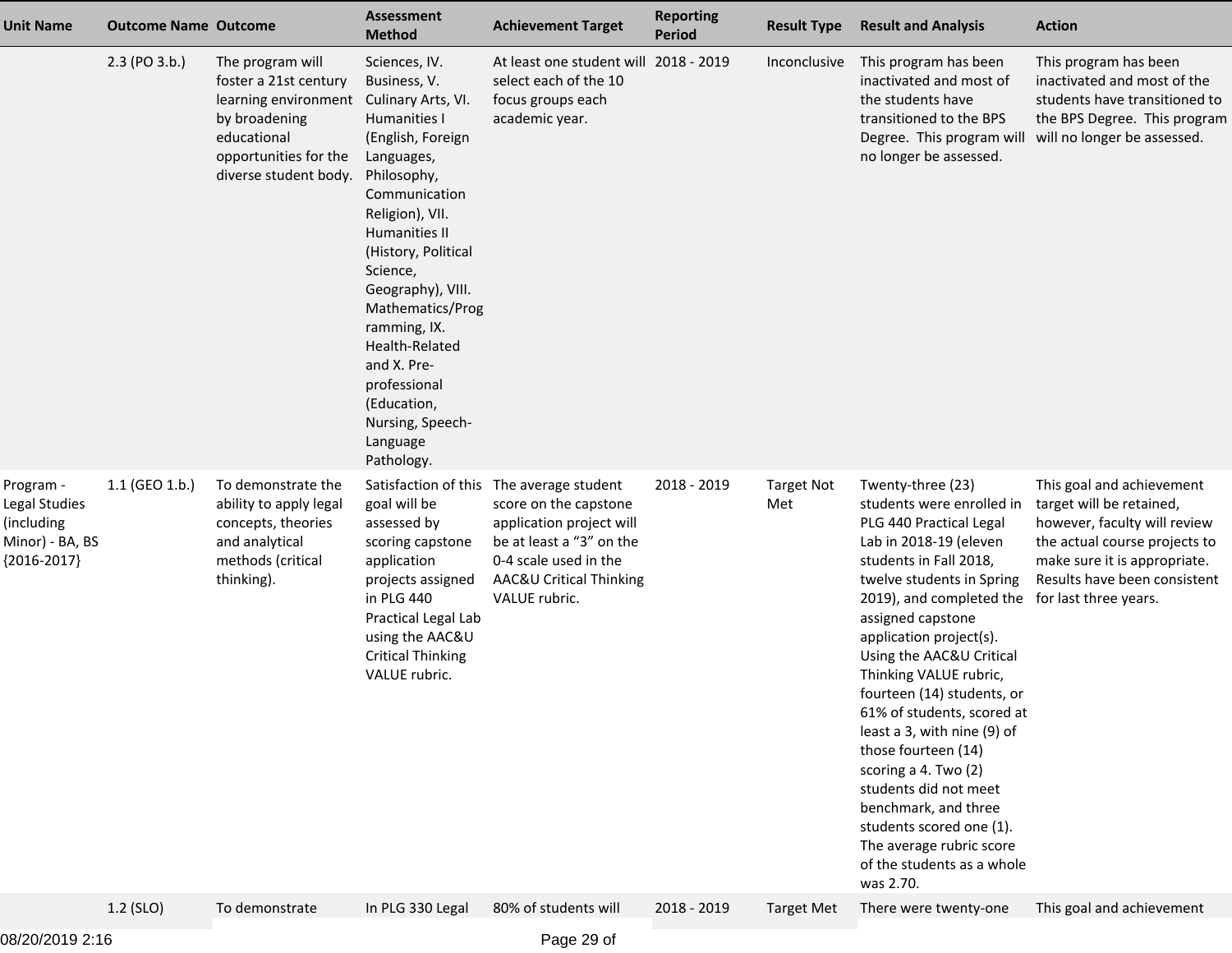| <b>Unit Name</b> | <b>Outcome Name Outcome</b> |                                                                                                                    | <b>Assessment</b><br><b>Method</b>                                                                                                                                                                                           | <b>Achievement Target</b>                                                                                                                                                                                  | <b>Reporting</b><br><b>Period</b> | <b>Result Type</b>       | <b>Result and Analysis</b>                                                                                                                                                                                                                                                                                                                                                            | <b>Action</b>                                                                                                                                                                                                                                                                                                                                                                                    |
|------------------|-----------------------------|--------------------------------------------------------------------------------------------------------------------|------------------------------------------------------------------------------------------------------------------------------------------------------------------------------------------------------------------------------|------------------------------------------------------------------------------------------------------------------------------------------------------------------------------------------------------------|-----------------------------------|--------------------------|---------------------------------------------------------------------------------------------------------------------------------------------------------------------------------------------------------------------------------------------------------------------------------------------------------------------------------------------------------------------------------------|--------------------------------------------------------------------------------------------------------------------------------------------------------------------------------------------------------------------------------------------------------------------------------------------------------------------------------------------------------------------------------------------------|
|                  | 1.2 (SLO)                   | competency in legal<br>citation.                                                                                   | Writing, students<br>will be required to<br>take a Legal<br>Citation<br>Competency exam. Writing.<br>Students must<br>score competent<br>(70% or above) in<br>order to<br>successfully<br>complete PLG 330<br>Legal Writing. | score 75 or above on a<br>legal citation<br>competency exam given<br>in PLG 330 Legal                                                                                                                      | 2018 - 2019                       | <b>Target Met</b>        | (21) students enrolled in<br>FA 2018 PLG 330 Legal<br>Writing. Twenty (20)<br>students took the legal<br>citation competency<br>exam. Eighteen (18)<br>students, or 90%, scored<br>75 or higher. There was<br>one perfect score on the<br>exam. Competency is met<br>if the student scores 70 or<br>higher. All twenty<br>students that took the<br>exam met competency<br>standards. | target will be retained.                                                                                                                                                                                                                                                                                                                                                                         |
|                  | 1.3 (GEO 1.c.)              | To demonstrate the<br>ability to effectively<br>present information,<br>arguments, and ideas<br>in legal writings. | Students will<br>submit legal<br>Legal Writing.<br>Legal Studies<br>faculty will assess<br>the students' legal<br>writings.                                                                                                  | 75% of students will<br>score 85 or above on<br>writings in PLG 330 various legal writings in<br>PLG 330 Legal Writing.                                                                                    | 2018 - 2019                       | <b>Target Met</b>        | PLG 330 Legal Writing. The writing assignments are<br>students were given four<br>distinct writing<br>assignments in the course. course, the instructor<br>Of those assignments,<br>sixteen (16) students'<br>scores, 80%, averaged 85<br>or higher. Five (5)<br>students' scores averaged<br>below the target.                                                                       | Twenty-one (21) students This goal and achievement<br>were enrolled in Fall 2018 target will be retained. The<br>appropriate and are designed<br>as building blocks. In the 2018<br>required writings to be<br>submitted in the order<br>assigned. Because the<br>students were able to review<br>comments and make<br>corrections, the product of<br>the final writings proved to be<br>better. |
|                  |                             |                                                                                                                    | Students will<br>submit legal<br>writings will be<br>scored by Legal<br>Studies faculty<br>using the AAC&U<br>Written<br>Communication<br>VALUE rubric.                                                                      | The average score of<br>students' legal writings<br>writings in PLG 330 will be a least a "3" on<br>Legal Writing. The the 0-4 scale used in the<br>AAC&U Written<br><b>Communication VALUE</b><br>rubric. | 2018 - 2019                       | <b>Target Met</b>        | Twenty-one (21) students<br>were enrolled in Fall 2018<br>PLG 330 Legal Writing.<br>Nine (9) students'<br>averaged writing scores<br>earned a 4 on the VALUE<br>rubric, ten (10) earned a 3,<br>one earned a 2, and one<br>scored below the<br>benchmark on the VALUE<br>rubric. The average<br>VALUE rubric score for the<br>class is a 3.24.                                        | This goal and achievement<br>target will be retained and the<br>same course of action<br>maintained.                                                                                                                                                                                                                                                                                             |
|                  | 1.4 (SLO)                   | To demonstrate the<br>ability to effectively<br>understand and use                                                 | Students will<br>complete<br>technology                                                                                                                                                                                      | 75% of students will<br>score 80 or above on<br>technology competency                                                                                                                                      | 2018 - 2019                       | <b>Target Not</b><br>Met | Twenty-six (26) students<br>were enrolled in the SP19<br>PLG 340 Law Office                                                                                                                                                                                                                                                                                                           | The target was missed by only<br>2%. This goal and<br>achievement target will be                                                                                                                                                                                                                                                                                                                 |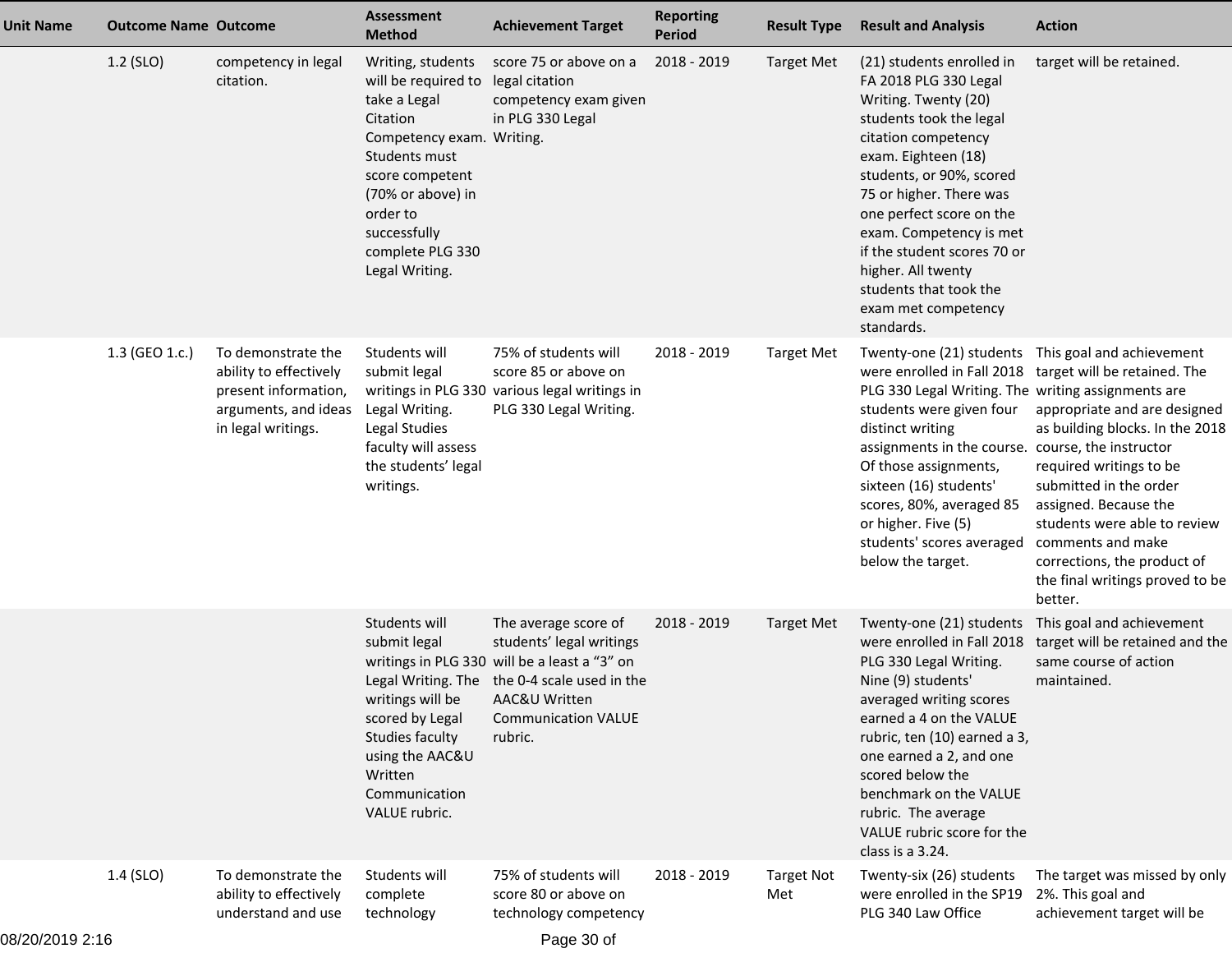| <b>Unit Name</b> | <b>Outcome Name Outcome</b> |                                                                                                                    | <b>Assessment</b><br><b>Method</b>                                                                                                                                                                                                 | <b>Achievement Target</b>                                                                                                                                                                                                                                                                                                     | <b>Reporting</b><br><b>Period</b> | <b>Result Type</b>       | <b>Result and Analysis</b>                                                                                                                                                                                                                                                                                                                                                                                                                                                                                                                   | <b>Action</b>                                                                                                                                                                                                                                                                                                                                                                      |
|------------------|-----------------------------|--------------------------------------------------------------------------------------------------------------------|------------------------------------------------------------------------------------------------------------------------------------------------------------------------------------------------------------------------------------|-------------------------------------------------------------------------------------------------------------------------------------------------------------------------------------------------------------------------------------------------------------------------------------------------------------------------------|-----------------------------------|--------------------------|----------------------------------------------------------------------------------------------------------------------------------------------------------------------------------------------------------------------------------------------------------------------------------------------------------------------------------------------------------------------------------------------------------------------------------------------------------------------------------------------------------------------------------------------|------------------------------------------------------------------------------------------------------------------------------------------------------------------------------------------------------------------------------------------------------------------------------------------------------------------------------------------------------------------------------------|
|                  | 1.4 (SLO)                   | technology in a legal<br>setting.                                                                                  | competency<br>exams in PLG 340<br>Law Office<br>Technology &<br>Management,<br>which is a required<br>program course.<br>Legal Studies<br>faculty will assess<br>the students'<br>exams.                                           | $exam(s)$ .                                                                                                                                                                                                                                                                                                                   | 2018 - 2019                       | <b>Target Not</b><br>Met | Technology &<br>Management course, a<br>required course for Legal<br>Studies majors. 19<br>students (~73%) averaged<br>a score of 80 or above on<br>the technology<br>competency exams.                                                                                                                                                                                                                                                                                                                                                      | retained. Faculty will review<br>course content and ensure<br>there is proper introduction<br>and reinforcement in<br>prerequisite courses.                                                                                                                                                                                                                                        |
|                  | 2.1 (GEO 1.c.)              | To be able to present<br>oral presentations on<br>legal concepts and<br>perform a thorough<br>legal oral argument. | goal will be<br>assessed by<br>evaluating oral<br>argument<br>presentations in<br>various PLG<br>courses. Students<br>will be scored<br>using the AAC&U<br>Oral<br>Communication<br>VALUE rubric.                                  | Satisfaction of this The average student<br>score on an oral<br>communication project<br>will be at least a "3" on<br>the 0-4 scale used in the<br>AAC&U Oral<br><b>Communication VALUE</b><br>rubric.                                                                                                                        | 2018 - 2019                       | <b>Target Met</b>        | enrolled in FA 2018 PLG<br>352: Civil Trial Practicum,<br>but of those twelve,<br>eleven (11) were Legal<br>Studies students. Only<br>majors were evaluated<br>using the VALUE rubric.<br>Nine (9) of the eleven<br>students scored a 3 or<br>above on the VALUE<br>rubric, with eight (8)<br>scoring a 4 on the VALUE<br>rubric and one (1) scoring<br>a 3 on the VALUE rubric.<br>One (1) student scored a 2<br>on the VALUE rubric, and<br>one (1) student scored a 1<br>on the VALUE rubric. The<br>average student score was<br>a 3.45. | Twelve (12) students were This goal and achievement<br>target will be retained. Faculty<br>will consider collecting data in<br>multiple courses per AY.                                                                                                                                                                                                                            |
|                  | 3.1 (SAO)                   | To continually<br>improve knowledge,<br>skill and competence<br>as a legal team<br>member.                         | Satisfaction of this 45% of graduating<br>goal will be<br>assessed through<br>the follow-up Legal participating in the<br>(standardized<br>surveys) to assess<br>the students'<br>survey will be<br>within 6 months of law school. | students from the<br>previous academic year<br>Studies Exit Survey follow-up Legal Studies<br>Exit Survey will report<br>that they have taken<br>steps to become a<br>competencies and certified paralegal or<br>effectiveness. The taken steps to further<br>their education with<br>given to graduates graduate programs or | 2018 - 2019                       | <b>Target Met</b>        | Ten Legal Studies'<br>2017-18. One graduate is<br>employed as paralegals or for it. After talking to the<br>is other positions in the<br>legal field, for a total of<br>50% of recent graduates<br>that have taken steps to<br>further education and<br>enhance their career in<br>the legal field.                                                                                                                                                                                                                                          | This goal and achievement<br>students graduated in AY target will be retained. Faculty<br>will take steps to make sure<br>pursuing a law degree and senior students know about<br>four recent graduates are the survey and when to look<br>students, faculty should ask<br>them if they prefer a hard<br>copy or a survey sent via<br>email. A good address should<br>be obtained. |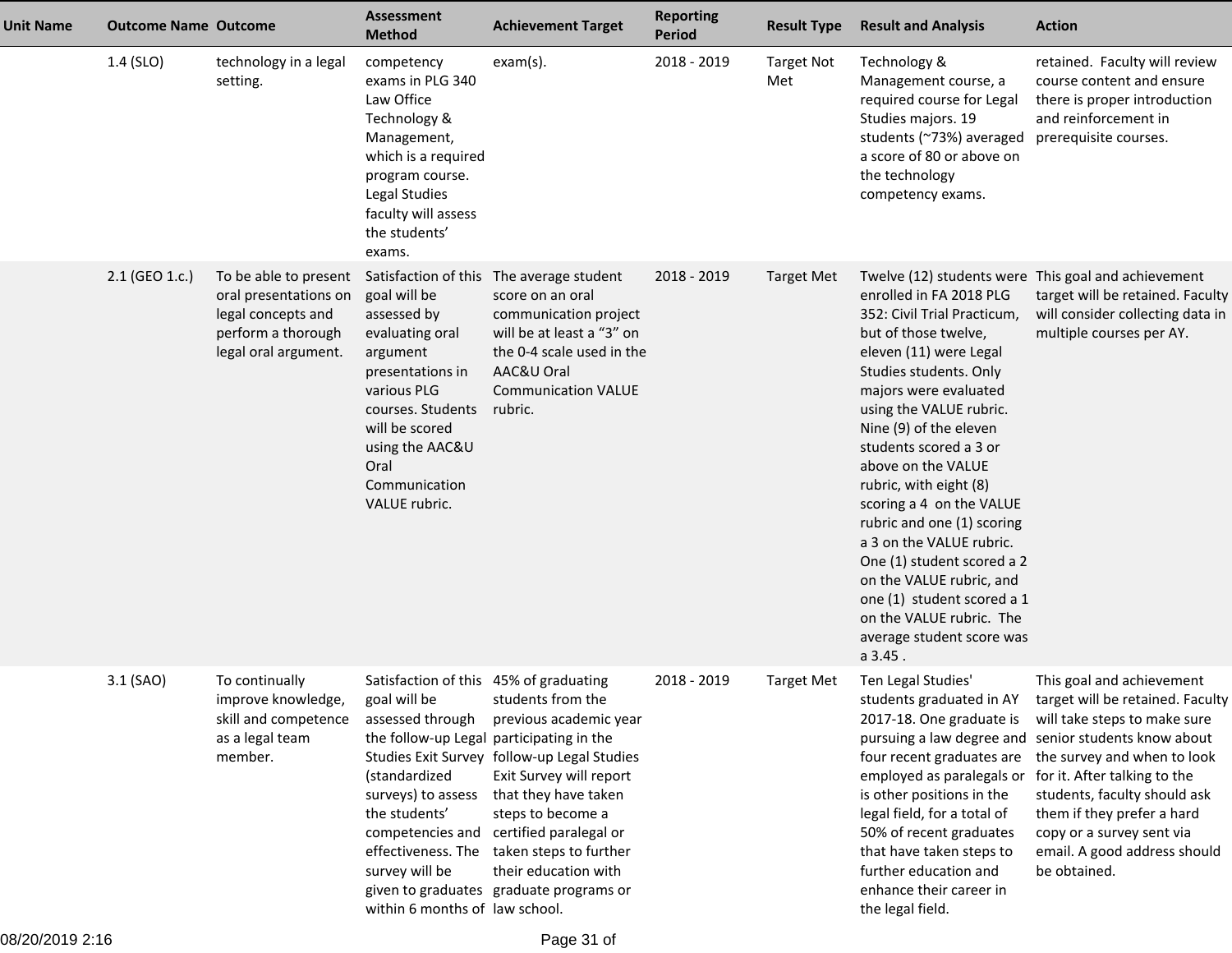| <b>Unit Name</b> | <b>Outcome Name Outcome</b> |                                                                                            | <b>Assessment</b><br><b>Method</b>                                                                                                                                                                                                                                                | <b>Achievement Target</b>                                                                                                                                                                                                                                                                                      | <b>Reporting</b><br><b>Period</b> | <b>Result Type</b>       | <b>Result and Analysis</b>                                                                                                                                                                                                                                                                                                                                                                                                                                                                                                                                                                                                                                                                                                                                                                                                   | <b>Action</b>                                                                                                                                                                                                                                                                                                                                                   |
|------------------|-----------------------------|--------------------------------------------------------------------------------------------|-----------------------------------------------------------------------------------------------------------------------------------------------------------------------------------------------------------------------------------------------------------------------------------|----------------------------------------------------------------------------------------------------------------------------------------------------------------------------------------------------------------------------------------------------------------------------------------------------------------|-----------------------------------|--------------------------|------------------------------------------------------------------------------------------------------------------------------------------------------------------------------------------------------------------------------------------------------------------------------------------------------------------------------------------------------------------------------------------------------------------------------------------------------------------------------------------------------------------------------------------------------------------------------------------------------------------------------------------------------------------------------------------------------------------------------------------------------------------------------------------------------------------------------|-----------------------------------------------------------------------------------------------------------------------------------------------------------------------------------------------------------------------------------------------------------------------------------------------------------------------------------------------------------------|
|                  | 3.1 (SAO)                   | To continually<br>improve knowledge,<br>skill and competence<br>as a legal team<br>member. | graduation.<br>Results will be<br>reviewed and<br>analyzed by<br>departmental<br>faculty.                                                                                                                                                                                         | 45% of graduating<br>students from the<br>previous academic year<br>participating in the<br>follow-up Legal Studies<br>Exit Survey will report<br>that they have taken<br>steps to become a<br>certified paralegal or<br>taken steps to further<br>their education with<br>graduate programs or<br>law school. | 2018 - 2019                       | <b>Target Met</b>        | Ten Legal Studies'<br>students graduated in AY<br>2017-18. One graduate is<br>four recent graduates are<br>employed as paralegals or<br>is other positions in the<br>legal field, for a total of<br>50% of recent graduates<br>that have taken steps to<br>further education and<br>enhance their career in<br>the legal field.                                                                                                                                                                                                                                                                                                                                                                                                                                                                                              | This goal and achievement<br>target will be retained. Faculty<br>will take steps to make sure<br>pursuing a law degree and senior students know about<br>the survey and when to look<br>for it. After talking to the<br>students, faculty should ask<br>them if they prefer a hard<br>copy or a survey sent via<br>email. A good address should<br>be obtained. |
|                  |                             |                                                                                            | Satisfaction of this 45% of graduating<br>goal will be<br>assessed through<br>the Legal Studies<br><b>Exit Survey</b><br>(standardized<br>surveys) to assess<br>the students'<br>competencies and<br>effectiveness. The<br>survey will be<br>collected in the<br>capstone course. | students participating in<br>the Legal Studies Exit<br>Survey will report that<br>they have taken steps to<br>become a certified<br>paralegal or taken steps<br>to further their<br>education with graduate<br>programs or law school.                                                                         | 2018 - 2019                       | <b>Target Not</b><br>Met | Twenty-three students<br>were enrolled in PLG 440<br>(capstone course) in 2018- same course of action<br>19. Out of those, twenty-<br>two completed the course<br>exit survey. Within the<br>survey, the students were<br>asked the following<br>questions:<br>"Do you have plans to<br>pursue a graduate degree<br>such as a master's degree<br>or law degree?<br>If yes, what are your plans<br>and what steps have you<br>taken to reach this goal?<br>If no, do you intend to<br>pursue a career as a<br>paralegal?<br>If yes, then are you<br>considering taking a<br>certified paralegal exam<br>(such as that given by<br>NALA or NFPA?"<br>Six (6) students, 27%,<br>intend to pursue law<br>school or another<br>graduate program, and<br>one student (5%)<br>indicated she intends to<br>take steps to sit for the | This goal and achievement<br>target will be retained and the<br>maintained.                                                                                                                                                                                                                                                                                     |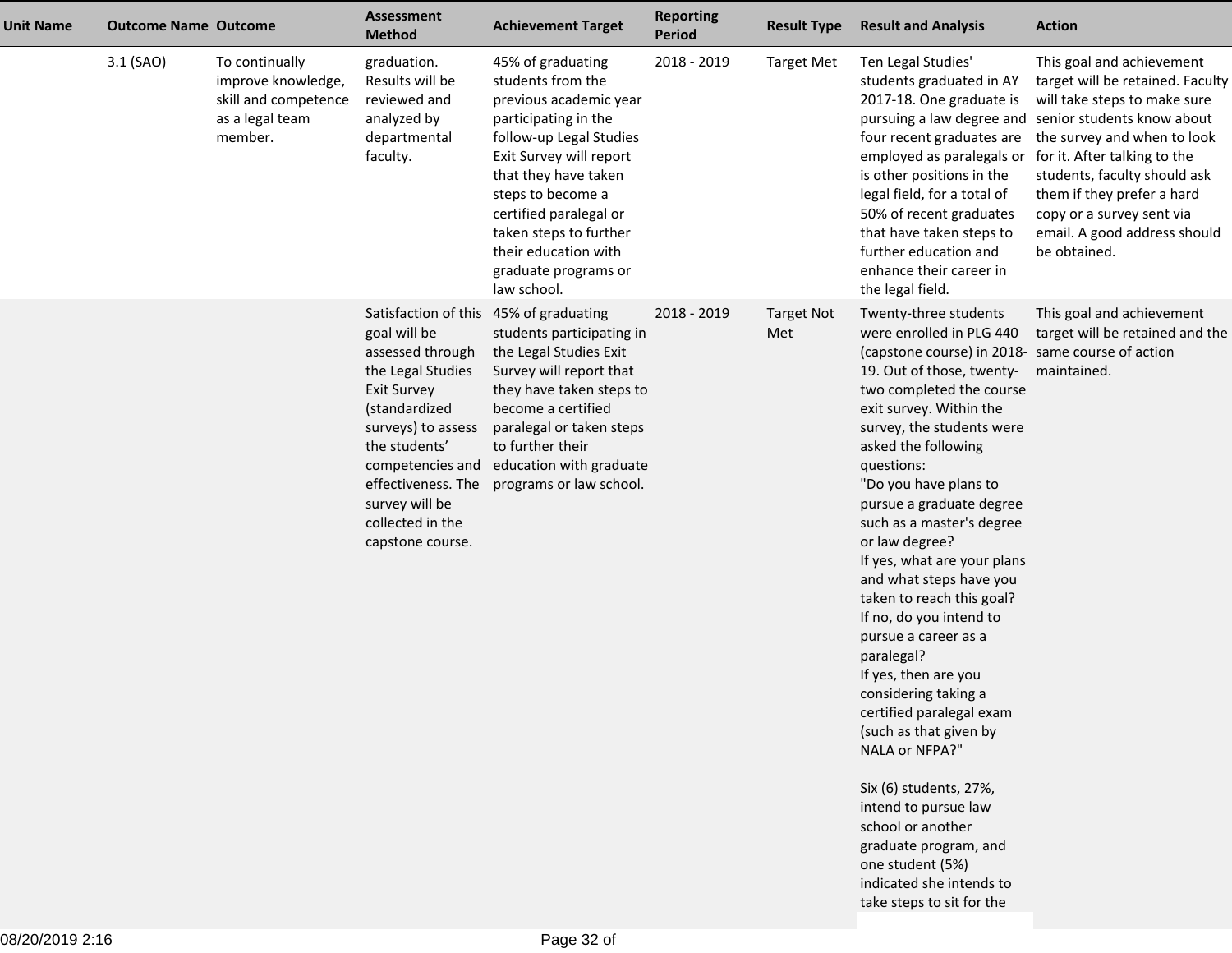| <b>Unit Name</b>                                                     | <b>Outcome Name Outcome</b> |                                                                                                     | <b>Assessment</b><br><b>Method</b>                                                                                                                                                                                                                                                | <b>Achievement Target</b>                                                                                                                                                                                                                     | <b>Reporting</b><br><b>Period</b> | <b>Result Type</b>       | <b>Result and Analysis</b>                                                                                                                                                                                                                                                   | <b>Action</b>                                                                                                                                               |
|----------------------------------------------------------------------|-----------------------------|-----------------------------------------------------------------------------------------------------|-----------------------------------------------------------------------------------------------------------------------------------------------------------------------------------------------------------------------------------------------------------------------------------|-----------------------------------------------------------------------------------------------------------------------------------------------------------------------------------------------------------------------------------------------|-----------------------------------|--------------------------|------------------------------------------------------------------------------------------------------------------------------------------------------------------------------------------------------------------------------------------------------------------------------|-------------------------------------------------------------------------------------------------------------------------------------------------------------|
|                                                                      |                             |                                                                                                     | Satisfaction of this 45% of graduating<br>goal will be<br>assessed through<br>the Legal Studies<br><b>Exit Survey</b><br>(standardized<br>surveys) to assess<br>the students'<br>competencies and<br>effectiveness. The<br>survey will be<br>collected in the<br>capstone course. | students participating in<br>the Legal Studies Exit<br>Survey will report that<br>they have taken steps to<br>become a certified<br>paralegal or taken steps<br>to further their<br>education with graduate<br>programs or law school.        | 2018 - 2019                       | <b>Target Not</b><br>Met | certified paralegal exam,<br>for a total of 32% in the<br>capstone course indicating same course of action<br>they will be taking steps to maintained.<br>further education and<br>enhance their career in<br>the legal profession.                                          | This goal and achievement<br>target will be retained and the                                                                                                |
|                                                                      | 3.2 (PO 4.d.)               | To provide program<br>opportunities that<br>meet the needs of<br>today's students and<br>workforce. | goal will be<br>assessed through<br>annual employer<br>surveys and legal<br>internship<br>placement and<br>intern evaluations<br>through PLG 440<br>Practical Legal Lab.<br>Student intern<br>scores will be<br>determined<br>according to the<br>Placement<br>Evaluation Survey. | Satisfaction of this 75% of student interns<br>will score 80 or above<br>from the cumulative<br>scores of the employer<br>surveys, legal internship<br>placement and intern<br>evaluations determined<br>from Placement<br>Evaluation Survey. | 2018 - 2019                       | <b>Target Met</b>        | Twenty-three students<br>were enrolled in PLG 440<br>Practical Legal Lab in<br>2018-19 (eleven students<br>in Fall 2018, twelve<br>students in Spring 2019).<br>Of those, evaluation<br>surveys were submitted<br>for eight students. All<br>students scored 80 or<br>above. | This goal and achievement<br>target will be retained. Faculty<br>should continue to review and<br>revise evaluation documents.                              |
| Program -<br><b>Nutrition and</b><br>Health - Minor<br>${2016-2017}$ | 1.1 (GEO 3.a.)              | Students will<br>successfully calculate<br>a person's nutritional<br>needs.                         | In FN 345,<br>calculation<br>questions from<br>Test 1 and 2 will<br>be evaluated with VALUE Rubric in<br>the AAC&U<br>Quantitative<br><b>Literacy VALUE</b><br>Rubric by the<br>instructor of the<br>course.                                                                      | 80% of FN 345 students 2018 - 2019<br>will score an average of<br>3 on the Quantitative<br><b>Literacy and Analysis</b><br>performing calculations<br>to estimate a person's<br>nutritional needs.                                            |                                   | Inconclusive             | Due to low enrollment,<br>this course did not make<br>for the 2018-19 AY.                                                                                                                                                                                                    | Will assess once the class<br>makes.                                                                                                                        |
|                                                                      |                             |                                                                                                     | In FN 345,<br>calculation<br>questions from<br>Test 1 and 2 will<br>be evaluated with                                                                                                                                                                                             | FN 345 students will<br>average a score of at<br>least a 3 on the 0-4<br>scale used in the AAC&U<br>Quantitative Literacy                                                                                                                     | 2018 - 2019                       | Inconclusive             | Due to low enrollment,<br>this course did not make<br>this year, so no results<br>were collected.                                                                                                                                                                            | There are 6 students currently<br>enrolled in the course for next<br>year, which should be enough<br>for the course to meet. We<br>will continue practicing |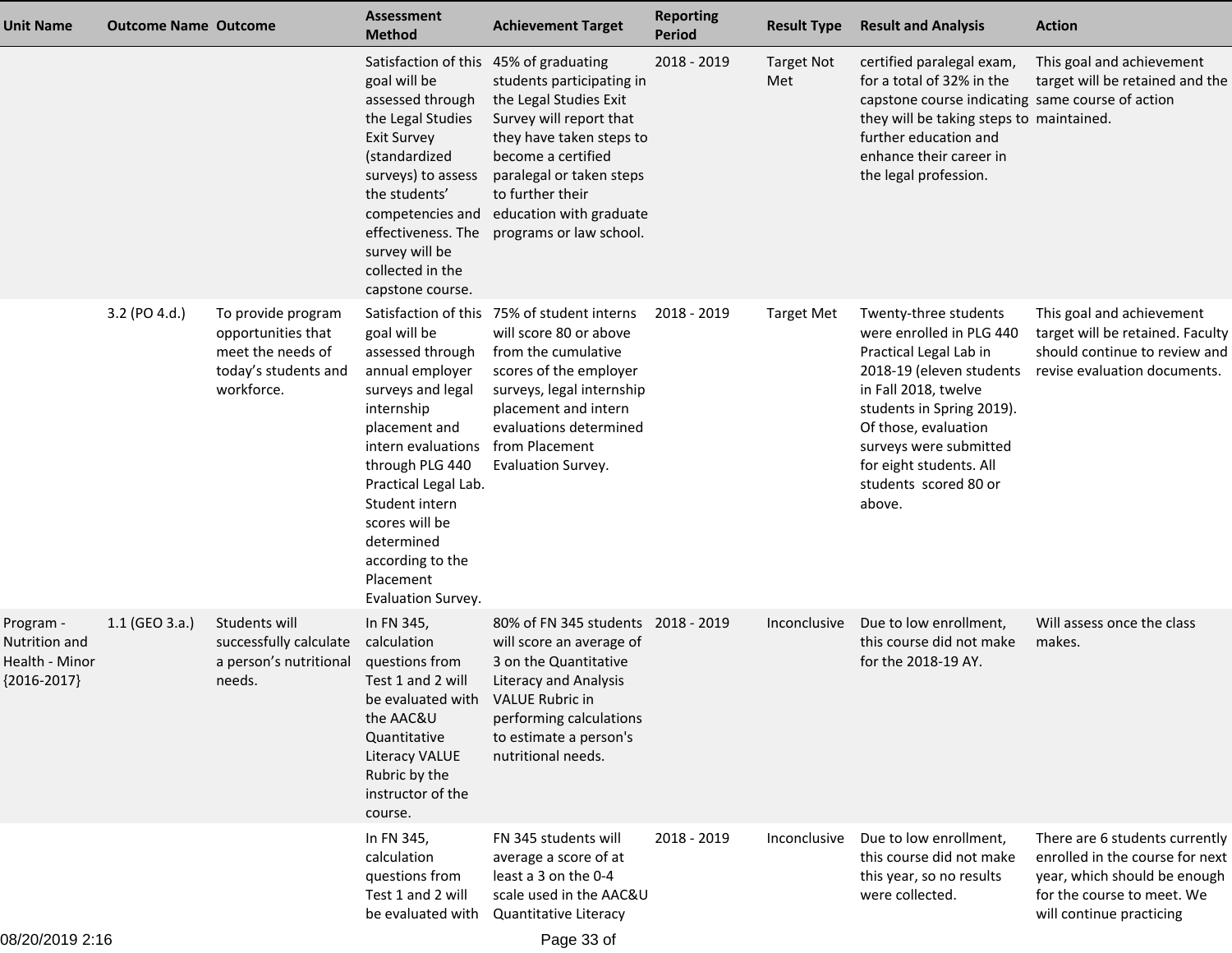| <b>Unit Name</b> | <b>Outcome Name Outcome</b> |                                                                                                                               | <b>Assessment</b><br><b>Method</b>                                                                                                                                                                                                            | <b>Achievement Target</b>                                                                                                                                                                                 | <b>Reporting</b><br><b>Period</b> | <b>Result Type</b> | <b>Result and Analysis</b>                                                                                                                                                                                                                                                                                                                                                                                                                                    | <b>Action</b>                                                                                                                                                                                                               |
|------------------|-----------------------------|-------------------------------------------------------------------------------------------------------------------------------|-----------------------------------------------------------------------------------------------------------------------------------------------------------------------------------------------------------------------------------------------|-----------------------------------------------------------------------------------------------------------------------------------------------------------------------------------------------------------|-----------------------------------|--------------------|---------------------------------------------------------------------------------------------------------------------------------------------------------------------------------------------------------------------------------------------------------------------------------------------------------------------------------------------------------------------------------------------------------------------------------------------------------------|-----------------------------------------------------------------------------------------------------------------------------------------------------------------------------------------------------------------------------|
|                  |                             |                                                                                                                               | the AAC&U<br>Quantitative<br>Literacy VALUE<br>Rubric by the<br>instructor of the<br>course.                                                                                                                                                  | <b>VALUE Rubric in</b><br>performing calculations<br>to estimate a person's<br>nutritional needs.                                                                                                         | 2018 - 2019                       | Inconclusive       | Due to low enrollment,<br>this course did not make<br>this year, so no results<br>were collected.                                                                                                                                                                                                                                                                                                                                                             | calculations in class and<br>performing on tests to<br>estimate nutritional needs.                                                                                                                                          |
|                  | 1.2 (SLO)                   | Students will be able<br>to critically analyze a<br>research article to<br>stay up-to-date with<br>emerging health<br>trends. | In FN 225,<br>students will<br>complete an<br>article analysis<br>assignment and<br>the instructor will<br>evaluate the<br>assignment to<br>determine if the<br>achievement<br>target was met.                                                | 70% of FN 225 students 2018 - 2019<br>will successfully<br>complete the<br>assignment with at least<br>an 80% proficiency.                                                                                |                                   | <b>Target Met</b>  | No students in this course Students will continue<br>are minors, but this course analyzing current research<br>is required for other<br>majors. Of the 153<br>students in this course<br>assessed in all 5 sections<br>(online and face-to-face)<br>in the 2018-2019 AY, 90%<br>of students were able to<br>complete the article<br>analysis assignment with<br>at least 80% proficiency.<br>See attached<br>documentation for<br>complete listing of scores. | articles in FN 225. In addition<br>to the librarian conducting an<br>in class presentation on<br>utilizing library resources, an<br>online version will also be<br>incorporated into the course<br>for the online sections. |
|                  | $1.3$ (SLO)                 | Students will evaluate In FN/KIN 247,<br>individuals' nutrient<br>intake in comparison<br>to recommended<br>requirements.     | students will<br>complete a Diet<br>Analysis Project<br>and the instructor<br>will evaluate the<br>assignment to<br>determine if<br>achievement<br>target was met.                                                                            | 75% of students will<br>successfully complete<br>the assignment with at<br>least an 85%<br>proficiency.                                                                                                   | 2018 - 2019                       | <b>Target Met</b>  | Of the 41 students<br>enrolled in FN/KIN 247, 32 complete this assignment<br>(78%) were successful in<br>completing an assignment current intake with<br>comparing their intake to<br>recommendations with an<br>85% proficiency. See<br>attached document for all<br>scores.                                                                                                                                                                                 | Students will continue to<br>where they compare their<br>recommendations.                                                                                                                                                   |
|                  | 2.1 (PO 2.a.)               | Students will gain<br>experience in<br>providing nutrition<br>education outreach.                                             | In FN 355,<br>students will<br>participate in<br><b>National Nutrition</b><br>month activities<br>by the instructor<br>and their peers<br>using the FN 355<br>Rubric that<br>evaluates the<br>students' nutrition<br>content<br>knowledge and | 75% of FN 355 students 2018 - 2019<br>will successfully<br>complete at least one<br><b>National Nutrition</b><br>activity with at least an<br>and will be graded 80% proficiency on the<br>FN 355 Rubric. |                                   | Inconclusive       | Due to low enrollment in<br>this course (3 students),<br>there were not enough<br>students to participate in<br>NNM outreach and were<br>therefore given an<br>alternate assignment.                                                                                                                                                                                                                                                                          | Students will participate in a<br><b>National Nutrition month</b><br>outreach activity with the<br>CPDC on campus, regardless<br>of enrollment in the course                                                                |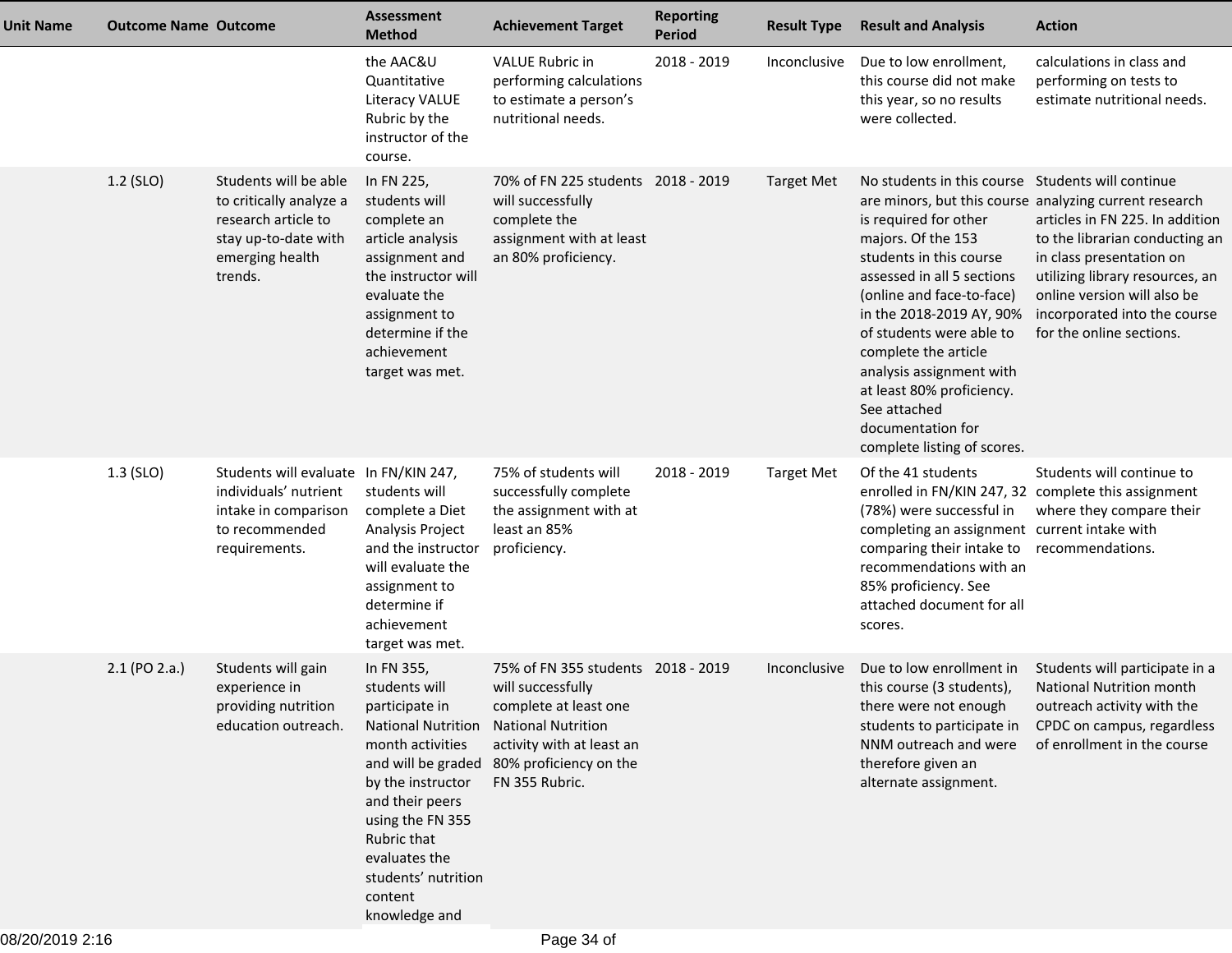| <b>Unit Name</b>                                            | <b>Outcome Name Outcome</b> |                                                                                                                                                                                                | <b>Assessment</b><br><b>Method</b>                                                                                                                                                                               | <b>Achievement Target</b>                                                                                                                                                                        | <b>Reporting</b><br><b>Period</b> | <b>Result Type</b> | <b>Result and Analysis</b>                                                                                                                                                                                                                                            | <b>Action</b>                                                                                                                                                                                                                    |
|-------------------------------------------------------------|-----------------------------|------------------------------------------------------------------------------------------------------------------------------------------------------------------------------------------------|------------------------------------------------------------------------------------------------------------------------------------------------------------------------------------------------------------------|--------------------------------------------------------------------------------------------------------------------------------------------------------------------------------------------------|-----------------------------------|--------------------|-----------------------------------------------------------------------------------------------------------------------------------------------------------------------------------------------------------------------------------------------------------------------|----------------------------------------------------------------------------------------------------------------------------------------------------------------------------------------------------------------------------------|
|                                                             | 2.1 (PO 2.a.)               | Students will gain<br>experience in<br>providing nutrition<br>education outreach.                                                                                                              | their delivery of<br>information to<br>activity<br>participants.                                                                                                                                                 | 75% of FN 355 students 2018 - 2019<br>will successfully<br>complete at least one<br><b>National Nutrition</b><br>activity with at least an<br>80% proficiency on the<br>FN 355 Rubric.           |                                   | Inconclusive       | Due to low enrollment in<br>this course (3 students),<br>there were not enough<br>students to participate in<br>NNM outreach and were<br>therefore given an<br>alternate assignment.                                                                                  | Students will participate in a<br><b>National Nutrition month</b><br>outreach activity with the<br>CPDC on campus, regardless<br>of enrollment in the course                                                                     |
|                                                             | 2.2 (SAO)                   | Students will apply<br>nutrition principles<br>into their major<br>discipline.                                                                                                                 | Upon completion<br>of all required<br>courses in the<br>minor, students<br>will be given an<br>Exit Survey to<br>determine if<br>achievement<br>target was met.                                                  | 60% of students<br>participating in the Exit<br>Survey will state that<br>their involvement in<br>nutrition activities in the<br>minor coursework was<br>beneficial to enhancing<br>their major. | 2018 - 2019                       | Inconclusive       | Exit Survey wasn't<br>administered as no<br>students completed<br>coursework for minor                                                                                                                                                                                | Will administer exit survey<br>next year to any student(s)<br>completing minor<br>coursework.                                                                                                                                    |
| Program -<br>Professional<br>Studies - BPS<br>${2018-2019}$ | $1.1$ (SLO)                 | Students will be able<br>to create written<br>documents common<br>to the modern<br>workplace and<br>appropriate for<br>professional<br>environments.                                           | Satisfaction of this<br>goal will be<br>assessed by<br>application of an<br>internally<br>developed scoring rubric.<br>rubric to a<br>document<br>assigned in MGT<br>333 Organizational<br>Communication.        | The average student<br>score on the scored<br>assignments will be at<br>least 3 on the 0-4 scaled<br>used on the scoring                                                                         | 2018 - 2019                       | Inconclusive       | This degree is new for this This degree is new for this<br>academic year and due to<br>a leadership transition,<br>the assessment was not<br>developed. As a result,<br>the assessment will be<br>developed and<br>administered beginning<br>with this academic year. | academic year and due to a<br>leadership transition, the<br>assessment was not<br>developed. As a result, the<br>assessment will be developed<br>and administered beginning<br>with this academic year.                          |
|                                                             |                             | 1.2 (SAO & SLO) Students will be able<br>to demonstrate a<br>substantive<br>knowledge of<br>foundational concepts PRO 490<br>taught in the<br>Professional Studies Studies Seminar of<br>Core. | goal will be<br>assessed by an<br>administration in<br>Professional<br>an internally<br>developed<br>capstone<br>assessment<br>consisting of<br>questions<br>collected from the<br>Professional<br>Studies Core. | Satisfaction of this 75% of students will<br>correctly answer 80% of<br>the questions on the<br>capstone examination.                                                                            | 2018 - 2019                       | Inconclusive       | This degree is new for this This degree is new for this<br>a leadership transition,<br>the assessment was not<br>developed. As a result,<br>the assessment will be<br>developed and<br>administered beginning<br>with this academic year.                             | academic year and due to academic year and due to a<br>leadership transition, the<br>assessment was not<br>developed. As a result, the<br>assessment will be developed<br>and administered beginning<br>with this academic year. |
|                                                             | 1.3 (PO 4.d.)               | Students will be                                                                                                                                                                               |                                                                                                                                                                                                                  | Satisfaction of this 60% of students will                                                                                                                                                        | 2018 - 2019                       |                    | Inconclusive This degree is new for this This degree is new for this                                                                                                                                                                                                  |                                                                                                                                                                                                                                  |